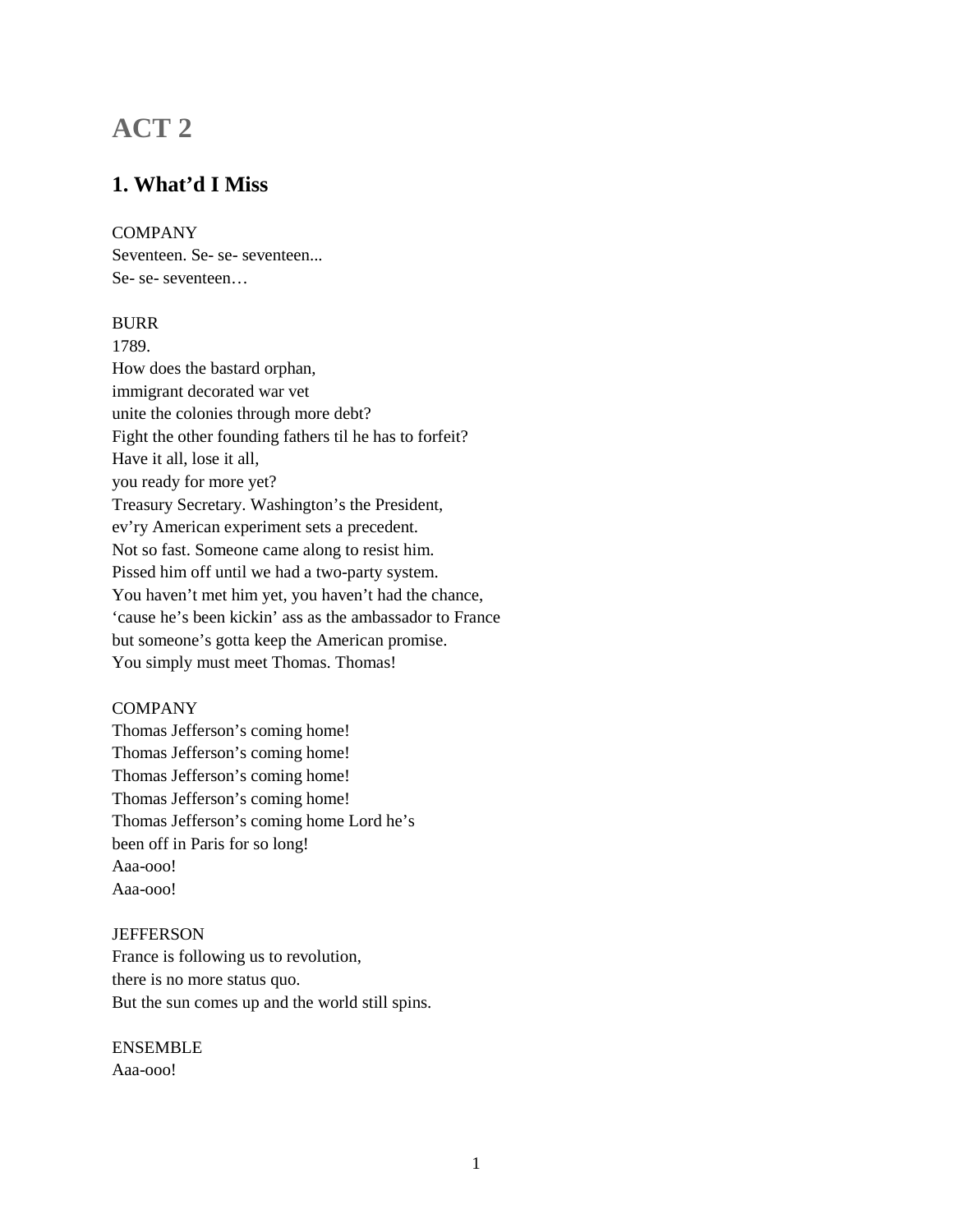#### **JEFFERSON**

I helped Lafayette draft a declaration, then I said, 'I gotta go. I gotta be in Monticello.' Now the work at home begins…

### ENSEMBLE

Aaa-ooo!

#### **JEFFERSON**

So what'd I miss? What'd I miss? Virginia, my home sweet home, I wanna give you a kiss. I've been in Paris meeting lots of different ladies... I guess I basic'lly missed the late eighties... I traveled the wide, wide world and came back to this…

### ENSEMBLE

Aaa-ooo!

### **JEFFERSON**

There's a letter on my desk from the President. Haven't even put my bags down yet. Sally be a lamb, darlin', won'tcha open it? It says the President's assembling a cabinet and that I am to be the Secretary of State, great! And that I'm already Senate-approved... I just got home and now I'm headed up to New York.

ENSEMBLE Headin' to New York! Headin' to New York!

**JEFFERSON** Lookin' at the rolling fields I can't believe that we are free.

Ready to face whatever's awaiting me in N.Y.C.

ENSEMBLE Believe that we are free

Me in N.Y.C.

#### **JEFFERSON**

But who's waitin' for me when I step in the place?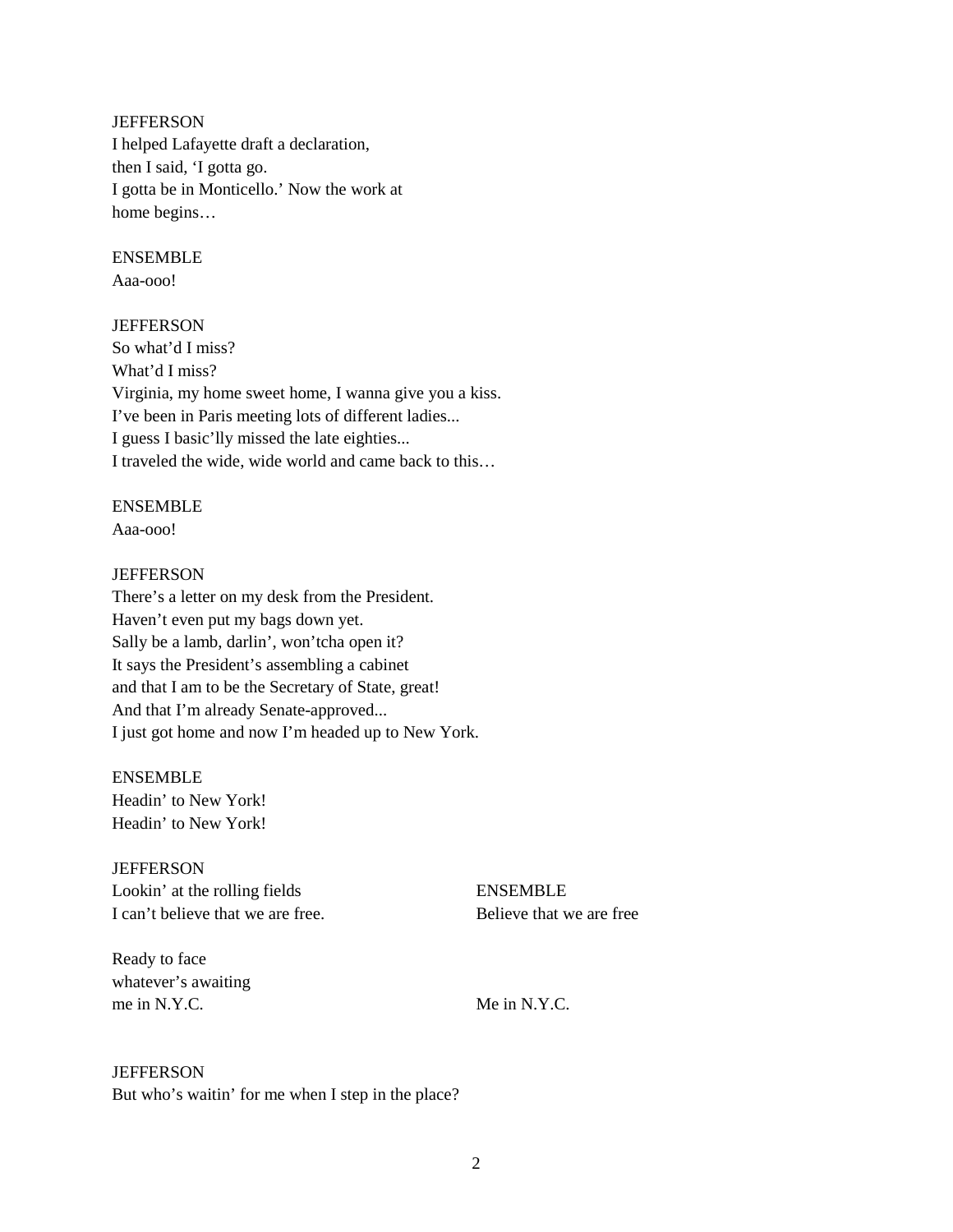My friend James Madison, red in the face.

**JEFFERSON** He grabs my arm and I respond, "What's goin' on?" ENSEMBLE

# Aaa-ooo!

# MADISON

Thomas, we are engaged in a battle for our nation's very soul. Can you get us out of the mess we're in?

ENSEMBLE Aaa-ooo!

### MADISON

Hamilton's new financial plan is nothing less than government control. I've been fighting for the South alone. Where have you been?

|                 | <b>JEFFERSON</b> |
|-----------------|------------------|
| <b>ENSEMBLE</b> | UhFrance.        |
| Aaa-ooo!        |                  |

MADISON We have to win.

**JEFFERSON** What'd I miss? What'd I miss? Headfirst into a political abyss! I have my first cabinet meeting today, I guess I better think of something to say, I'm already on my way, let's get to the bottom of this… ENSEMBLE Wha? Wha? What'd I miss? I've come home to this? Headfirst, into the abyss! Chik-a-pow! On my way What did I miss? Ahhh ah! WASHINGTON

Mr. Jefferson, welcome home.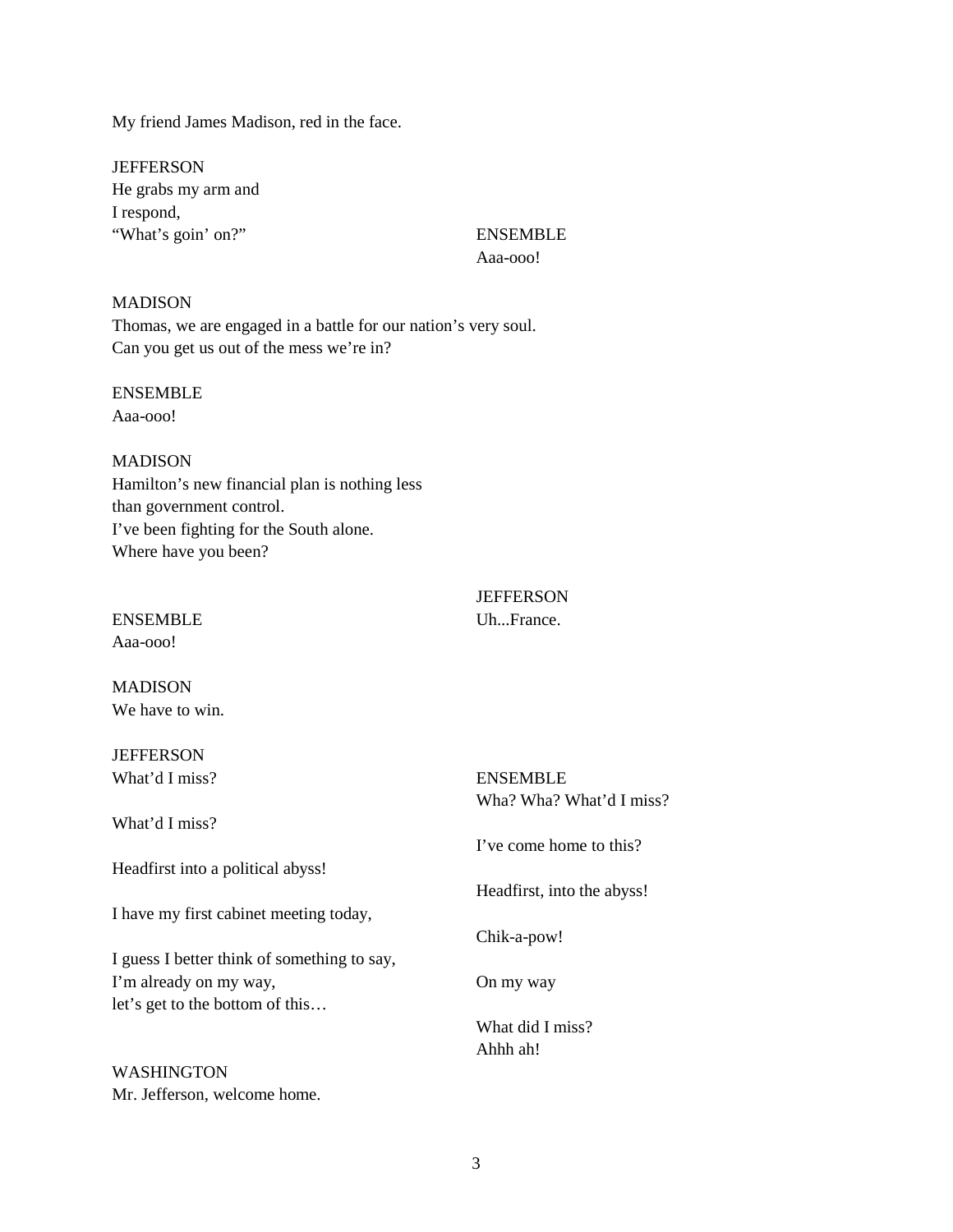HAMILTON Mr. Jefferson? Alexander Hamilton.

WASHINGTON AND ENSEMBLE Mr. Jefferson, welcome home.

**COMPANY** Mr. Jefferson, welcome home Sir, you've been off in Paris for so long!

**JEFFERSON** So what did I miss?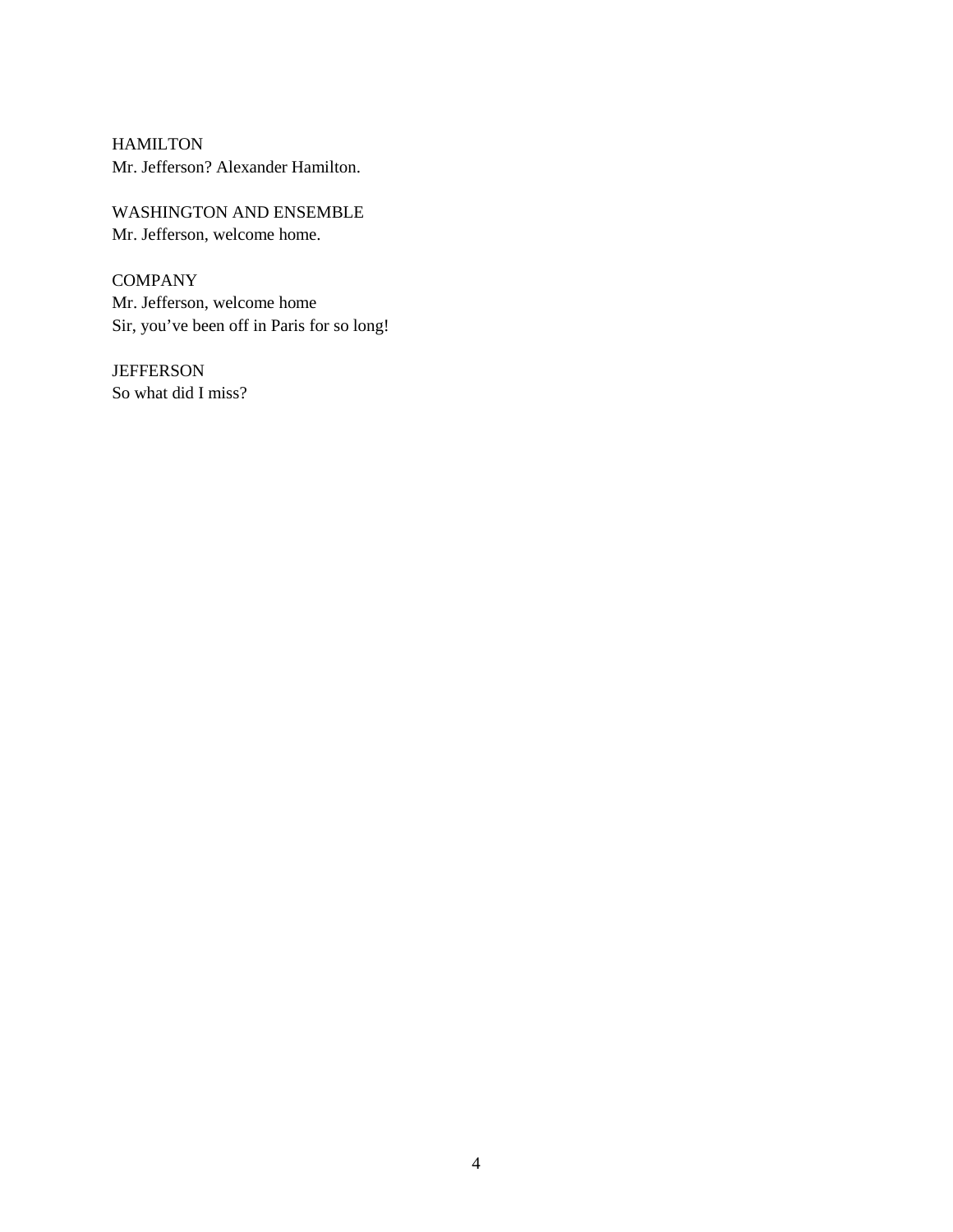### **2. Cabinet Battle #1**

### WASHINGTON

Ladies and gentlemen, you coulda been anywhere in the world tonight, but you're here with us in New York City. Are you ready for a cabinet meeting???

The issue on the table: Secretary Hamilton's plan to assume state debt and establish a national bank. Secretary Jefferson, you have the floor, sir.

### **JEFFERSON**

'Life, liberty and the pursuit of happiness.' We fought for these ideals; we shouldn't settle for less. These are wise words, enterprising men quote 'em. Don't act surprised, you guys, cuz I wrote 'em.

JEFFERSON/MADISON **Oww** 

#### **JEFFERSON**

But Hamilton forgets his plan would have the government assume state's debts. Now, place your bets as to who that benefits: the very seat of government where Hamilton sits.

### HAMILTON

Not true!

### **JEFFERSON**

Ooh, if the shoe fits, wear it. If New York's in debt why should Virginia bear it? Uh! Our debts are paid, I'm afraid. Don't tax the South cuz we got it made in the shade. In Virginia, we plant seeds in the ground. We create. You just wanna move our money around. This financial plan is an outrageous demand, and it's too many damn pages for any man to understand. Stand with me in the land of the free and pray to God we never see Hamilton's candidacy. Look, when Britain taxed our tea, we got frisky. Imagine what gon' happen when you try to tax our whisky.

### WASHINGTON

Thank you, Secretary Jefferson. Secretary Hamilton, your response.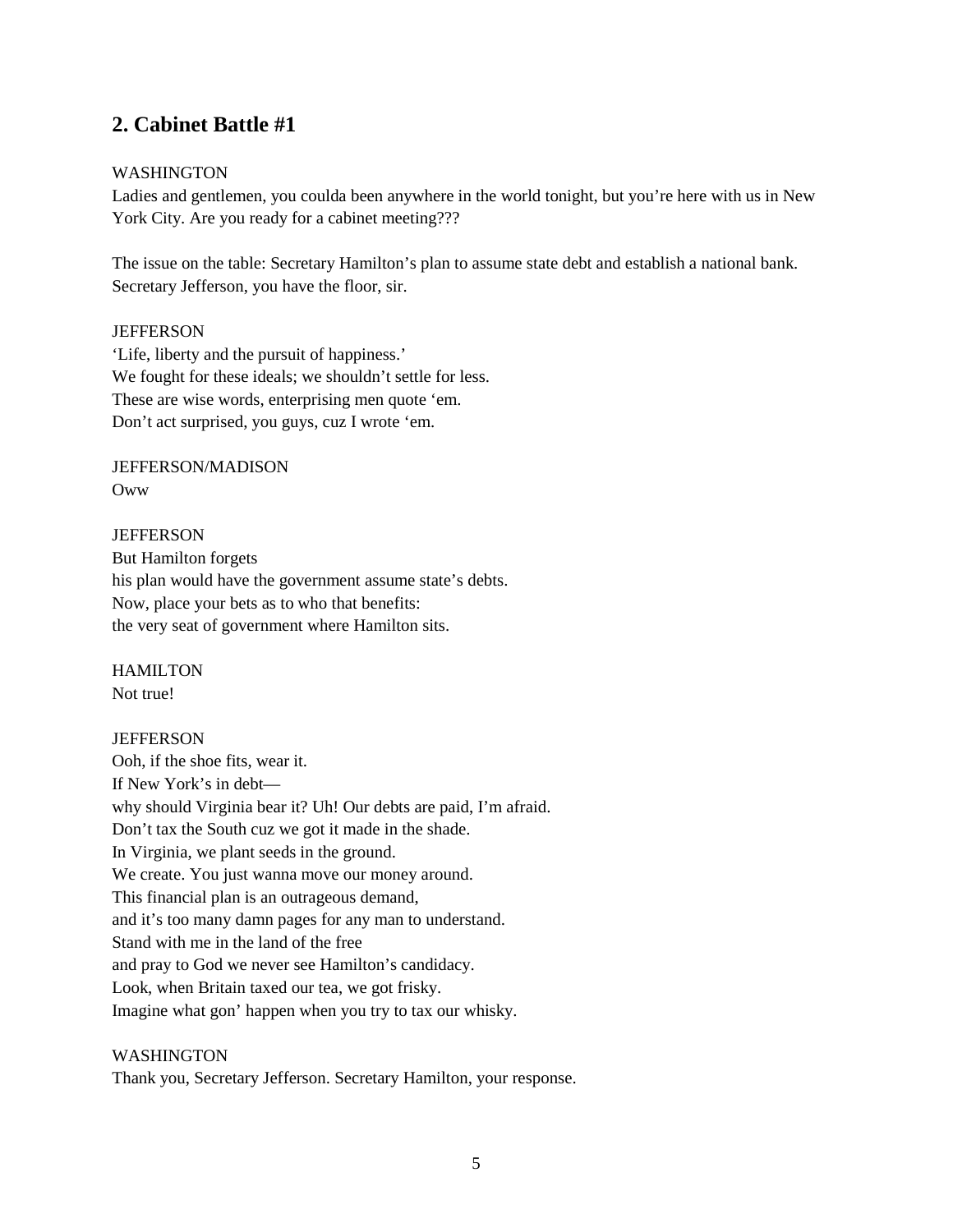#### HAMILTON

Thomas. That was a real nice declaration. Welcome to the present, we're running a real nation. Would you like to join us, or stay mellow, Doin' whatever the hell it is you do in Monticello? If we assume the debts, the union gets A new line of credit, a financial diuretic. How do you not get it? If we're aggressive and competitive The union gets a boost. You'd rather give it a sedative? A civics lesson from a slaver. Hey neighbor, Your debts are paid cuz you don't pay for labor. "We plant seeds in the South. We create." Yeah, keep ranting, we know who's really doing the planting. And another thing, Mr. Age of Enlightenment, Don't lecture me about the war, you didn't fight in it. You think I'm frightened of you, man? We almost died in a trench while you were off getting high with the French. Thomas Jefferson, always hesitant with the President, reticent—there isn't a plan he doesn't jettison. Madison, you're mad as a hatter, son, take your medicine. Damn, you're in worse shape than the national debt is in, sittin' there useless as two shits. Hey, turn around, bend over, I'll show you where my shoe fits.

#### WASHINGTON

Excuse me? Jefferson, Madison, take a walk! Hamilton, take a walk! We'll reconvene after a brief recess. Hamilton!

**HAMILTON** Sir!

WASHINGTON A word.

MADISON You don't have the votes.

JEFFERSON/MADISON You don't have the votes.

#### **JEFFERSON**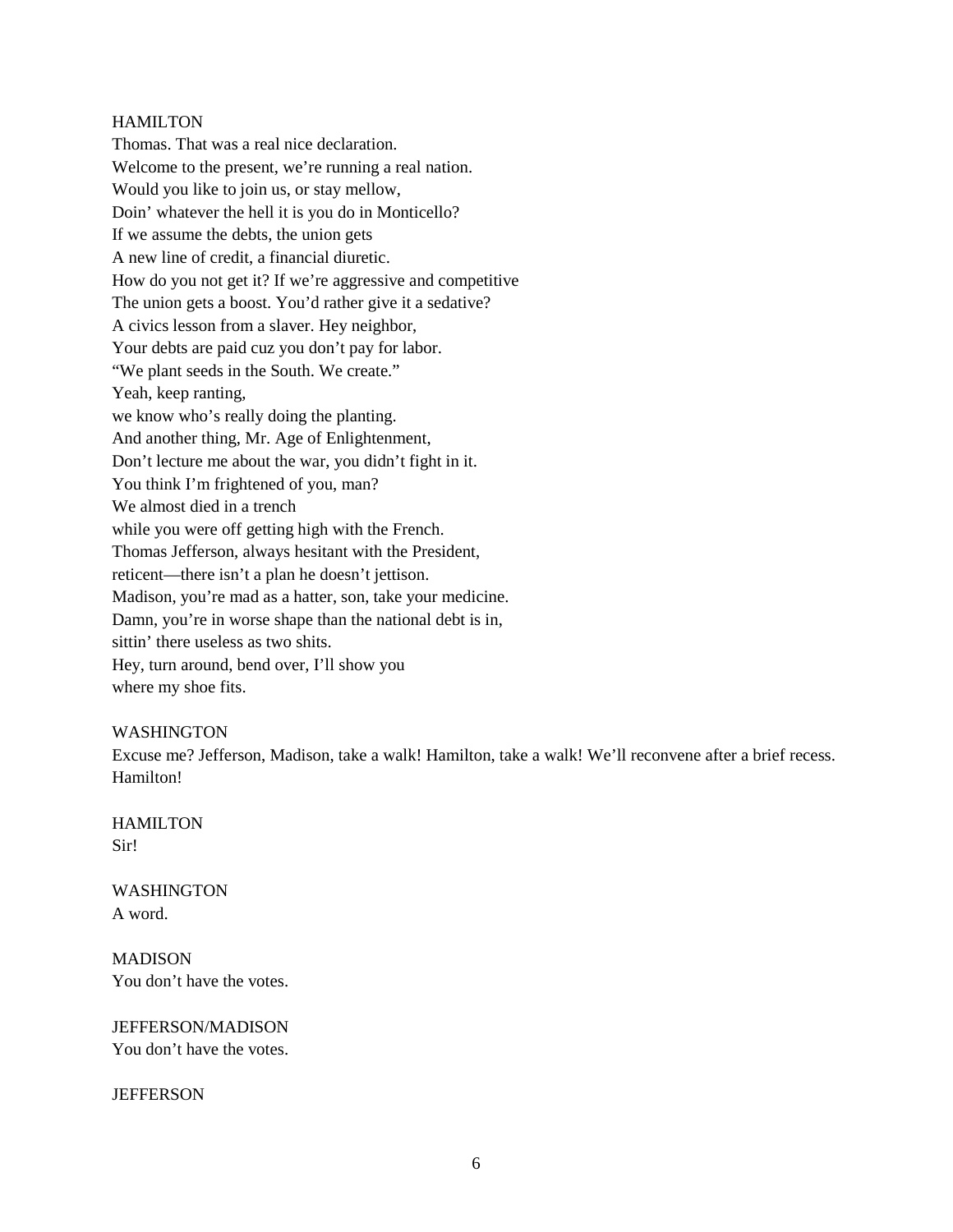Aha-ha-ha ha!

JEFFERSON/MADISON You're gonna need congressional approval and you don't have the votes.

**JEFFERSON** Such a blunder sometimes it makes me wonder why I even bring the thunder.

MADISON Why he even brings the thunder…

WASHINGTON You wanna pull yourself together?

**HAMILTON** I'm sorry, these Virginians are birds of a feather.

WASHINGTON Young man, I'm from Virginia, so watch your mouth.

**HAMILTON** So we let Congress get held hostage by the South?

WASHINGTON You need the votes.

HAMILTON No, we need bold strokes. We need this plan.

WASHINGTON No, you need to convince more folks.

**HAMILTON** James Madison won't talk to me, that's a nonstarter.

WASHINGTON Winning was easy, young man. Governing's harder.

**HAMILTON** They're being intransigent.

**WASHINGTON** You have to find a compromise.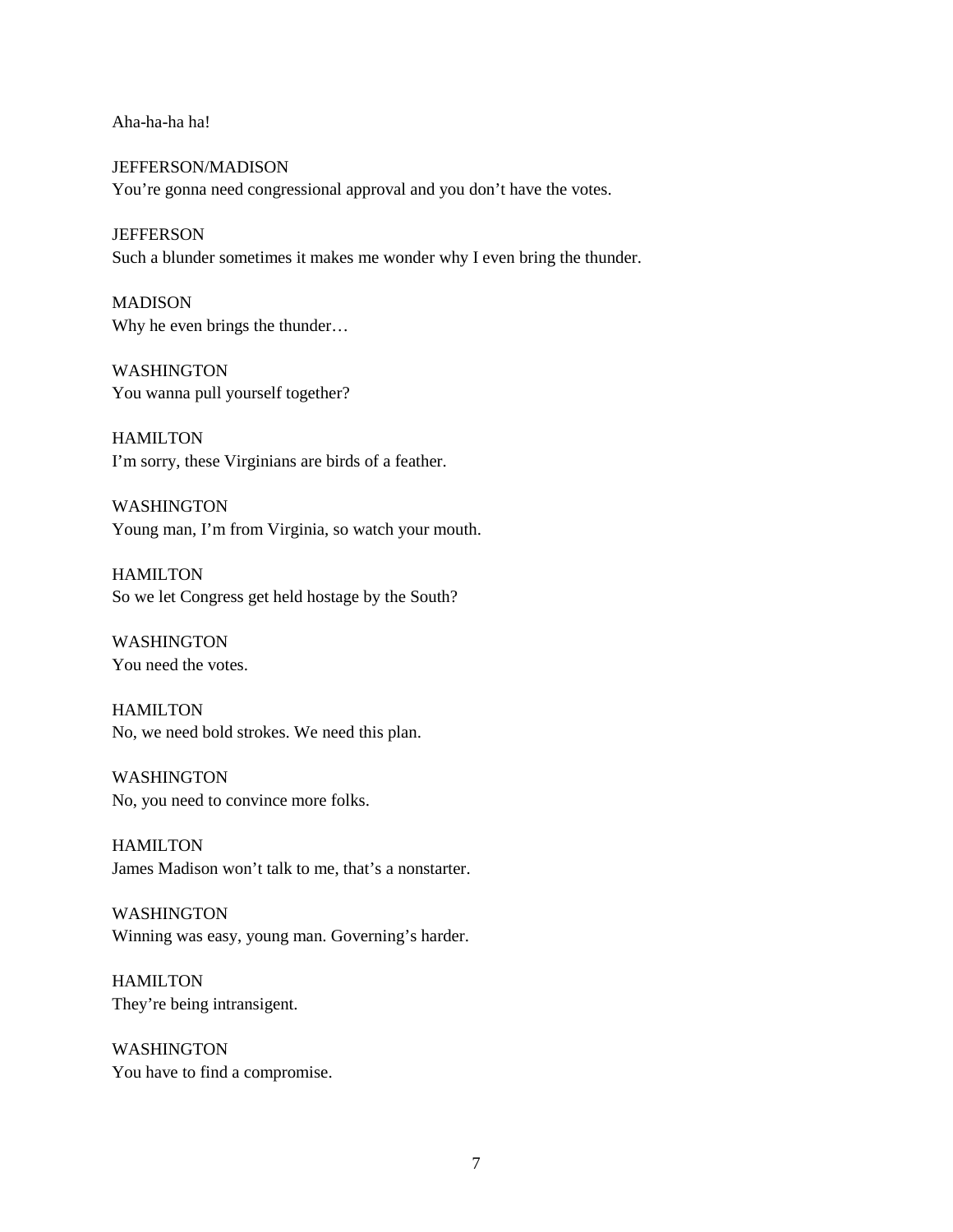**HAMILTON** But they don't have a plan, they just hate mine!

WASHINGTON Convince them otherwise.

HAMILTON What happens if I don't get congressional approval?

WASHINGTON I imagine they'll call for your removal.

**HAMILTON** Sir—

WASHINGTON Figure it out, Alexander. That's an order from your commander.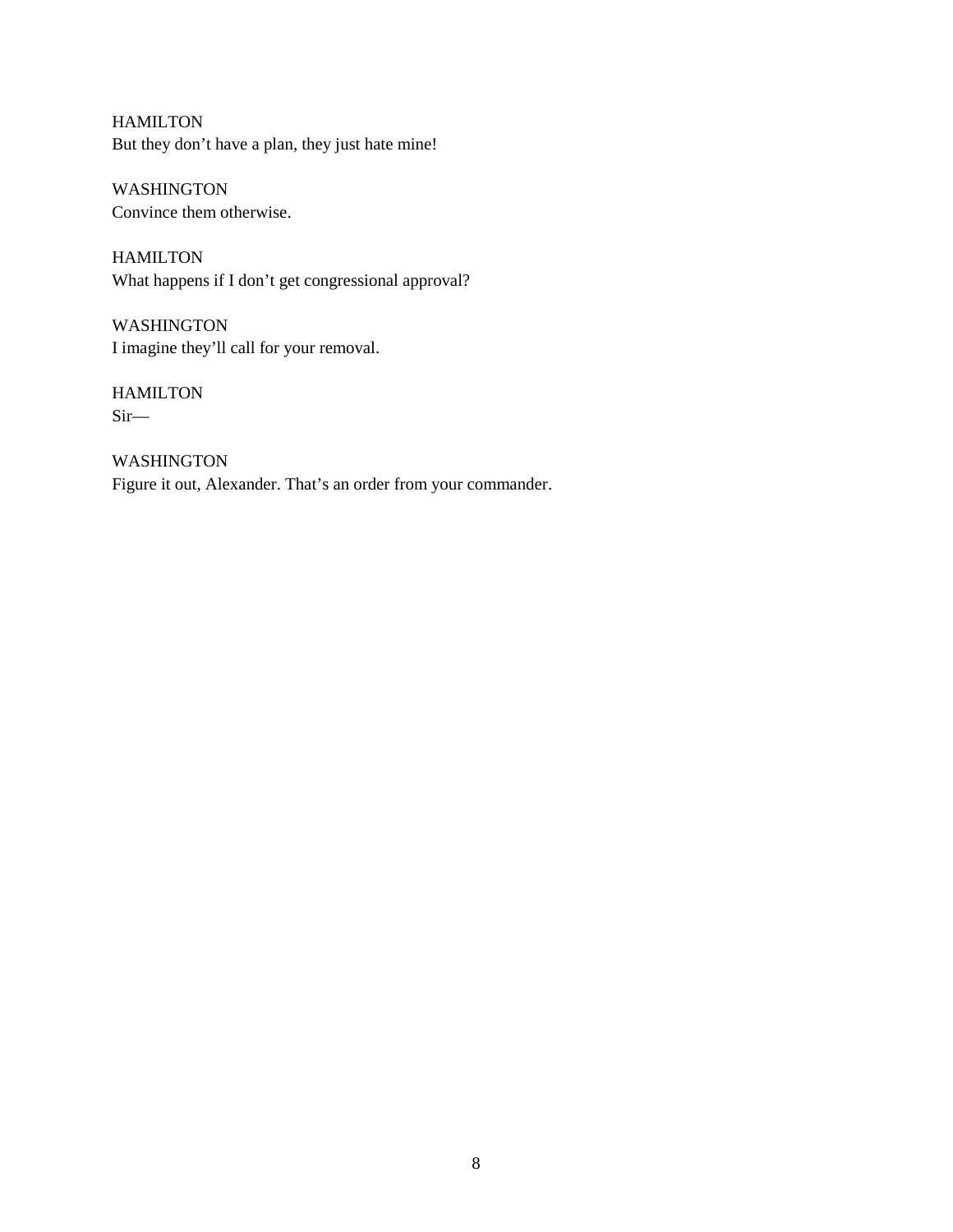### **2. Take a Break**

ELIZA Un deux trois quatre Cinq six sept huit neuf.

Good! Un deux trois quatre Cinq six sept huit neuf.

Sept huit neuf—

Sept huit neuf—

PHILIP Un deux trois quatre Cinq six sept huit neuf.

Un deux trois quatre Cinq six sept huit neuf.

Sept huit neuf—

Sept huit neuf—

### ELIZA AND PHILIP

One two three four five six seven eight nine!

### **HAMILTON**

My dearest, Angelica, "tomorrow and tomorrow and tomorrow creeps in this petty pace from day to day" I trust you'll understand the reference to another Scottish tragedy without my having to name the play. They think me Macbeth, and ambition is my folly, I'm a polymath, a pain in the ass, a massive pain, Madison is Banquo, Jefferson's Macduff And Birnam Wood is Congress on its way to Dunsinane.

### HAMILTON/ANGELICA

And there you are, an ocean away. Do you have to live an ocean away? Thoughts of you subside, then I get another letter, I cannot put the notion away…

ELIZA Take a break.

**HAMILTON** I am on my way.

ELIZA There's a little surprise before supper and it cannot wait.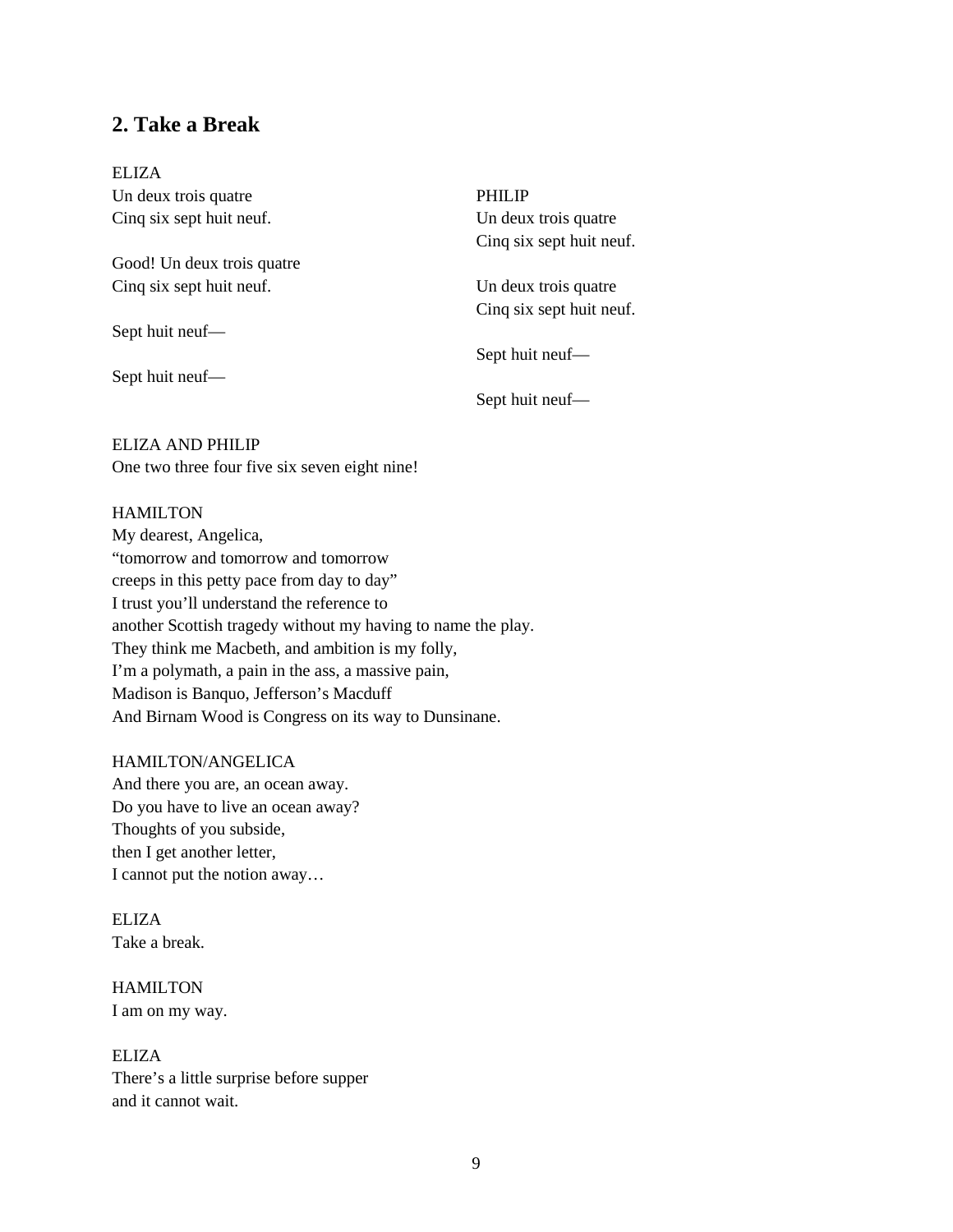HAMILTON I'll be there in just a minute, save my plate.

# ELIZA

Alexander—

### **HAMILTON**

Okay, okay—

### ELIZA

Your son is nine years old today. has something he'd like to say. He's been practicing all day. Philip, take it away—

| <b>PHILIP</b>                                |                 |
|----------------------------------------------|-----------------|
| Daddy, daddy, look-                          |                 |
| My name is Philip.                           |                 |
| I am a poet.                                 |                 |
| I wrote this poem just                       |                 |
| to show it.                                  |                 |
| And I just turned nine.                      |                 |
| You can write rhymes,                        |                 |
| but you can't write mine.                    | <b>HAMILTON</b> |
|                                              | What!           |
| I practice French                            |                 |
| and play piano with my mother.               |                 |
|                                              | Uh-huh!         |
| I have a sister but I want a little brother. |                 |
|                                              | Okay!           |
| My daddy's trying to start America's bank.   |                 |
| Un deux trois quatre cinq!                   |                 |
|                                              | Bravo!          |
|                                              |                 |
| <b>ELIZA</b>                                 |                 |
| Take a break.                                |                 |
|                                              |                 |
| <b>HAMILTON</b>                              |                 |
| Hey, our kid is pretty great.                |                 |
|                                              |                 |

ELIZA Run away with us for the summer. Let's go upstate.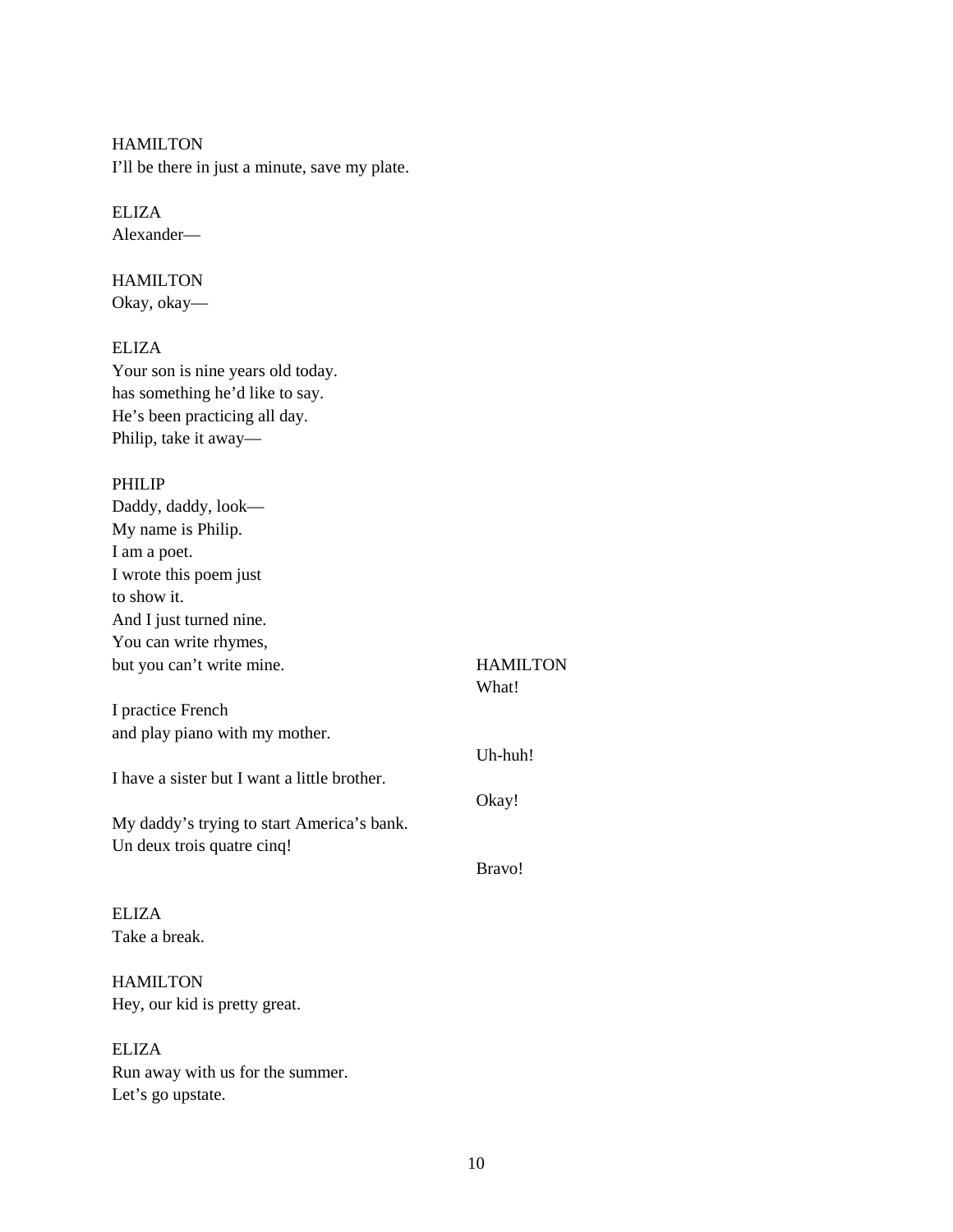**HAMILTON** Eliza, I've got so much on my plate.

ELIZA We can all go stay with my father. There's a lake I know…

**HAMILTON** I know.

ELIZA In a nearby park.

**HAMILTON** I'd love to go.

ELIZA You and I can go when the night gets dark...

**HAMILTON** I will try to get away.

ANGELICA My dearest Alexander, You must get through to Jefferson. Sit down with him and compromise, don't stop 'til you agree your fav'rite older sister, Angelica, reminds you there's someone in your corner all the way across the sea.

In a letter I received from you two weeks ago I noticed a comma in the middle of a phrase. It changed the meaning. Did you intend this? One stroke and you've consumed my waking days. It says:

HAMILTON/ANGELICA "My dearest Angelica"

ANGELICA With a comma after "dearest." You've written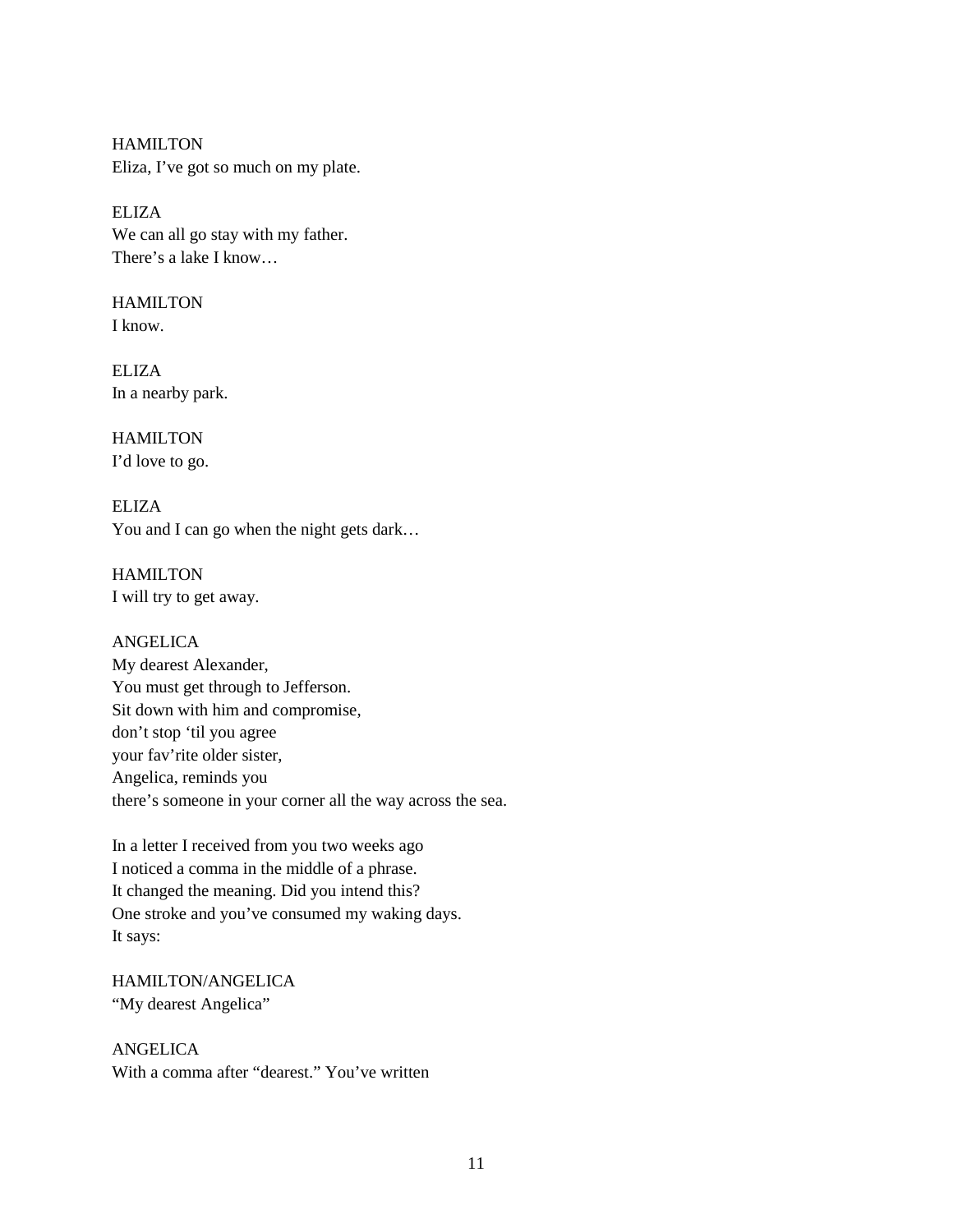HAMILTON AND ANGELICA "My dearest, Angelica."

ANGELICA Anyway, all this to say I'm coming home this summer at my sister's invitation, I'll be there with your fam'ly if you make your way upstate. I know you're very busy, I know your work's important, but I'm crossing the ocean and I just can't wait.

HAMILTON AND ANGELICA You won't be an ocean away. You will only be a moment away…

ELIZA Alexander, come downstairs. Angelica's arriving today!

ELIZA Angelica!

ANGELICA Eliza!

HAMILTON The Schuyler sisters!

ANGELICA Alexander.

**HAMILTON** Hi.

ANGELICA It's good to see your face.

ELIZA Angelica, tell this man John Adams spends the summer with his family.

**HAMILTON** Angelica, tell my wife John Adams doesn't have a real job anyway.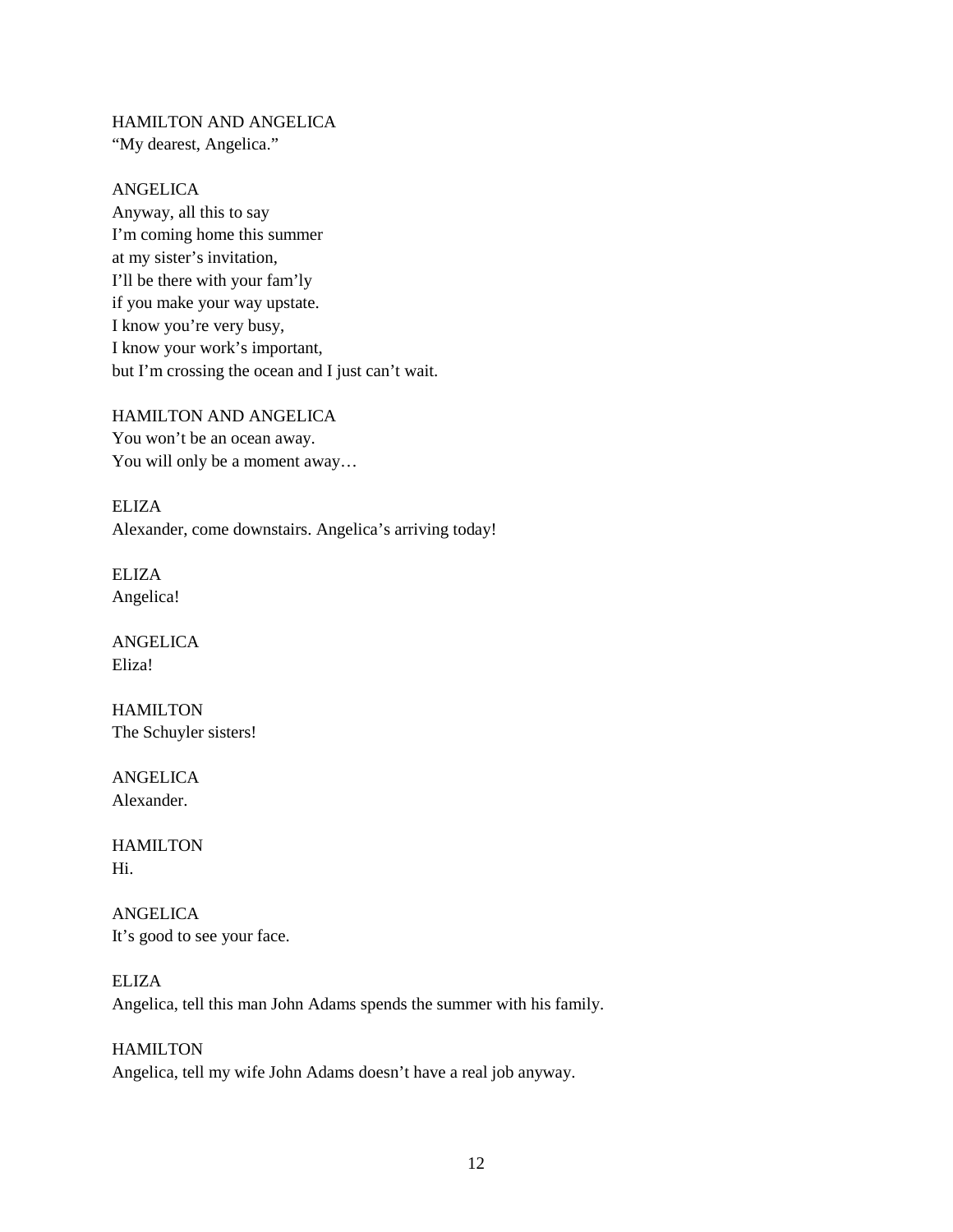ANGELICA …you're not joining us? Wait.

**HAMILTON** I'm afraid I cannot join you upstate.

ANGELICA Alexander, I came all this way.

ELIZA She came all this way—

ANGELICA All this way—

ELIZA AND ANGELICA Take a break.

**HAMILTON** You know I have to get my plan through Congress.

ELIZA AND ANGELICA Run away with us for the summer. Let's go upstate.

**HAMILTON** I lose my job if I don't get my plan through Congress.

ELIZA AND ANGELICA We can all go stay with our father.

| <b>ELIZA</b>               |                                           |
|----------------------------|-------------------------------------------|
| There's a lake I know      | ANGELICA                                  |
|                            | I know I'll miss your face—               |
| In a nearby park           |                                           |
|                            | Screw your courage to the sticking place— |
| You and I can go           |                                           |
|                            | Eliza's right—                            |
| Take a break and get away— | Take a break.                             |
|                            | Run away with us for the summer—          |
| Let's go upstate           | Let's go upstate.                         |
| where we can stay.         |                                           |
|                            | We can all go stay with our father,       |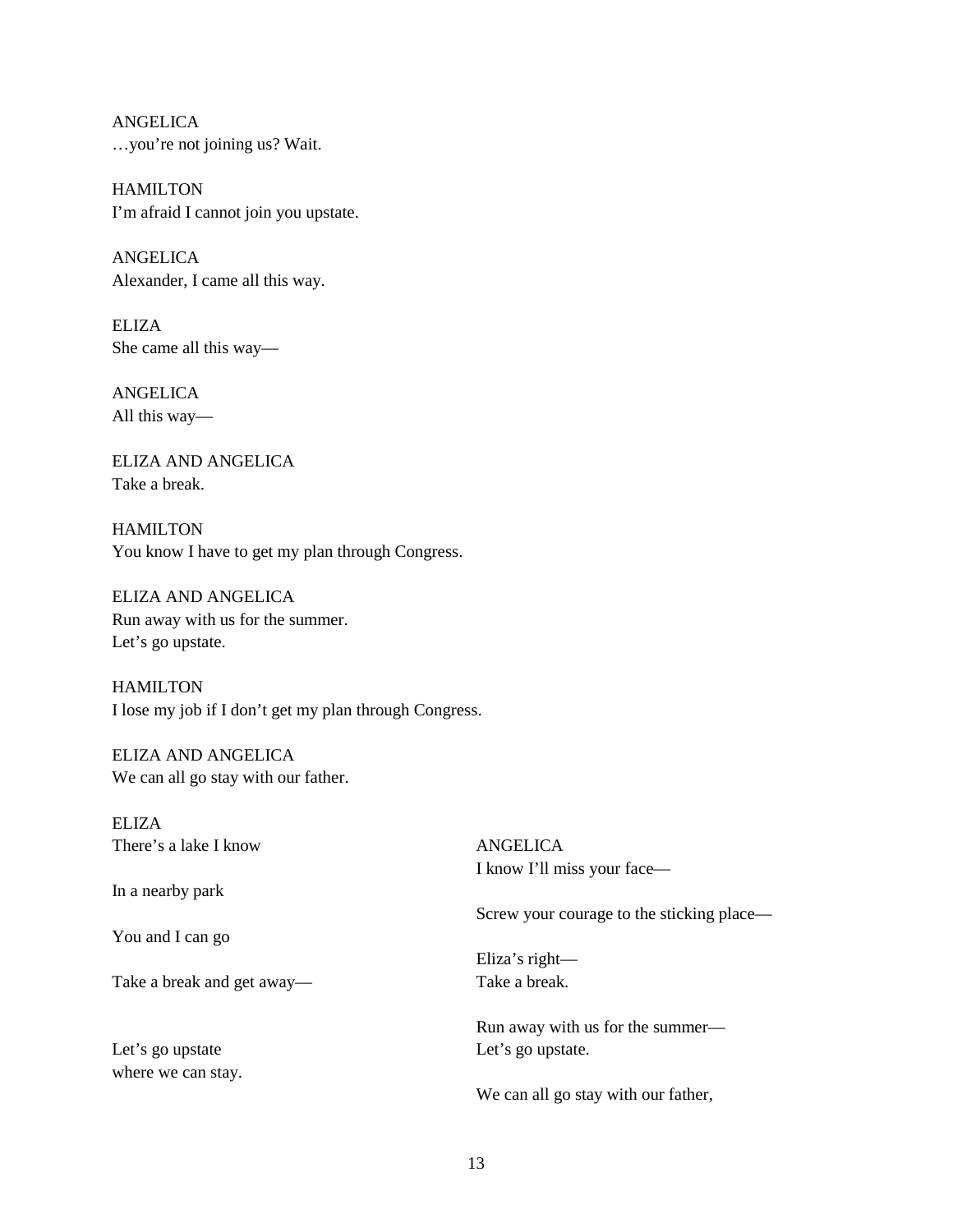if you take your time—

Look around, look around at how lucky we are to be alive right now—

We can go— When the night gets dark. Take a break.

### **HAMILTON**

I have to get my plan through Congress. I can't stop until I get this plan through Congress. you will make your mark. Close your eyes and dream—

when the night gets dark. Take a break.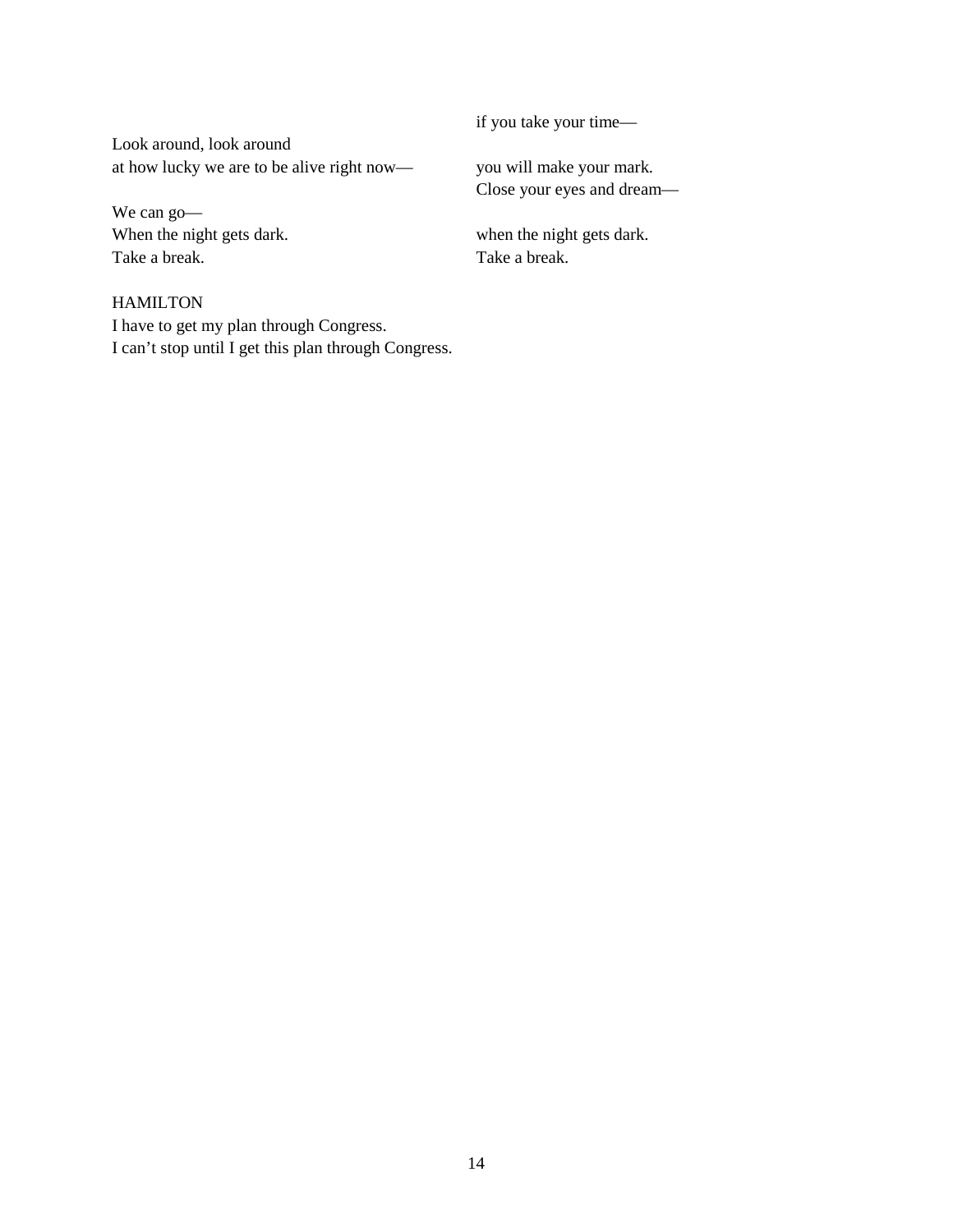### **4. Say No To This**

### BURR

There's nothing like summer in the city. Someone under stress meets someone looking pretty. There's trouble in the air, you can smell it. and Alexander's by himself. I'll let him tell it.

### **HAMILTON**

I hadn't slept in a week. I was weak, I was awake. You never seen a bastard orphan more in need of a break. Longing for Angelica. Missing my wife. That's when Miss Maria Reynolds walked into my life, she said:

### MARIA

I know you are a man of honor, I'm so sorry to bother you at home but I don't know where to go, and I came here all alone...

### **HAMILTON**

She said:

### MARIA

My husband's doin' me wrong beatin' me, cheatin' me, mistreatin' me... Suddenly he's up and gone. I don't have the means to go on.

**HAMILTON** So I offered her a loan, I offered to walk her home, she said

MARIA You're too kind, sir.

**HAMILTON** I gave her thirty bucks that I had socked away, she lived a block away, she said:

MARIA This one's mine, sir.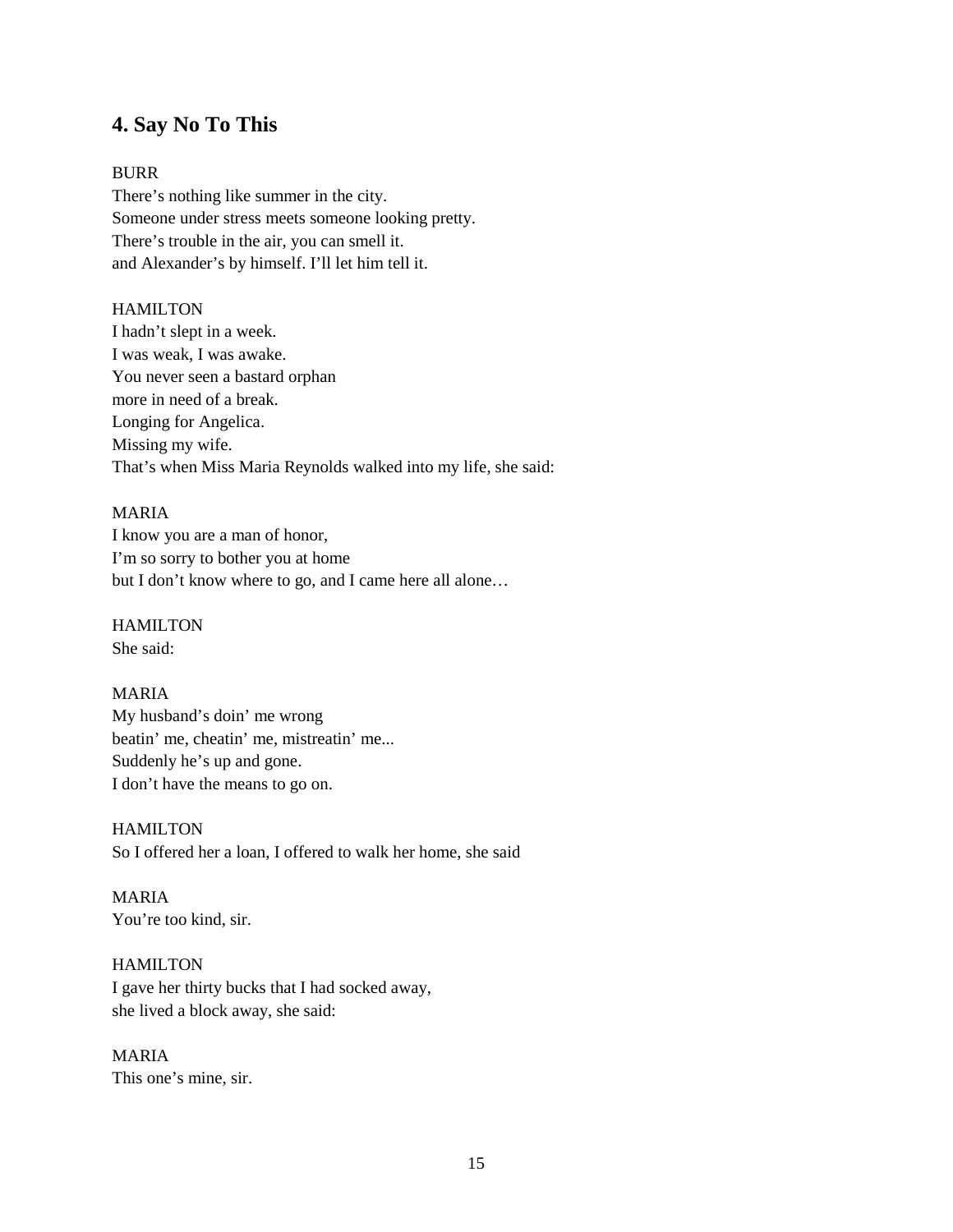### **HAMILTON**

Then I said, "well, I should head back home," she turned red, she led me to her bed, let her legs spread and said:

### MARIA

Stay?

### **HAMILTON**

Hey…

### MARIA Hey…

### **HAMILTON**

That's when I began to pray: Lord, show me how to say no to this. I don't know how to say no to this.

But my God, she looks so helpless And her body's saying, "hell, yes"

MARIA Whoa…

**HAMILTON** Nooo, show me how to

HAMILTON/ENSEMBLE Say no to this.

HAMILTON I don't know how to

HAMILTON/ENSEMBLE Say no to this.

HAMILTON In my mind, I'm tryin' to go

ENSEMBLE Go! Go! Go!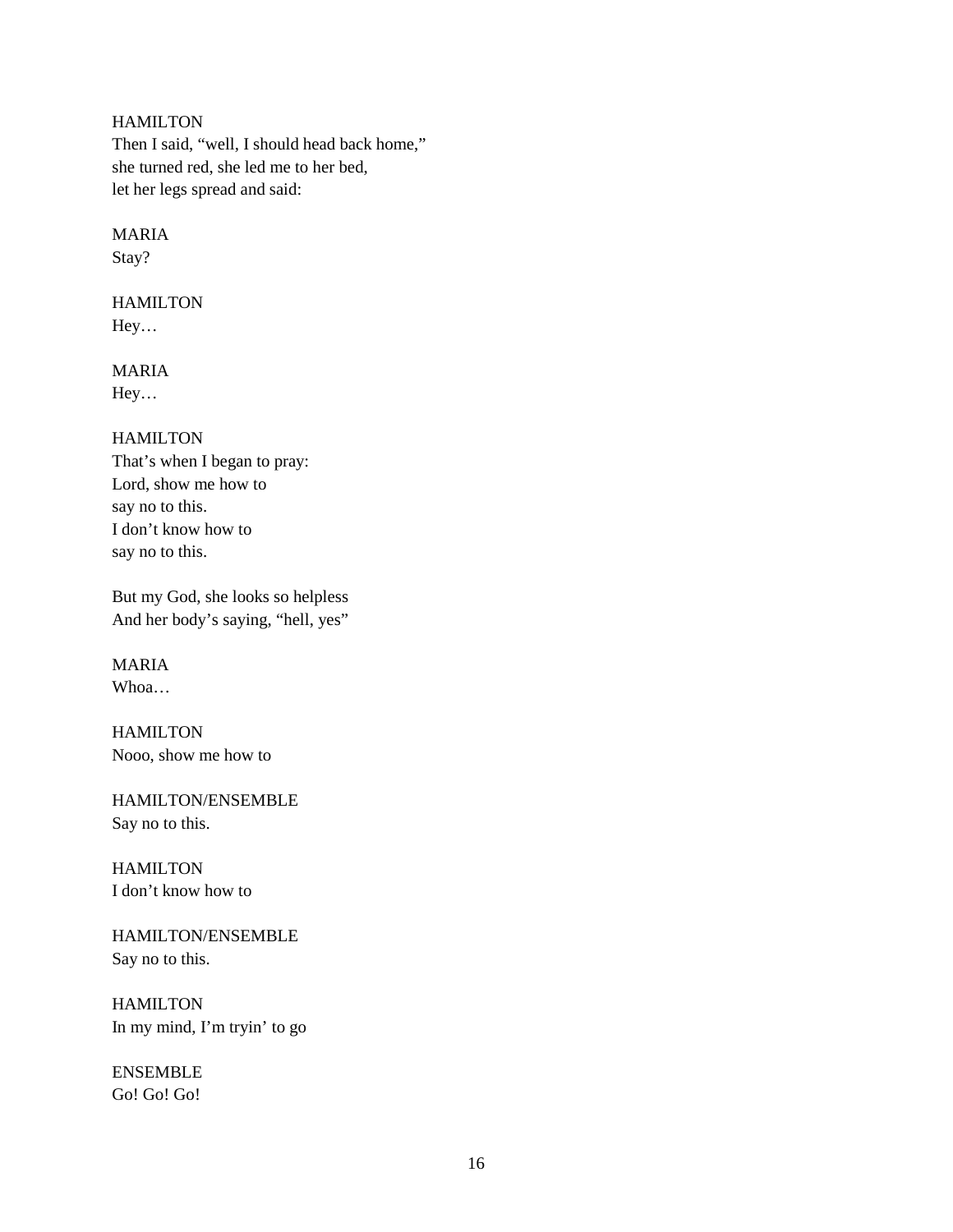### **HAMILTON**

Then her mouth is on mine, and I don't say…

#### ENSEMBLE

No! No! Say no to this! No! No! Say no to this! No! No! Say no to this! No! No! Say no to this!

### **HAMILTON**

I wish I could say that was the last time. I said that last time. It became a pastime. A month into this endeavor I received a letter from a Mr. James Reynolds, even better, it said:

### JAMES

Dear Sir, I hope this letter finds you in good health, and in a prosperous enough position to put wealth in the pockets of people like me: down on their luck. You see, that was my wife who you decided to

### **HAMILTON**

Fuuuu—

### JAMES

Uh-oh! You made the wrong sucker a cuckold, so time to pay the piper for the pants you unbuckled. And hey, you can keep seein' my whore wife if the price is right: if not I'm telling your wife.

### **HAMILTON**

I hid the letter and I raced to her place, screamed "How could you?!" in her face, she said:

MARIA No, sir!

**HAMILTON**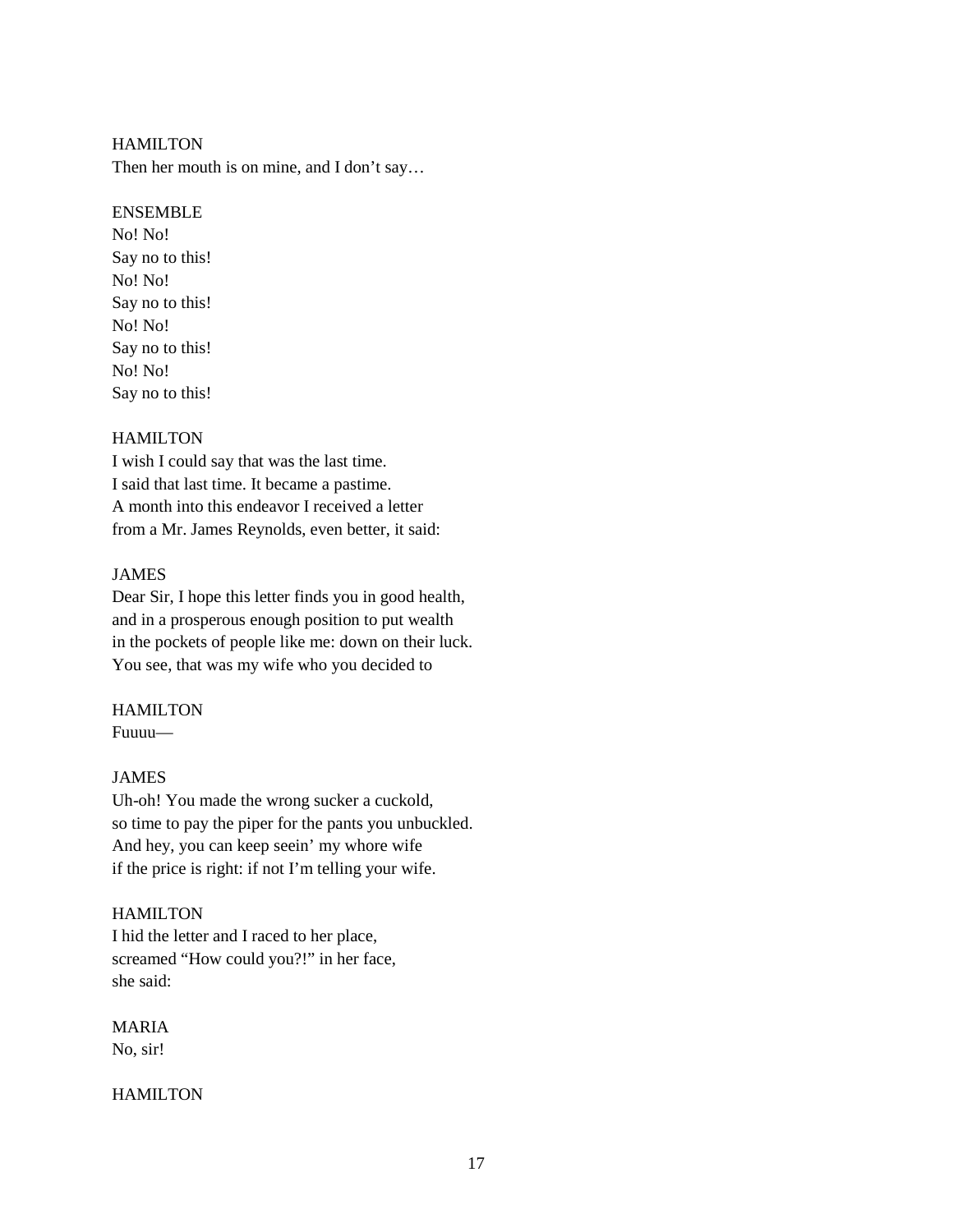Half dressed, apologetic. A mess, she looked pathetic, she cried:

MARIA Please don't go, sir!

HAMILTON So was your whole story a setup?

MARIA I don't know about any letter!

**HAMILTON** Stop crying Goddamnit, get up!

MARIA I didn't know any better

**HAMILTON** I am ruined...

### MARIA

| Please don't leave me with him                   | <b>HAMILTON</b>                    |
|--------------------------------------------------|------------------------------------|
| helpless.                                        | I am helpless—how could I do this? |
| Just give him what he wants and you can have me. |                                    |

Whatever you want,

I don't want you I don't want you

| <b>MARIA</b>  | <b>HAMILTON</b>                  |                 |
|---------------|----------------------------------|-----------------|
| If you pay,   | I don't                          |                 |
| You can stay. |                                  |                 |
|               | Lord, show me how to             | <b>ENSEMBLE</b> |
|               | say no to this.                  | Say no to this! |
| Tonight       | I don't know how to              |                 |
|               | say no to this.                  | Say no to this! |
|               | Cuz the situation's helpless.    |                 |
| Helpless.     |                                  |                 |
|               | And her body's screaming, "Hell, |                 |
|               | yes"                             |                 |
| Whoa!         |                                  |                 |
|               | No, show me how to               |                 |
|               | say no to this.                  | Say no to this! |
| How can you   | How can I                        |                 |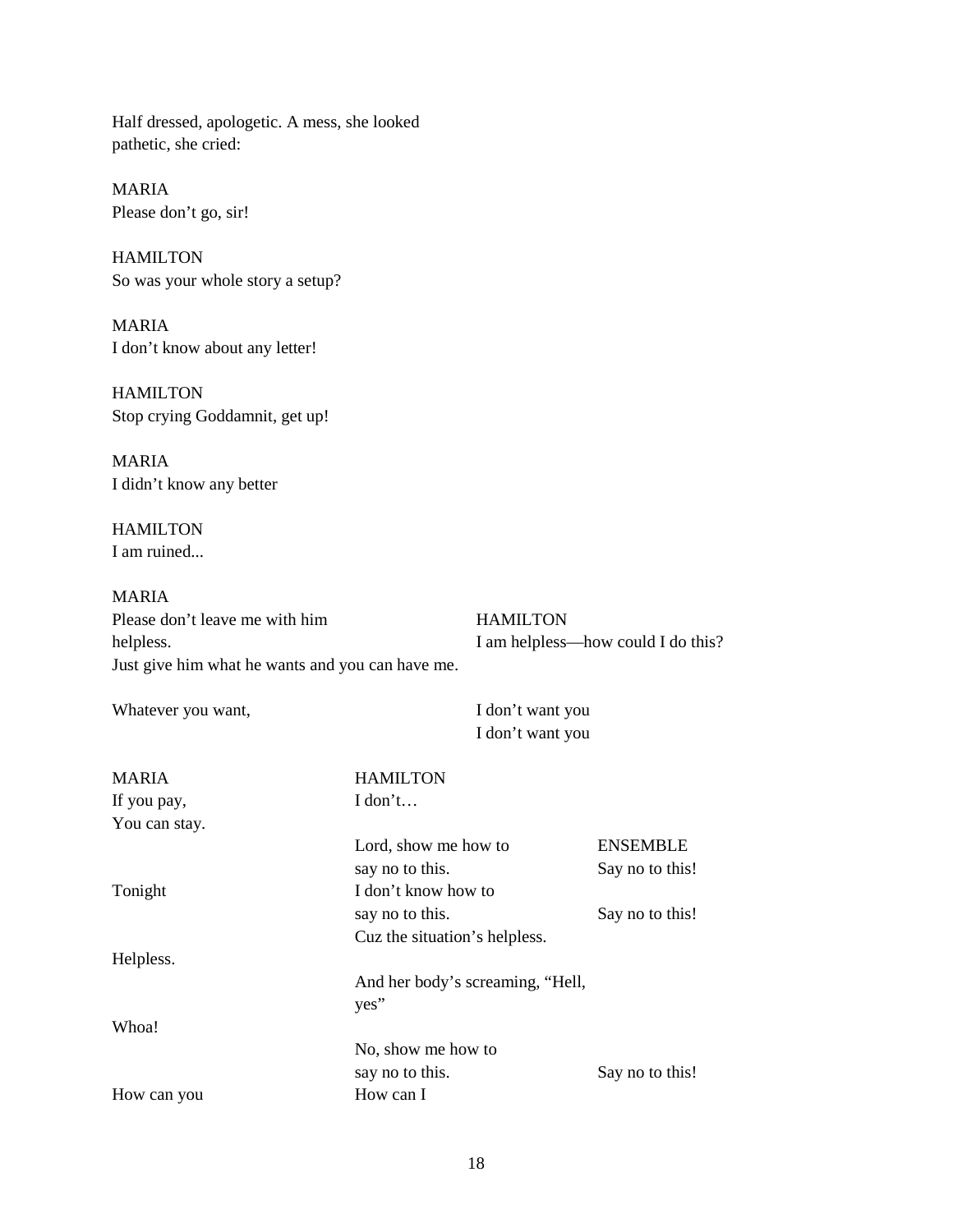| say no to this? | Say no to this?<br>There is nowhere I can go. | Say no to this! |
|-----------------|-----------------------------------------------|-----------------|
|                 |                                               | Go! Go! Go!     |
|                 | When her body's on mine I do not              |                 |
|                 | say                                           |                 |
| <b>HAMILTON</b> |                                               | No!             |
| Yes.            |                                               |                 |
|                 | <b>MARIA</b>                                  | <b>ENSEMBLE</b> |
|                 | Yes!                                          | Say no to this! |
|                 |                                               | No!             |
| Yes.            |                                               |                 |
|                 | Yes!                                          | Say no to this! |
|                 |                                               | No!             |
| Yes.            |                                               |                 |
|                 | Yes!                                          | Say no to this! |
|                 |                                               | No!             |
| Yes.            |                                               |                 |
|                 | Yes!                                          | Say no to this! |
| <b>HAMILTON</b> |                                               |                 |
| Say no to this  | <b>MARIA</b>                                  |                 |

I don't say no to this, there is nowhere I can go. Don't say no to this.

ENSEMBLE Go go go ...

### JAMES So?

HAMILTON Nobody needs to know.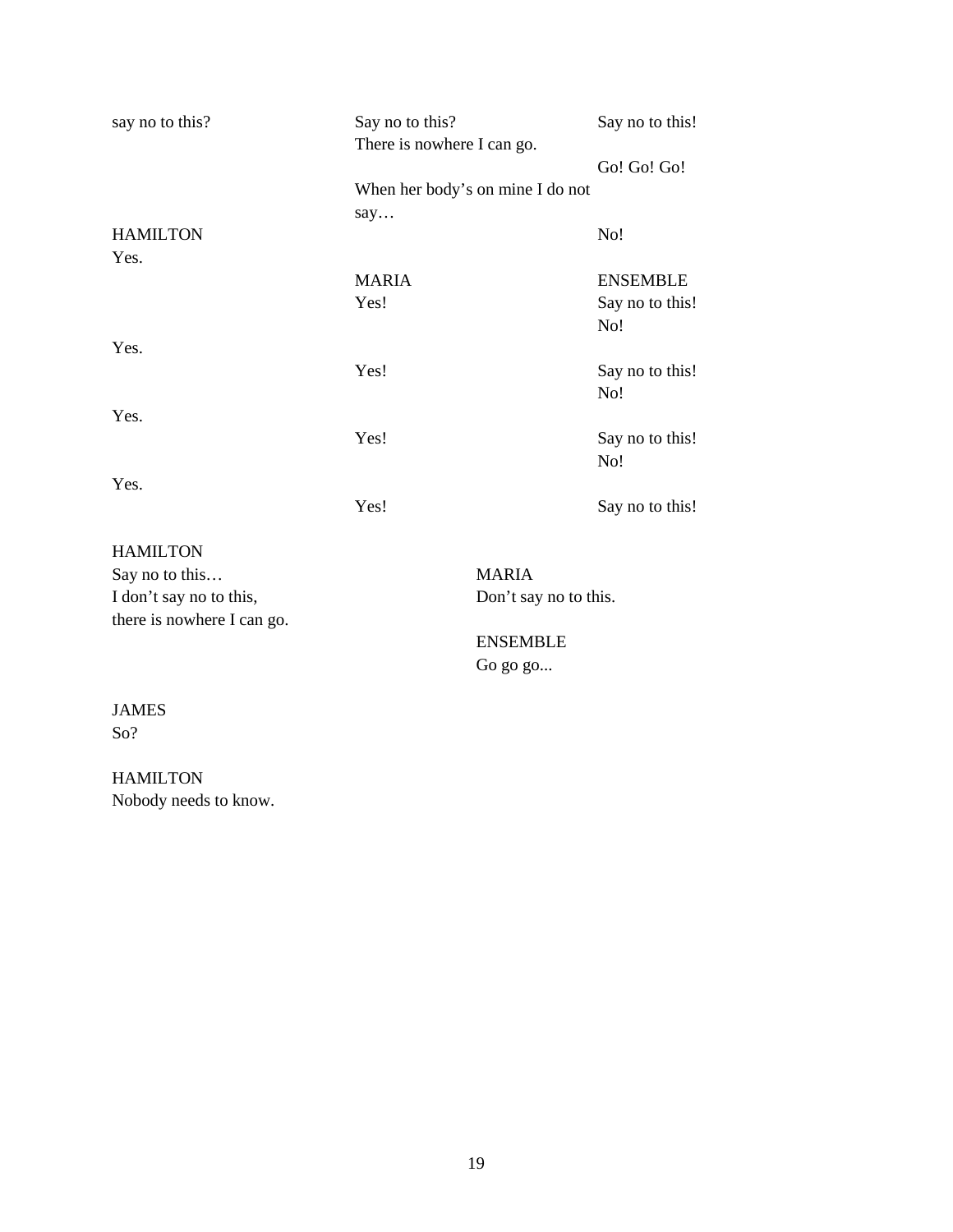## **5. The Room Where It Happens**

BURR Ah, Mister Secretary.

**HAMILTON** Mister Burr, sir.

BURR Didja hear the news about good old General Mercer?

**HAMILTON** No.

BURR You know Clermont Street?

**HAMILTON** Yeah.

BURR They renamed it after him. The Mercer legacy is secure.

**HAMILTON** Sure.

BURR And all he had to do was die.

**HAMILTON** That's a lot less work.

BURR We oughta give it a try.

**HAMILTON** Ha.

BURR Now how're you gonna get your debt plan through?

**HAMILTON** I guess I'm gonna fin'ly have to listen to you.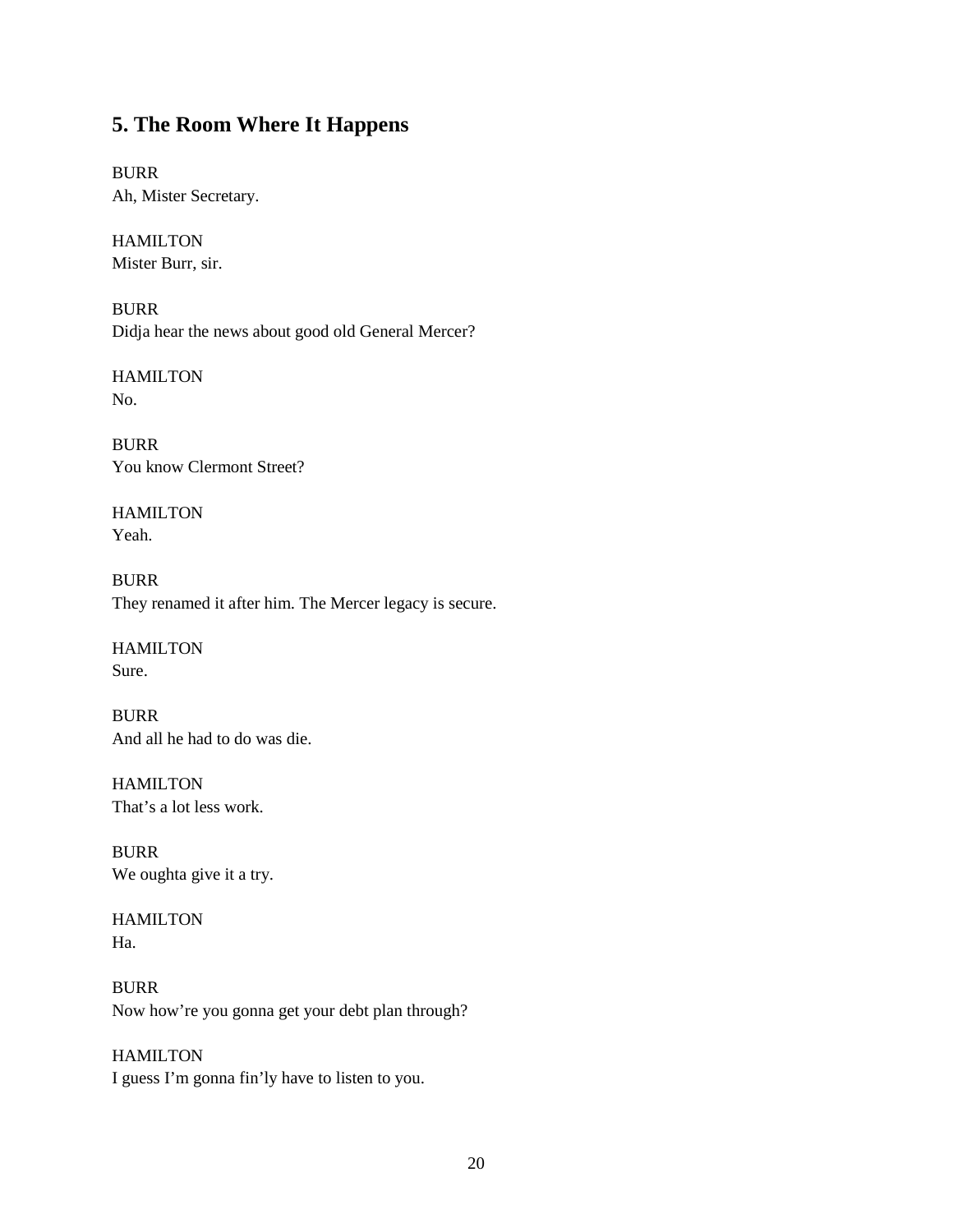BURR Really?

**HAMILTON** Talk less. Smile more.

BURR Ha.

**HAMILTON** Do whatever it takes to get my plan on the Congress floor.

BURR Now, Madison and Jefferson are merciless.

**HAMILTON** Well, hate the sin, love the sinner.

MADISON Hamilton!

**HAMILTON** I'm sorry Burr, I've gotta go.

BURR But—

**HAMILTON** Decisions are happening over dinner.

BURR Two Virginians and an immigrant walk into a room.

BURR AND ENSEMBLE Diametric'ly opposed, foes.

BURR They emerge with a compromise, having opened doors that were

BURR AND ENSEMBLE Previously closed,

ENSEMBLE Bros.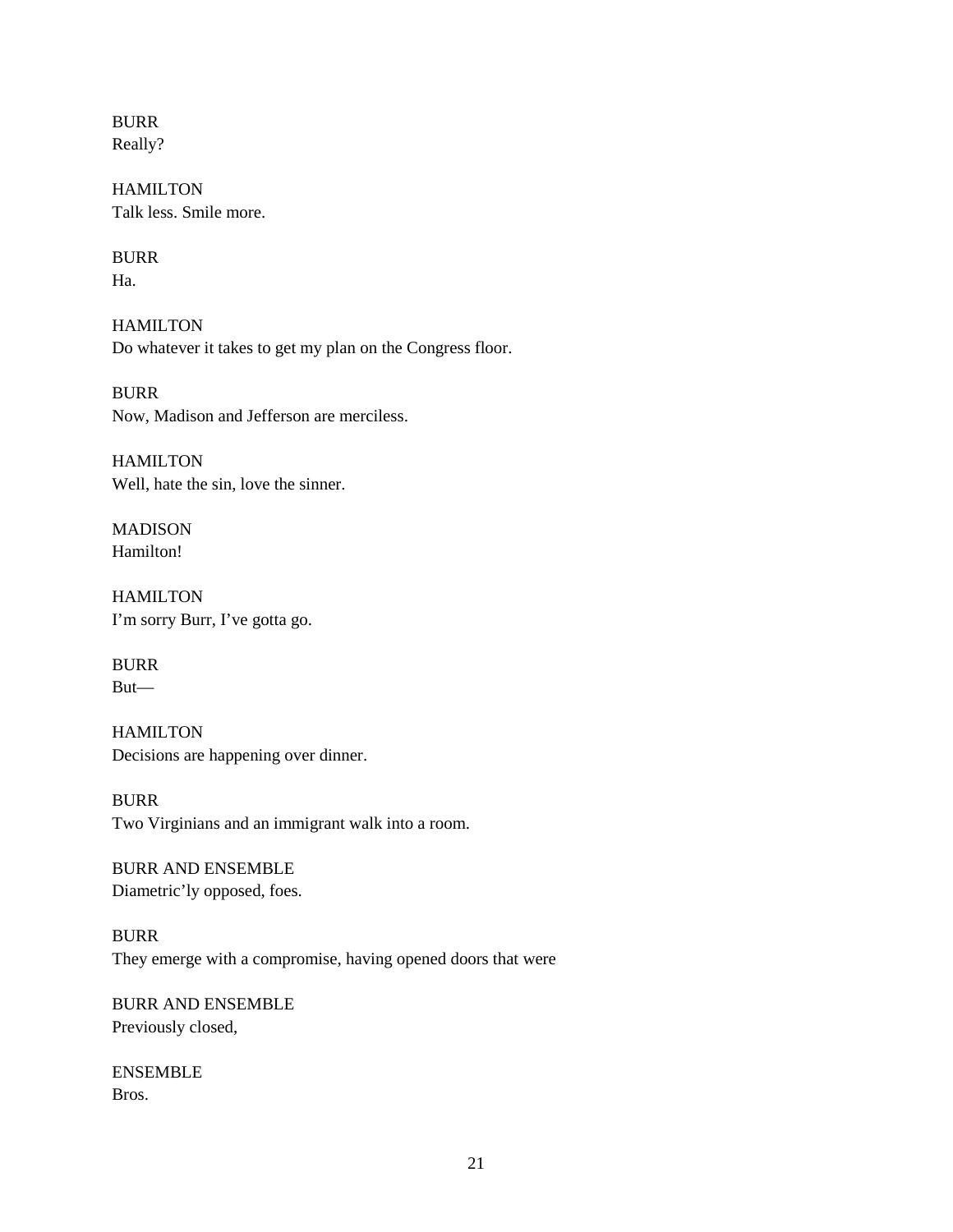#### BURR

The immigrant emerges with unprecedented financial power, a system he can shape however he wants. The Virginians emerge with the nation's capital. And here's the pièce de résistance:

#### BURR

| No one else was in                          |                             |
|---------------------------------------------|-----------------------------|
| the room where it happened.                 |                             |
| The room where it happened.                 |                             |
| The room where it happened.                 |                             |
| No one else was in                          | <b>ENSEMBLE</b>             |
| the room where it happened.                 | The room where it happened. |
| The room where it happened.                 |                             |
| The room where it happened.                 | The room where it happened. |
| No one really knows how the game is played, |                             |
| The art of the trade,                       |                             |
| how the sausage gets made.                  | How the sausage gets made.  |
| We just assume that it happens.             | Assume that it happens.     |
| But no one else is in                       |                             |
| the room where it happens.                  | The room where it happens.  |

BURR AND COMPANY Thomas claims—

#### **JEFFERSON**

Alexander was on Washington's doorstep one day in distress 'n disarray.

BURR AND COMPANY Thomas claims—

**JEFFERSON** Alexander said—

**HAMILTON** I've nowhere else to turn!

**JEFFERSON** And basic'ly begged me to join the fray.

BURR AND COMPANY Thomas claims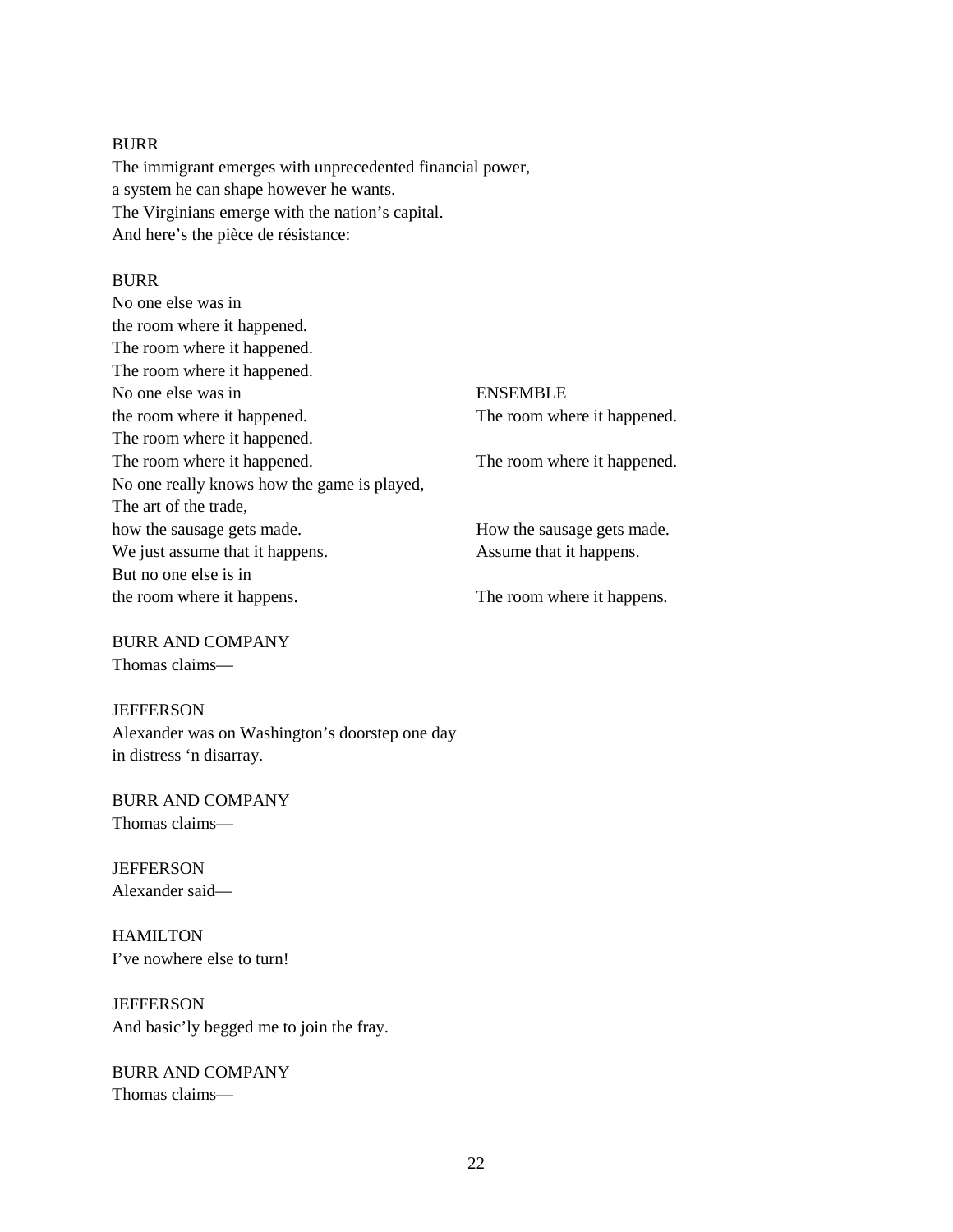**JEFFERSON** I approached Madison and saids— "I know you hate 'im, but let's hear what he has to say."

BURR AND COMPANY Thomas claims—

**JEFFERSON** Well, I arranged the meeting. I arranged the menu, the venue, the seating,

#### BURR

But! No one else was in—

### BURR AND COMPANY

The room where it happened. The room where it happened. The room where it happened.

BURR No one else was in—

### BURR AND COMPANY

The room where it happened. The room where it happened. The room where it happened.

### BURR

No one really knows how the parties get to yesssss. The pieces that are sacrificed in ev'ry game of chesssss. We just assume that it happens. But no one else is in the room where it happens.

**COMPANY** Parties get to yesssss.

Ev'ry game of chesssss. Assume that it happens.

The room where it happens.

### BURR AND COMPANY Meanwhile—

#### BURR

Madison is grappling with the fact that not ev'ry issue can be settled by committee.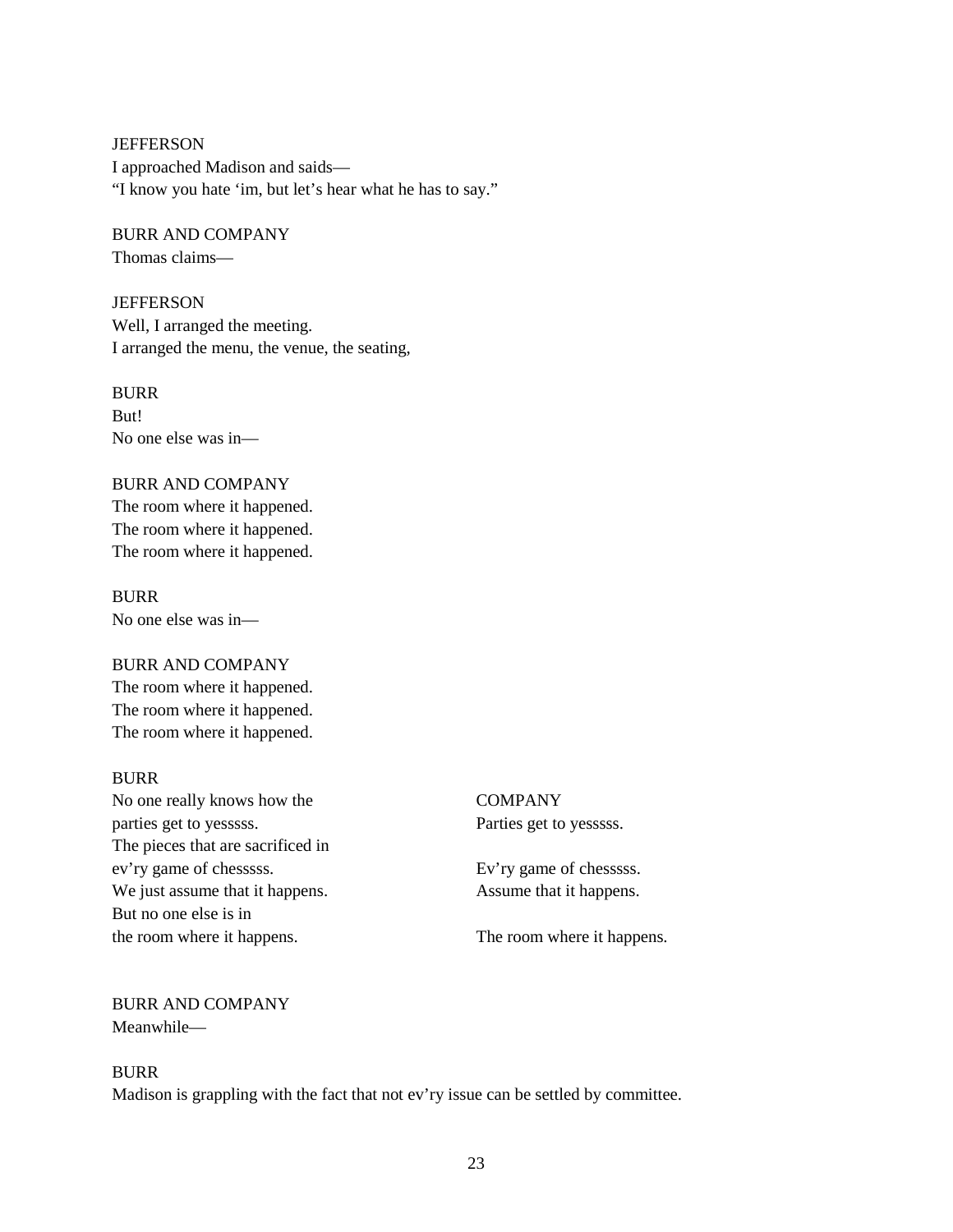**COMPANY** Meanwhile—

BURR Congress is fighting over where to put the capital—

*Company screams in chaos.* 

BURR It isn't pretty. Then Jefferson approaches with a dinner and invite, And Madison responds with Virginian insight:

MADISON Maybe we can solve one problem with another and win a victory for the Southerners, in other words—

**JEFFERSON** Oh-ho!

MADISON A quid pro quo.

**JEFFERSON** I suppose.

MADISON Wouldn't you like to work a little closer to home?

JEFFERSON Actually, I would.

MADISON Well, I propose the Potomac.

**JEFFERSON** And you'll provide him his votes?

MADISON Well, we'll see how it goes.

**JEFFERSON** Let's go.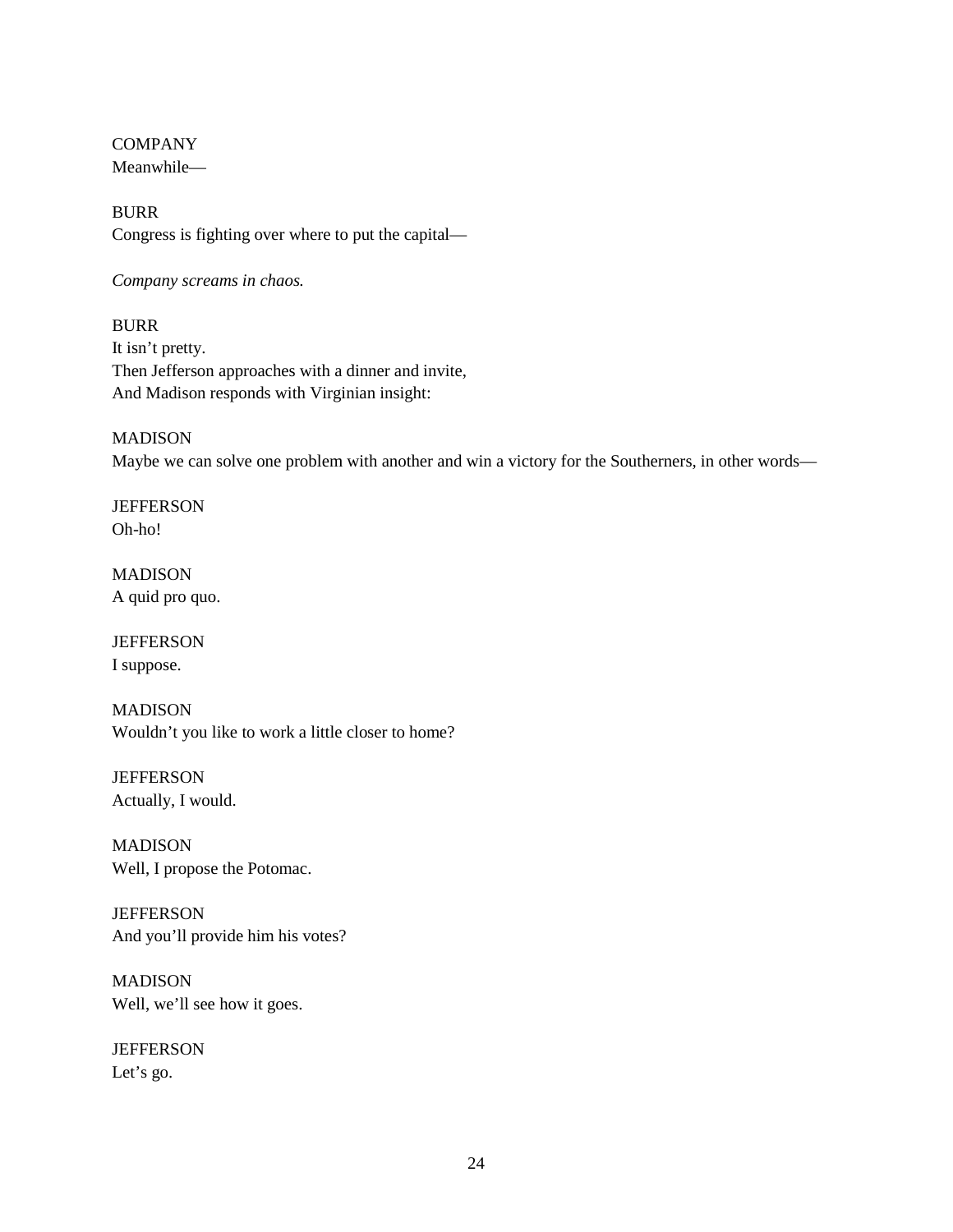BURR

No!

**COMPANY** —one else was in the room where it happened.

#### BURR AND COMPANY

The room where it happened. The room where it happened. No one else was in the room where it happened. The room where it happened. The room where it happened.

BURR My God!

BURR AND COMPANY In God we trust. But we'll never really know what got discussed. Click-boom then it happened.

BURR And no one else was in the room where it happened.

**COMPANY** Alexander Hamilton!

BURR What did they say to you to get you to sell New York City down the river?

**COMPANY** Alexander Hamilton!

BURR Did Washington know about the dinner? Was there Presidential pressure to deliver?

**COMPANY** Alexander Hamilton!

BURR Or did you know, even then, it doesn't matter where you put the U.S. Capital?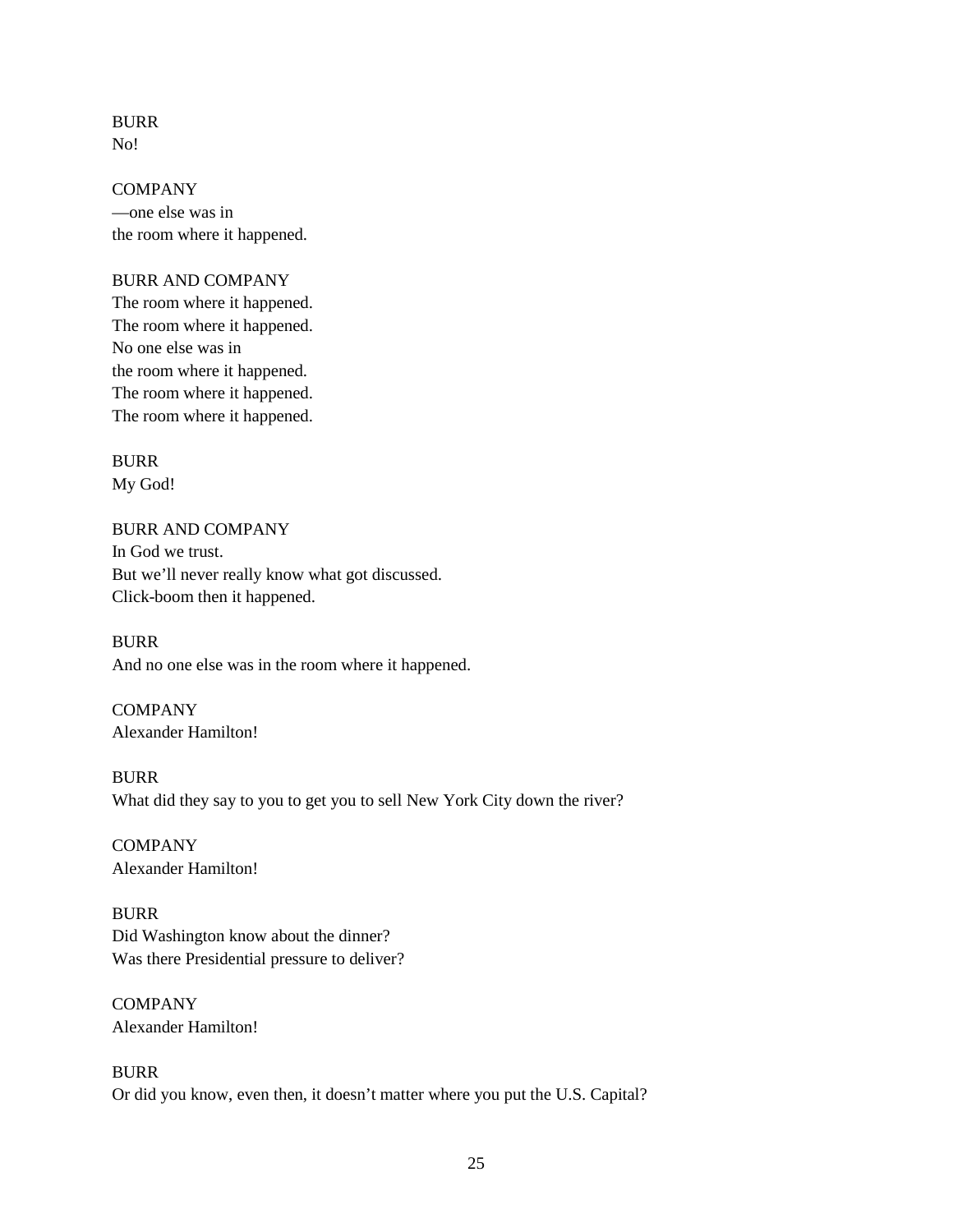**HAMILTON** Cuz we'll have the banks, we're in the same spot.

BURR You got more than you gave.

#### **HAMILTON**

And I wanted what I got. When you got skin in the game, you stay in the game. But you don't get a win unless you play in the game. Oh, you get love for it. You get hate for it. You get nothing if you...

HAMILTON AND COMPANY Wait for it, wait for it, wait!

#### **HAMILTON**

God help and forgive me, I wanna build something that's gonna outlive me.

#### HAMILTON/JEFFERSON/

MADISON/WASHINGTON What do you want, Burr? What do you want, Burr?

If you stand for nothing, Burr, then what do you fall for?

#### BURR

I wanna be in the room where it happens. The room where it happens. I wanna be in the room where it happens. The room where it happens.

### BURR

I

### **COMPANY**

What do you want, Burr? What do you want, Burr?

What do you want, Burr? What do you want?

**COMPANY** I wanna be in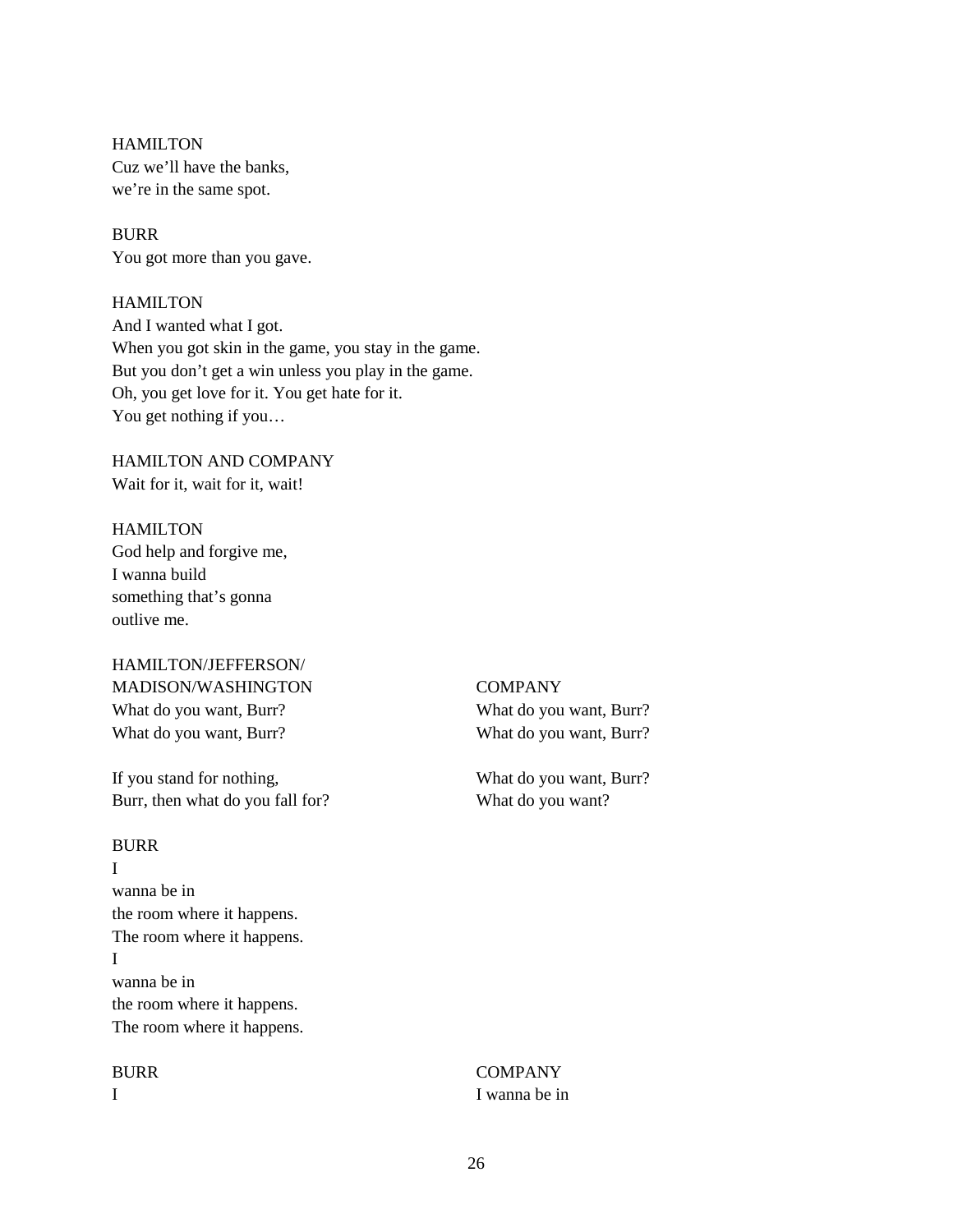wanna be In the room where it happens.

### I

I wanna be in the room…. Oh Oh

I wanna be I wanna be

I've got to be I've got to be in that room in that big ol' room

**COMPANY** The art of the compromise—

BURR Hold your nose and close your eyes.

**COMPANY** We want our leaders to save the day—

BURR But we don't get a say in what they trade away.

**COMPANY** We dream of a brand new start—

BURR But we dream in the dark for the most part.

BURR AND COMPANY Dark as a tomb where it happens.

BURR I've got to be in the room…

I've got to be...

the room where it happens. The room where it happens. The room where it happens.

I wanna be in the room where it happens. The room where it happens. The room where it happens. I wanna be in the room where it happens The room where it happens. The room where it happens.

I wanna be in the room where it happens. The room where it happens. The room where it happens.

**COMPANY** The room where it happens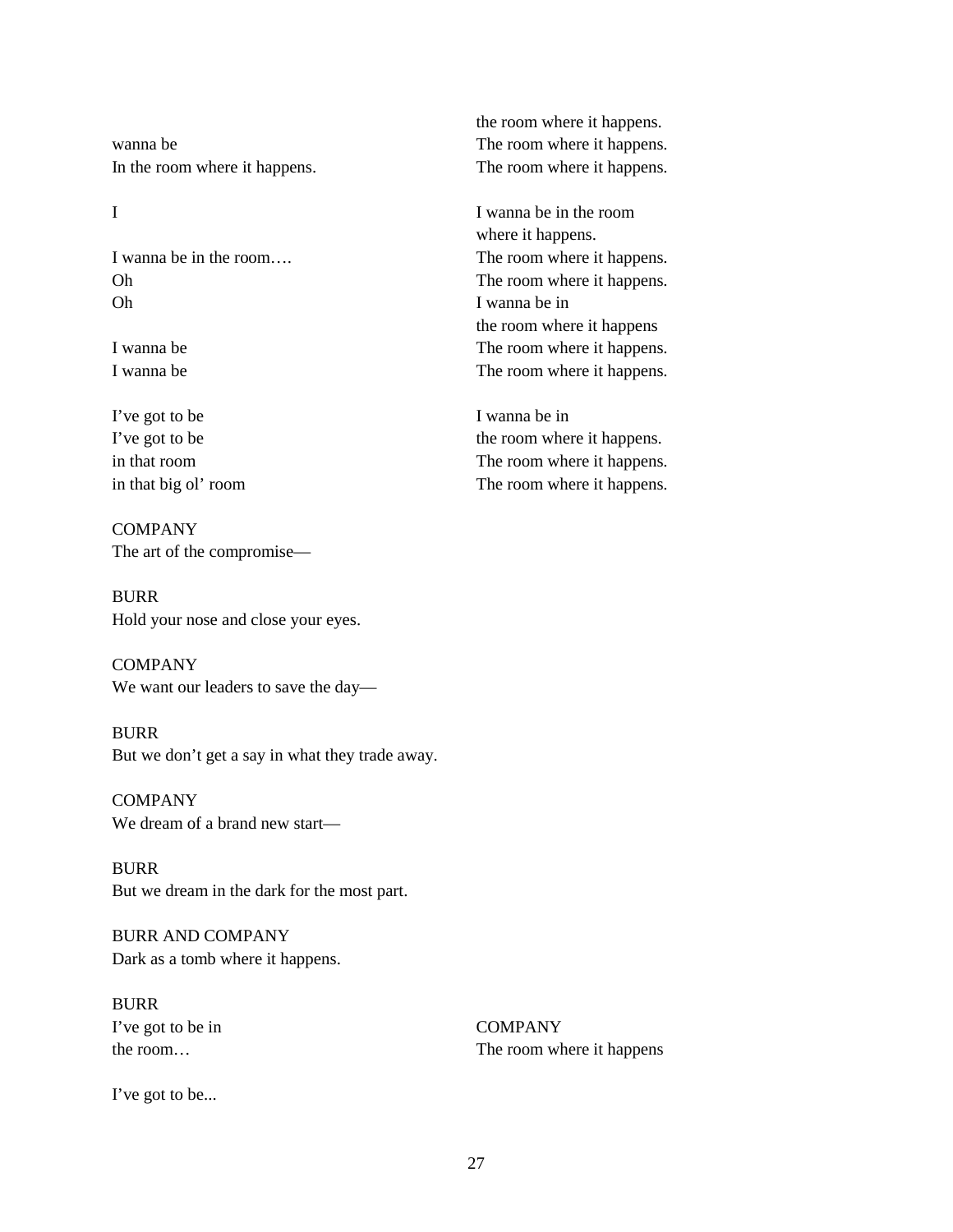The room where it happens

I've got to be...

Oh, I've got to be in the room where it happens… I've got to be, I've gotta be, I've gotta be… in the room!

Click-boom!

The room where it happens

The room where it happens The room where it happens I wanna be in the room where it happens! Click-boom!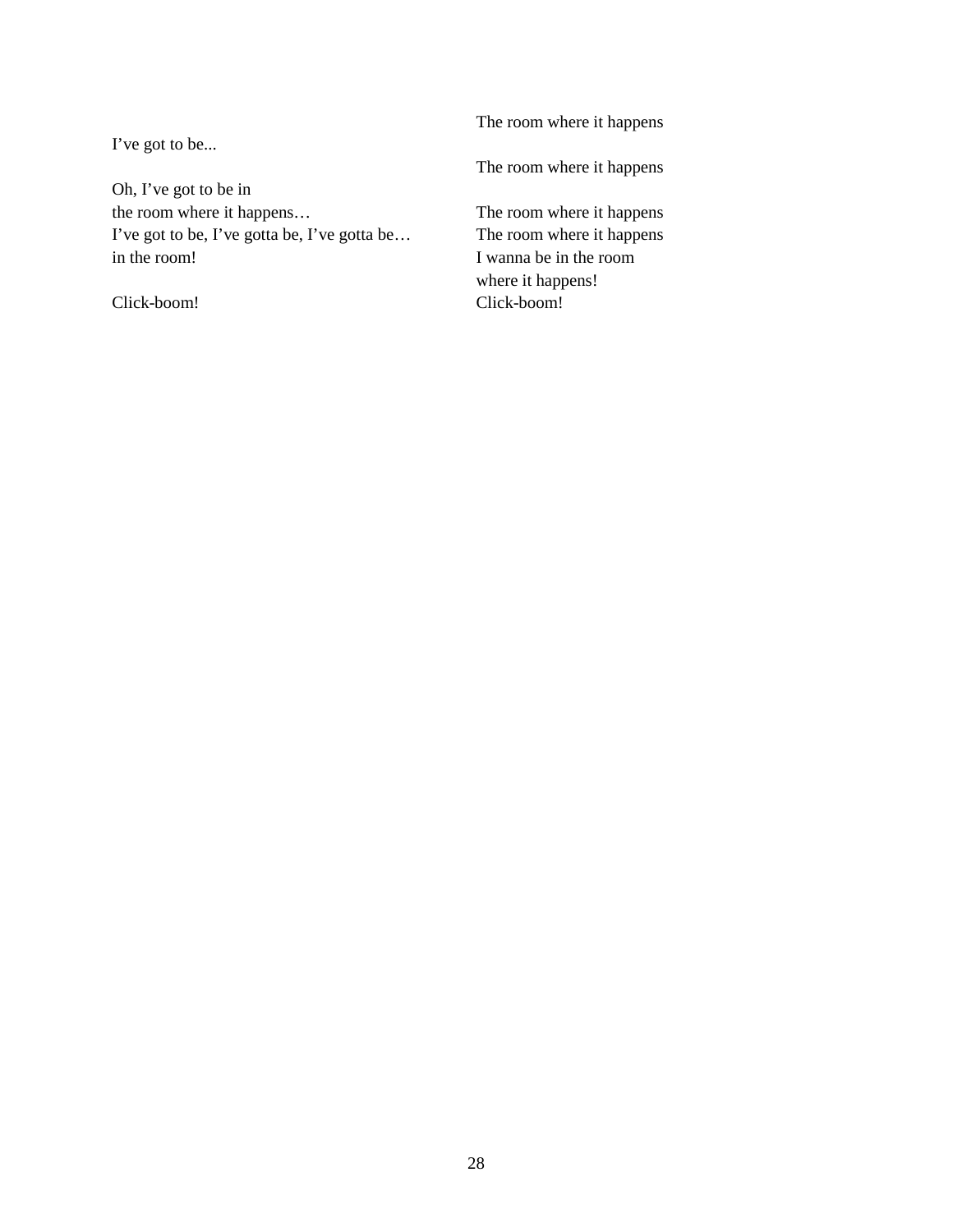### **6. Schuyler Defeated**

### PHILIP

Look! Grampa's in the paper! 'War Hero Philip Schuyler loses Senate seat to young upstart Aaron Burr!' Grampa just lost his seat in the Senate.

ELIZA Sometimes that's how it goes.

PHILIP Daddy's gonna find out any minute.

ELIZA I'm sure he already knows.

PHILIP Further down,

PHILIP AND ELIZA Further down,

PHILIP "Let's meet the newest Senator from New York…"

ELIZA New York—

PHILIP AND ELIZA Our Senator!...

**HAMILTON** Burr!

**HAMILTON** Since when are you a Democratic-Republican?

BURR Since being one put me on the up and up again.

**HAMILTON** No one knows who you are or what you do.

BURR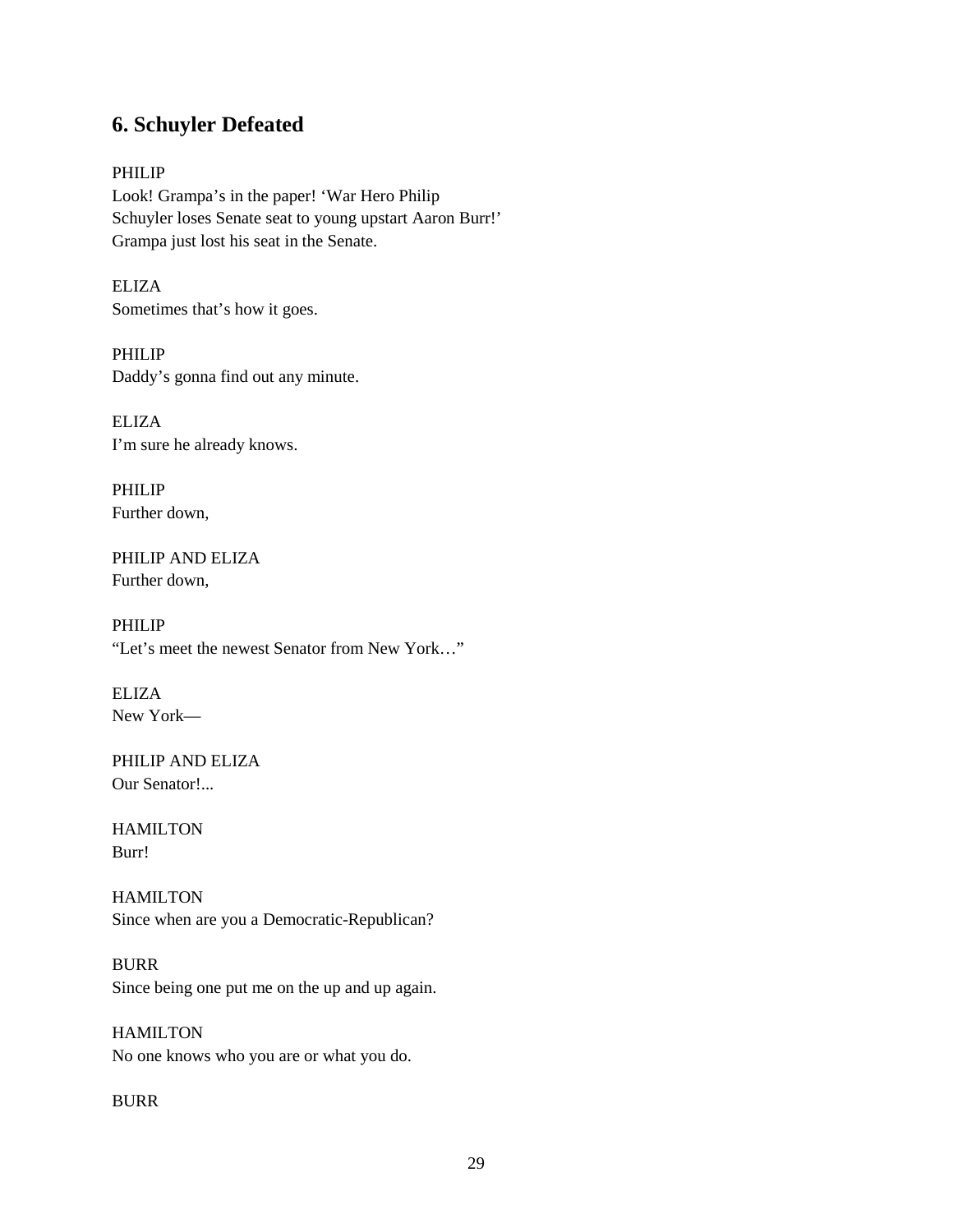They don't need to know me. They don't like you.

**HAMILTON** Excuse me?

### BURR

Oh, Wall Street thinks you're great. You'll always be adored by the things you create. But upstate,

### **HAMILTON**

Wait.

### BURR

People think you're crooked! And Schuyler's seat was up for grabs, so I took it.

### **HAMILTON**

I've always considered you a friend.

BURR I don't see why that has to end!

**HAMILTON** You changed parties to run against my father-in-law.

### BURR

I changed parties to seize the opportunity I saw. I swear, your pride will be the death of us all! Beware: it goeth before the fall…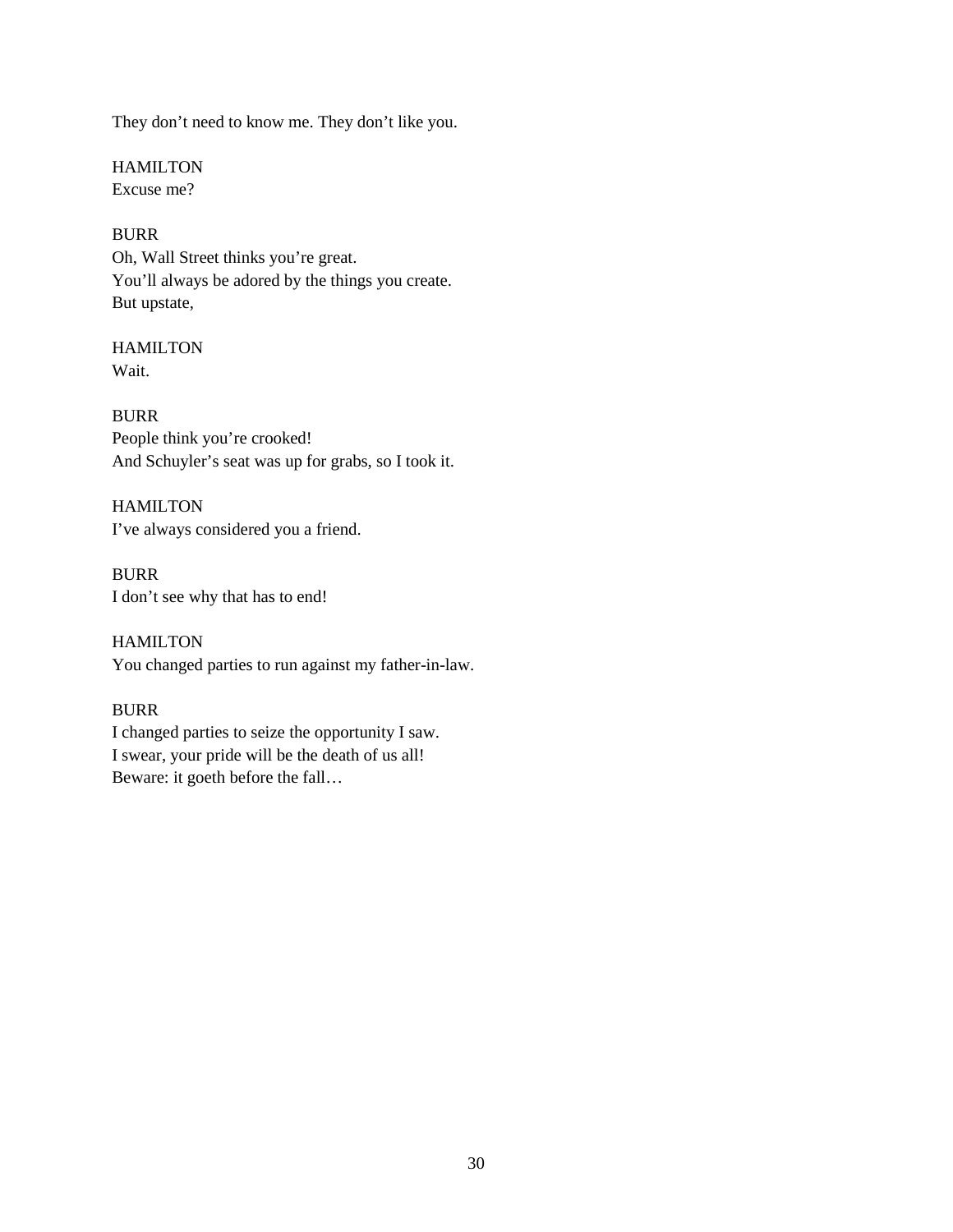### **7. Cabinet Battle #2**

### WASHINGTON

The issue on the table: France is on the verge of war with England. Do we provide aid and troops to our French allies or do we stay out of it? Remember, my decision on this matter is not subject to congressional approval. The only person you have to convince is me. Secretary Jefferson, you have the floor, sir.

### **JEFFERSON**

When we were on death's door, when we were needy, we made a promise, we signed a treaty. We needed money and guns and half a chance. Who provided those funds?

### MADISON

France.

### **JEFFERSON**

In return, they didn't ask for land, only a promise that we'd lend a hand and stand with them if they fought against oppressors, and revolution is messy but now is the time to stand. Stand with our brothers as they fight against tyranny. I know that Alexander Hamilton is here and he would rather not have this debate. I'll remind you that he is not Secretary of State. He knows nothing of loyalty, smells like new money, dresses like fake royalty, desperate to rise above his station, everything he does betrays the ideals of our nation.

### ENSEMBLE

Ooh!!

### **JEFFERSON**

Hey, and if ya don't know, now ya know, Mr. President.

### WASHINGTON

Thank you, Secretary Jefferson. Secretary Hamilton, your response.

### **HAMILTON**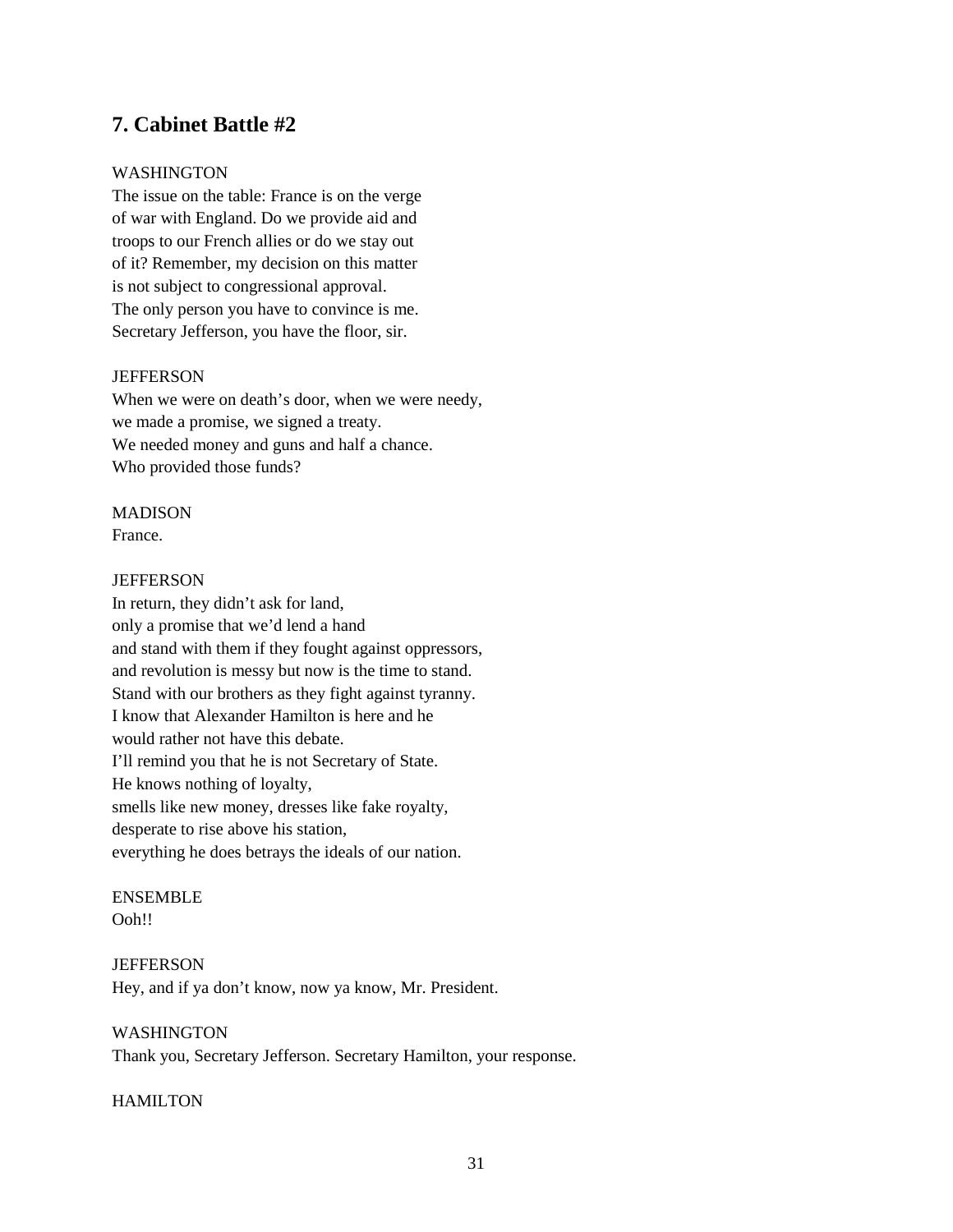You must be out of your Goddamn mind if you think the President is gonna bring the nation to the brink of meddling in the middle of a military mess, a game of chess, where France is Queen and Kingless. We signed a treaty with a King whose head is now in a basket. Would you like to take it out and ask it? "Should we honor our treaty, King Louis' head?" "Uh… do whatever you want, I'm super dead."

WASHINGTON Enough. Hamilton is right.

**JEFFERSON** Mr. President—

WASHINGTON We're too fragile to start another fight.

**JEFFERSON** But sir, do we not fight for freedom?

WASHINGTON Sure, when the French figure out who's gonna lead 'em.

**JEFFERSON** The people are leading—

WASHINGTON The people are rioting. There's a difference. Frankly, it's a little disquieting you would let your ideals blind you to reality. Hamilton.

**HAMILTON** Sir.

WASHINGTON Draft a statement of neutrality.

**JEFFERSON** Did you forget Lafayette?

HAMILTON What?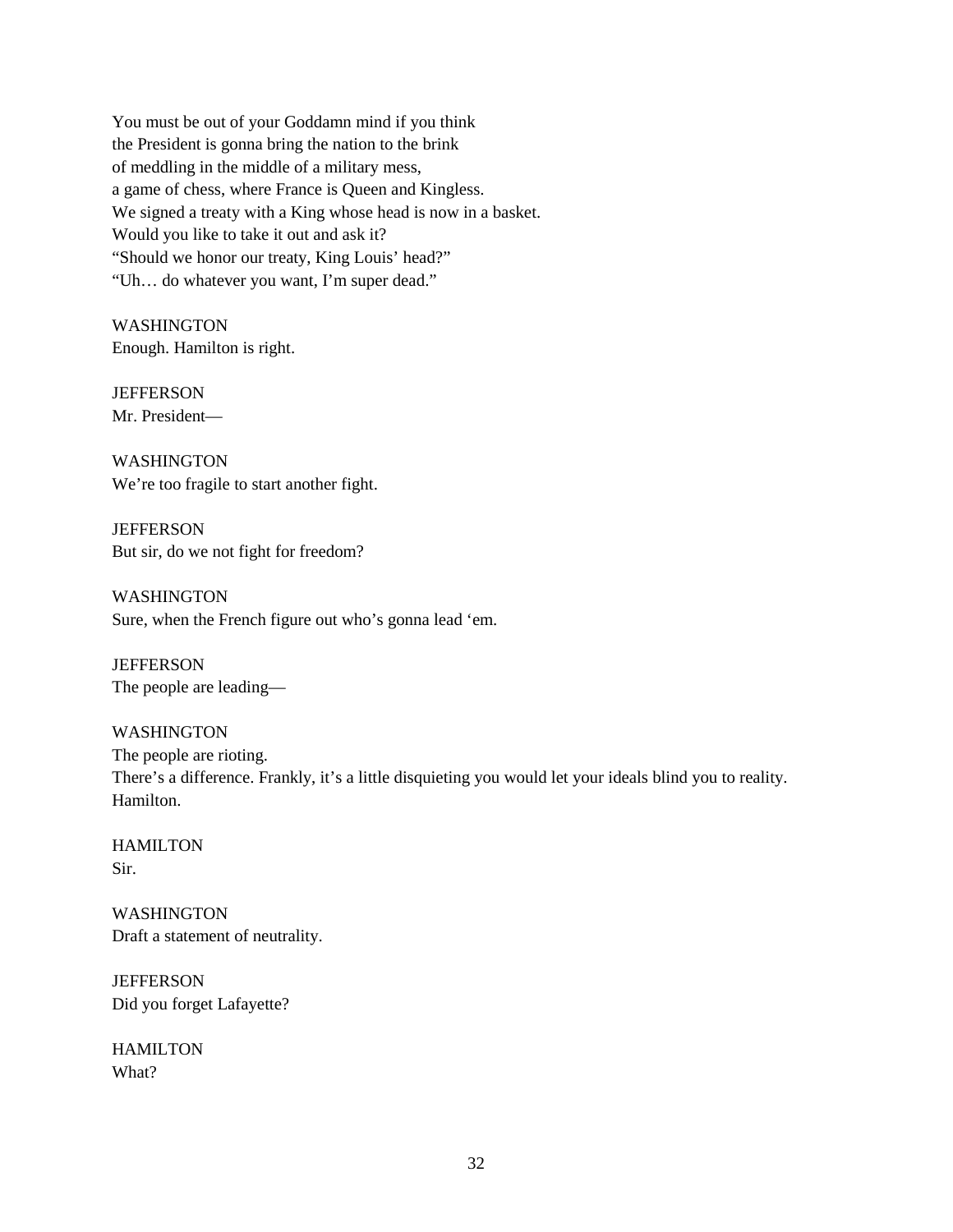**JEFFERSON** Have you an ounce of regret? You accumulate debt, you accumulate power, yet in their hour of need, you forget.

### HAMILTON

Lafayette's a smart man, he'll be fine. And before he was your friend, he was mine. If we try to fight in every revolution in the world, we never stop. Where do we draw the line?

**JEFFERSON** So quick-witted.

**HAMILTON** Alas, I admit it.

**JEFFERSON** I bet you were quite a lawyer.

**HAMILTON** My defendants got acquitted.

**JEFFERSON** Huh. Well, someone oughta remind you.

**HAMILTON** What?

**JEFFERSON** You're nothing without Washington behind you.

WASHINGTON Hamilton!

**JEFFERSON** Daddy's calling. **8. Washington On Your Side**

### BURR

It must be nice, it must be nice to have Washington on your side It must be nice, it must be nice to have Washington on your side.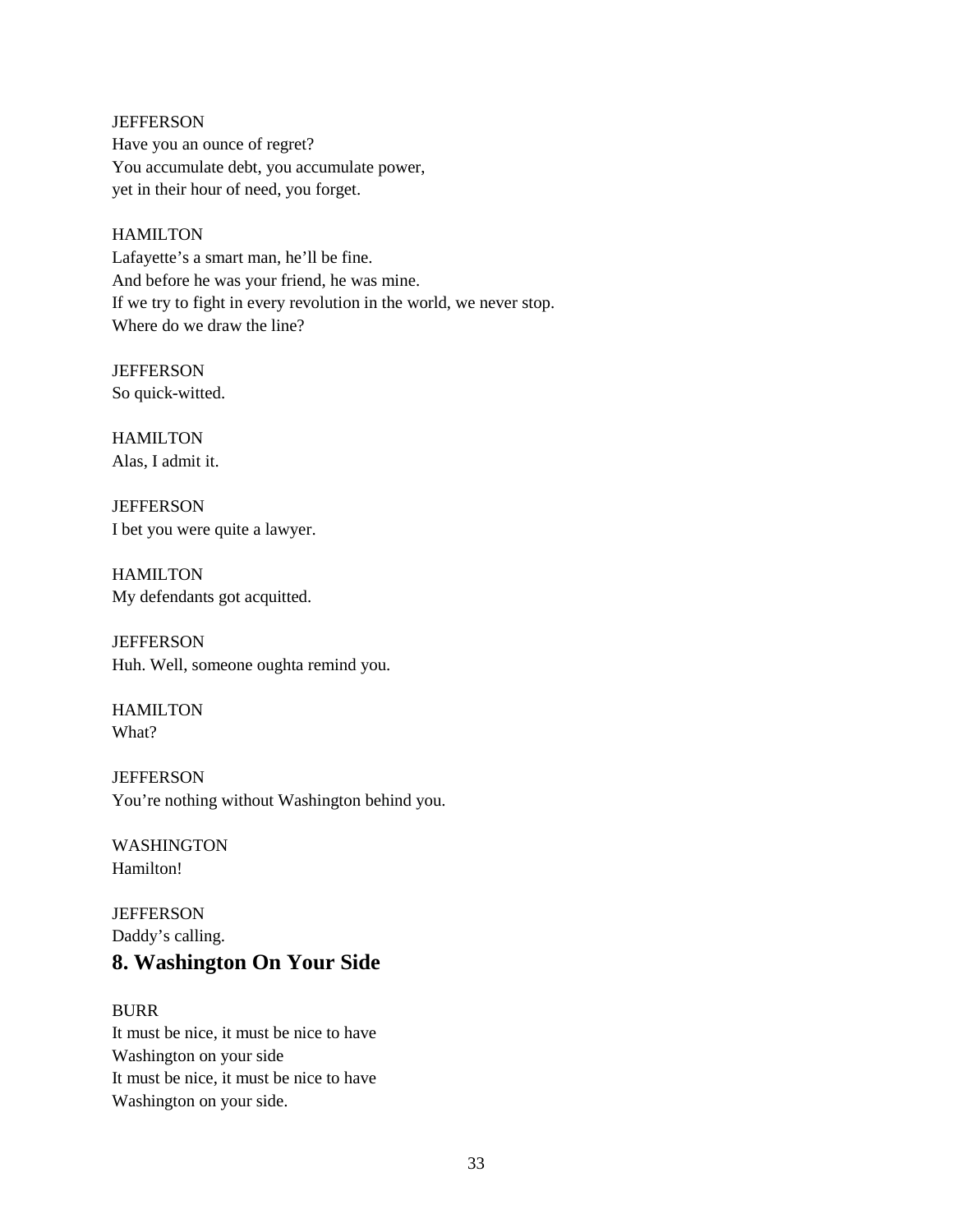#### **JEFFERSON**

Ev'ry action has its equal, opposite reactions. Thanks to Hamilton, our cab'net's fractured into factions. Try not to crack under the stress, we're breaking down like fractions. We smack each other in the press, and we don't print retractions. I get no satisfaction witnessing his fits of passion. The way he primps and preens and dresses like the pits of fashion. Our poorest citizens, our farmers, live ration to ration as Wall Street robs 'em blind in search of chips to cash in. This prick is askin' for someone to bring him to task. Somebody gimme some dirt on this vacuous mass so we can at last unmask him. I'll pull the trigger on him, someone load the gun and cock it. While we were all watching, he got Washington in his pocket.

#### JEFFERSON AND BURR

It must be nice, it must be nice to have Washington on your side. It must be nice, it must be nice to have Washington on your side.

Look back at the Bill of Rights.

MADISON Which I wrote.

#### JEFFERSON/MADISON/BURR

The ink hasn't dried. It must be nice, it must be nice to have Washington on your side.

### MADISON

So he's doubled the size of the government. Wasn't the trouble with much our previous government size?

BURR Look in his eyes!

**JEFFERSON** See how he lies.

MADISON Follow the scent of his enterprise.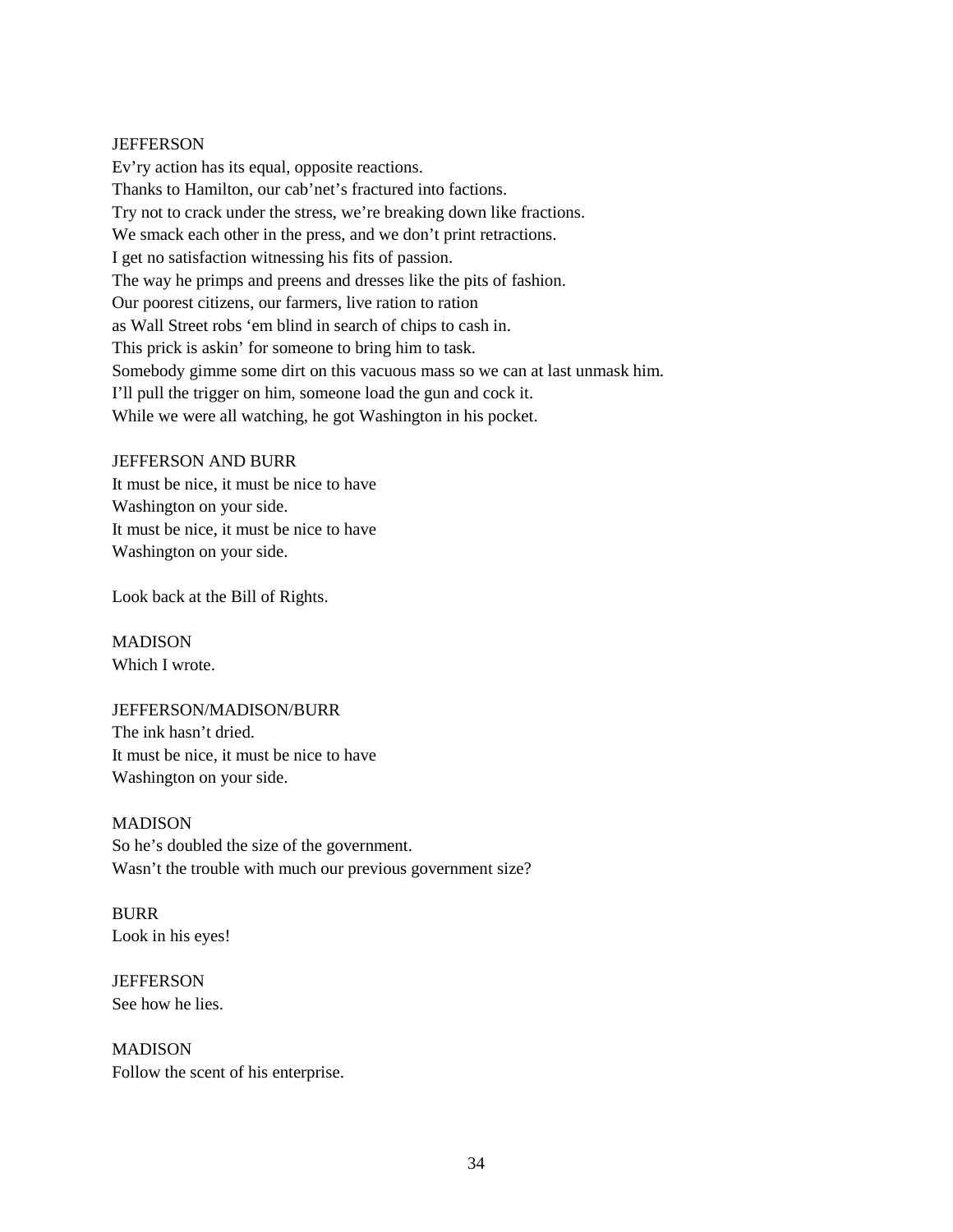**JEFFERSON** Centralizing national credit and making American credit competitive.

MADISON If we don't stop it we aid and abet it.

**JEFFERSON** I have to resign.

MADISON Somebody has to stand up for the South!

BURR Somebody has to stand up to his mouth!

**JEFFERSON** If there's a fire you're trying to douse,

MADISON AND JEFFERSON You can't put it out from inside the house.

### **JEFFERSON**

I'm in the cabinet. I am complicit in watching him grabbin' at power and kiss it. If Washington isn't gon' listen to disciplined dissidents, this is the difference: This kid is out!

MADISON/BURR/JEFFERSON Oh! This immigrant isn't somebody we chose. Oh! This immigrant's keeping us all on our toes. Oh! Let's show these Federalists who they're up against! Oh!

JEFFERSON/MADISON Southern motherfuckin'—

JEFFERSON/MADISON/BURR Democratic-Republicans!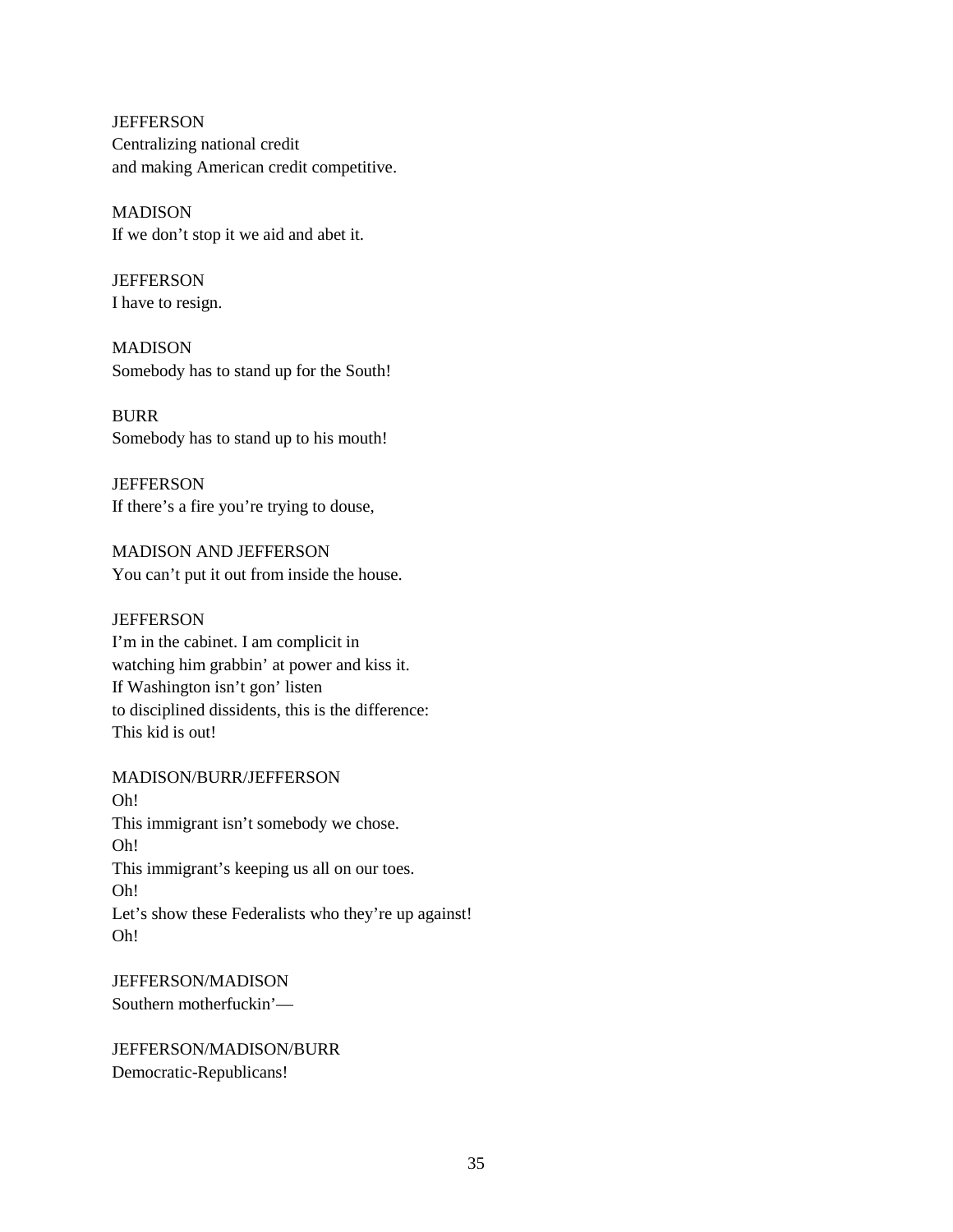JEFFERSON/MADISON/BURR/ENSEMBLE Oh!

JEFFERSON/MADISON/BURR Let's follow the money and see where it goes.

ENSEMBLE Oh!

JEFFERSON/MADISON/BURR Because every second the Treasury grows.

ENSEMBLE Oh!

### JEFFERSON/MADISON/BURR

If we follow the money and see where it leads, get in the weeds, look for the seeds of Hamilton's misdeeds.

JEFFERSON/MADISON/BURR It must be nice. It must be nice.

MADISON Follow the money and see where it goes.

JEFFERSON/MADISON/BURR It must be nice. It must be nice.

**JEFFERSON** The emperor has no clothes.

JEFFERSON/MADISON/BURR We won't be invisible. We won't be denied. Still, it must be nice, it must be nice to have Washington on your side.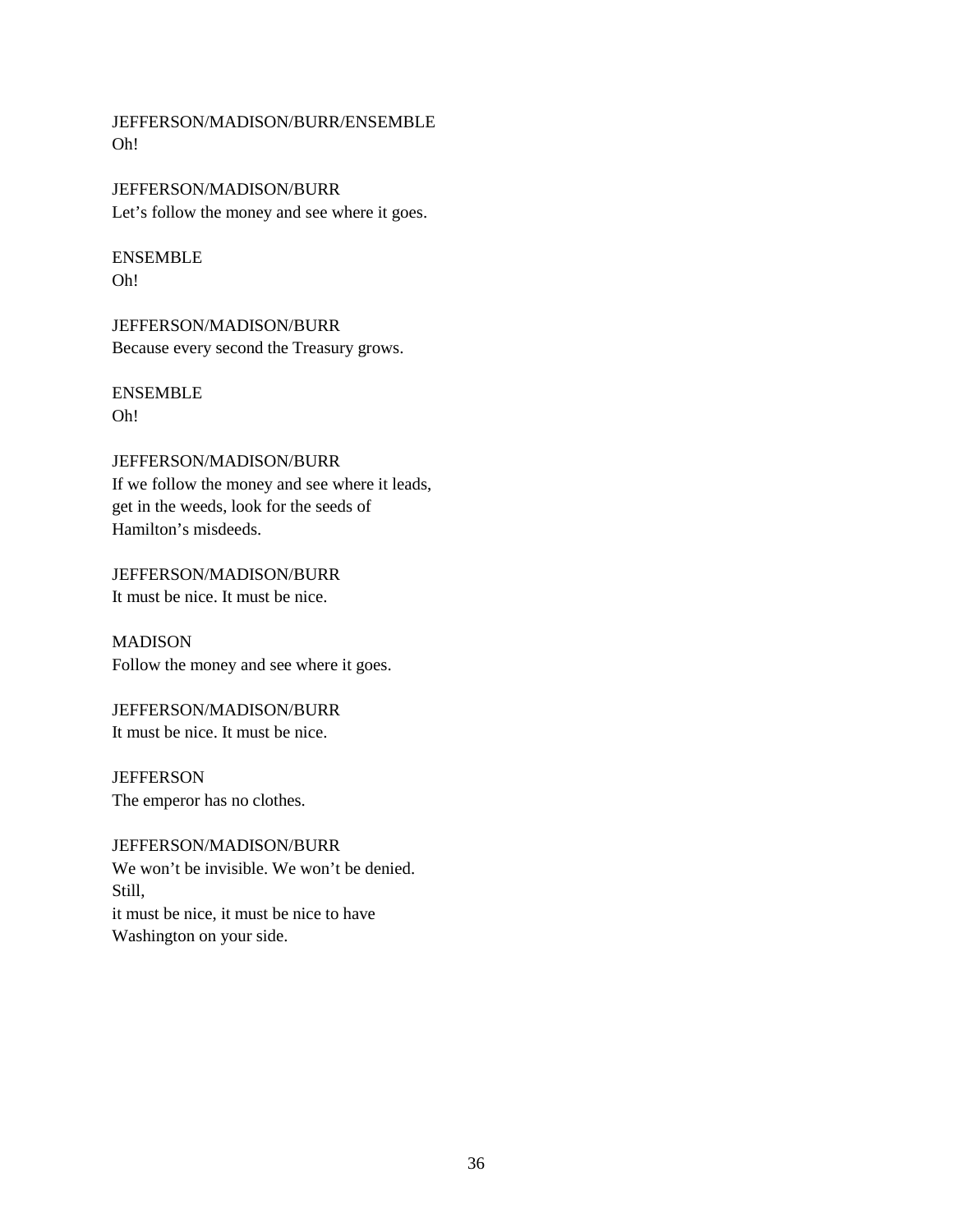# **9. One Last Time**

**HAMILTON** Mr. President, you asked to see me?

WASHINGTON I know you're busy.

**HAMILTON** What do you need, sir? Sir?

WASHINGTON I wanna give you a word of warning.

**HAMILTON** Sir, I don't know what you heard, But whatever it is, Jefferson started it.

WASHINGTON Thomas Jefferson resigned this morning.

**HAMILTON** You're kidding.

WASHINGTON I need a favor.

**HAMILTON** Whatever you say, sir, Jefferson will pay for his behavior.

WASHINGTON Shh. Talk less.

**HAMILTON** I'll use the press, I'll write under a pseudonym, you'll see what I can do to him—

WASHINGTON I need you to draft an address.

**HAMILTON** Yes! He resigned. You can finally speak your mind—

## WASHINGTON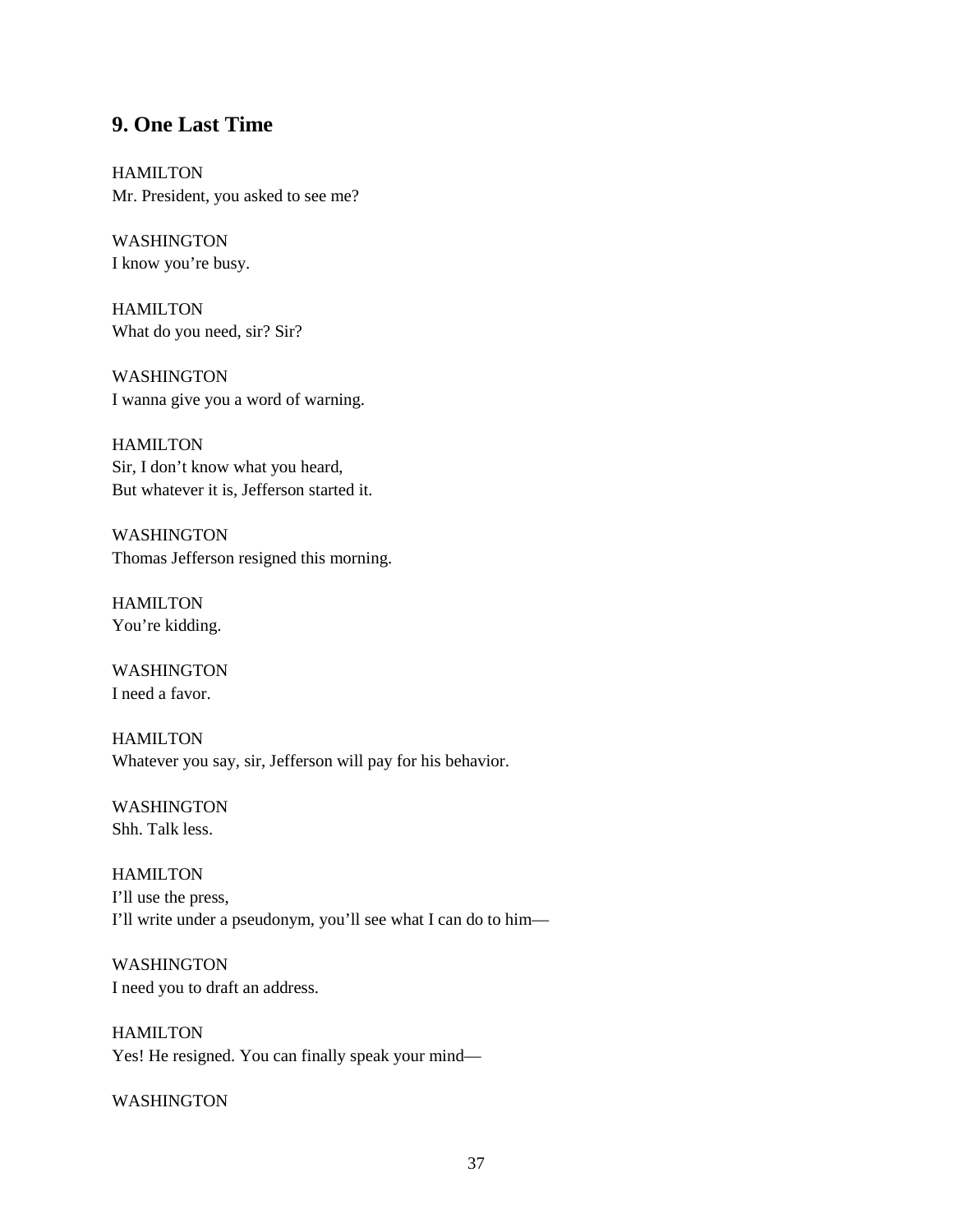No, he's stepping down so he can run for President.

**HAMILTON** Ha. Good luck defeating you, sir.

WASHINGTON I'm stepping down. I'm not running for President.

**HAMILTON** I'm sorry, what?

WASHINGTON One last time. Relax, have a drink with me one last time. Let's take a break tonight and then we'll teach them how to say goodbye, to say goodbye. You and I.

**HAMILTON** No, sir, why?

WASHINGTON I wanna talk about neutrality.

**HAMILTON** Sir, with Britain and France on the verge of war, is this the best time—

WASHINGTON I want to warn against partisan fighting.

**HAMILTON** But—

WASHINGTON Pick up a pen, start writing. I wanna talk about what I have learned. The hard-won wisdom I have earned.

**HAMILTON** As far as the people are concerned, you have to serve, you could continue to serve—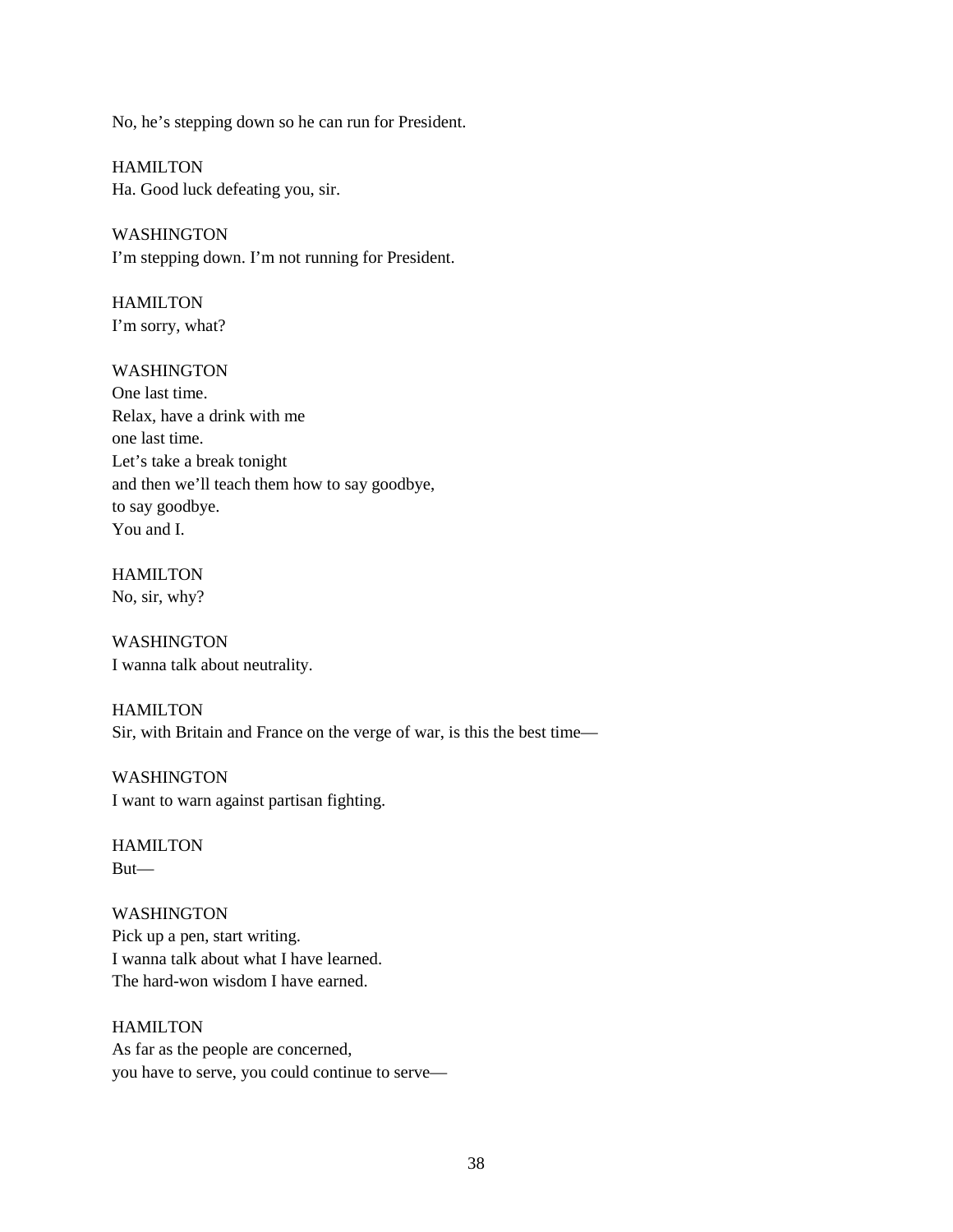#### WASHINGTON

No! One last time the people will hear from me one last time and if we get this right we're gonna teach 'em how to say goodbye. You and I—

HAMILTON

Mr. President, they will say you're weak.

WASHINGTON No, they will see we're strong.

**HAMILTON** Your position is so unique.

WASHINGTON So I'll use it to move them along.

**HAMILTON** Why do you have to say goodbye?

## WASHINGTON

If I say goodbye, the nation learns to move on. It outlives me when I'm gone. Like the scripture says: "Everyone shall sit under their own vine and fig tree and no one shall make them afraid." They'll be safe in the nation we've made. I wanna sit under my own vine and fig tree. A moment alone in the shade, at home in this nation we've made. One last time.

## HAMILTON

One last time.

#### **HAMILTON**

Though, in reviewing the incidents of my administration, I am unconscious of intentional error, I am nevertheless too sensible of my defects not to think it probable that I may have committed many errors. I shall also carry with me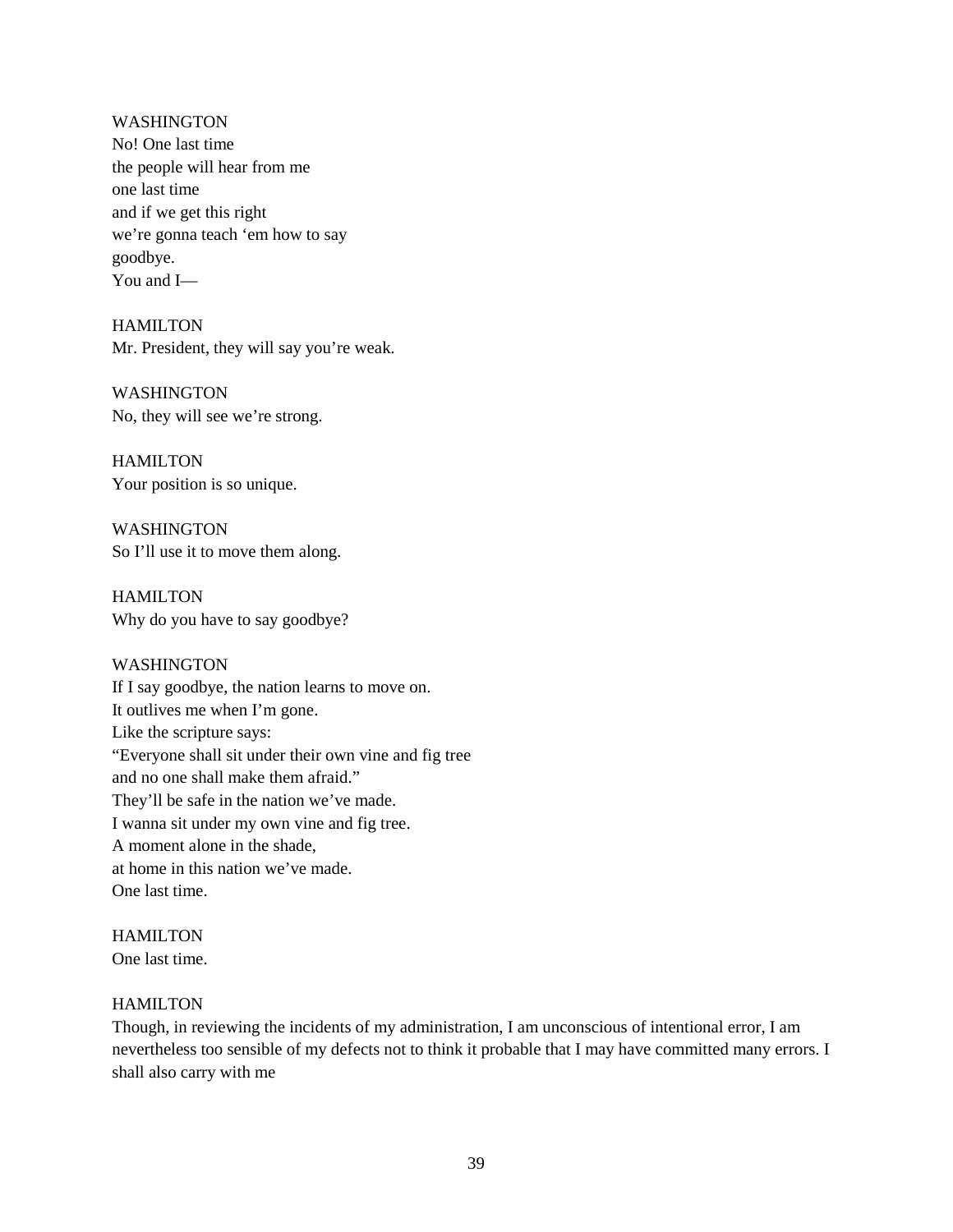| <b>WASHINGTON</b>                                                                                             |
|---------------------------------------------------------------------------------------------------------------|
| The hope                                                                                                      |
|                                                                                                               |
| View them with indulgence                                                                                     |
|                                                                                                               |
| After forty-five years of my life dedicated to its                                                            |
| service with an upright zeal                                                                                  |
|                                                                                                               |
| Consigned to oblivion, as I myself must soon be to                                                            |
| the mansions of rest.                                                                                         |
| I anticipate with pleasing expectation that retreat in I anticipate with pleasing expectation that retreat in |
| which I promise myself to realize the sweet                                                                   |
| enjoyment of partaking, in the midst of my fellow-                                                            |
| citizens, the benign influence of good laws                                                                   |
| Under a free government, the ever-favorite object of Under a free government, the ever-favorite object of     |
| my heart, and the happy reward, as I trust,                                                                   |
| Of our mutual cares, labors, and dangers.                                                                     |
|                                                                                                               |

# WASHINGTON

One last time.

ALL WOMEN George Washington's going home!

# HAMILTON

Teach 'em how to say goodbye.

|                              | <b>COMPANY</b>                 |
|------------------------------|--------------------------------|
| <b>WASHINGTON</b>            | George Washington's going home |
| You and I                    |                                |
|                              | George Washington's going home |
| Going home                   |                                |
|                              | George Washington's going home |
| History has its eyes on you  |                                |
|                              | George Washington's going home |
| We're gonna teach 'em how to |                                |
| say goodbye!                 | Teach 'em how to say goodbye!  |
| Teach 'em how to             |                                |
| say goodbye!                 | Teach 'em how!                 |
| To say goodbye!              |                                |
|                              | Say goodbye!                   |
| Say goodbye!                 |                                |
|                              | Say goodbye!                   |
| One last time!               |                                |
|                              | One last time!                 |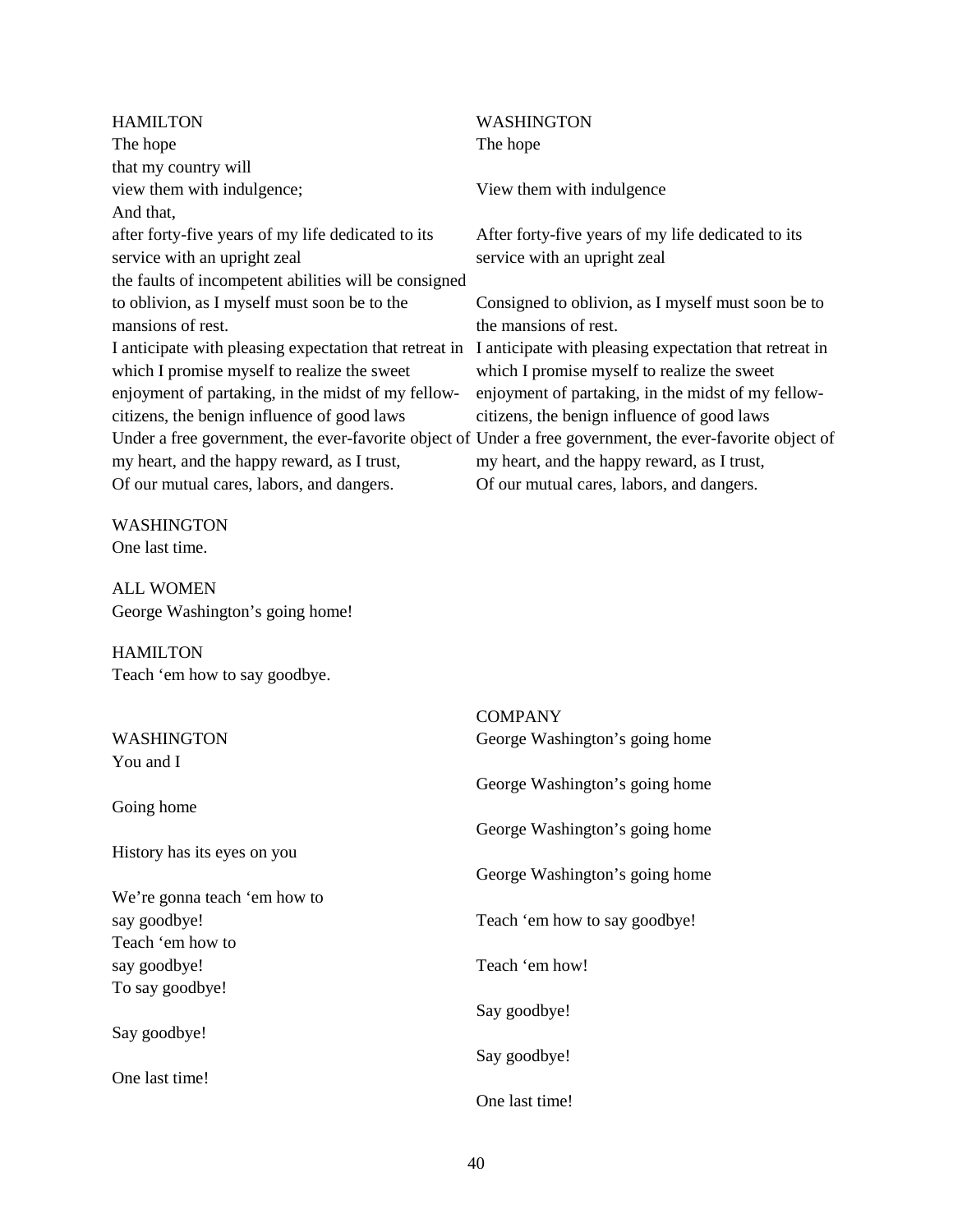# **10. I Know Him**

#### KING GEORGE

They say George Washington's yielding his power and stepping away. 'Zat true? I wasn't aware that was something a person could do. I'm perplexed. Are they gonna keep on replacing whoever's in charge? If so, who's next? There's nobody else in their country who looms quite as large…

#### *A sentinel whispers in King George's ear.*

John Adams?! I know him. That can't be. That's that little guy who spoke to me all those years ago. What was it, eighty-five? That poor man, they're gonna eat him alive! Oceans rise. Empires fall. Next to Washington, they all look small. All alone, watch them run. They will tear each other into pieces, Jesus Christ, this will be fun!

Da da da dat da dat da da da da ya da Da da da dat dat da ya daaaaa!

"President John Adams" Good Luck.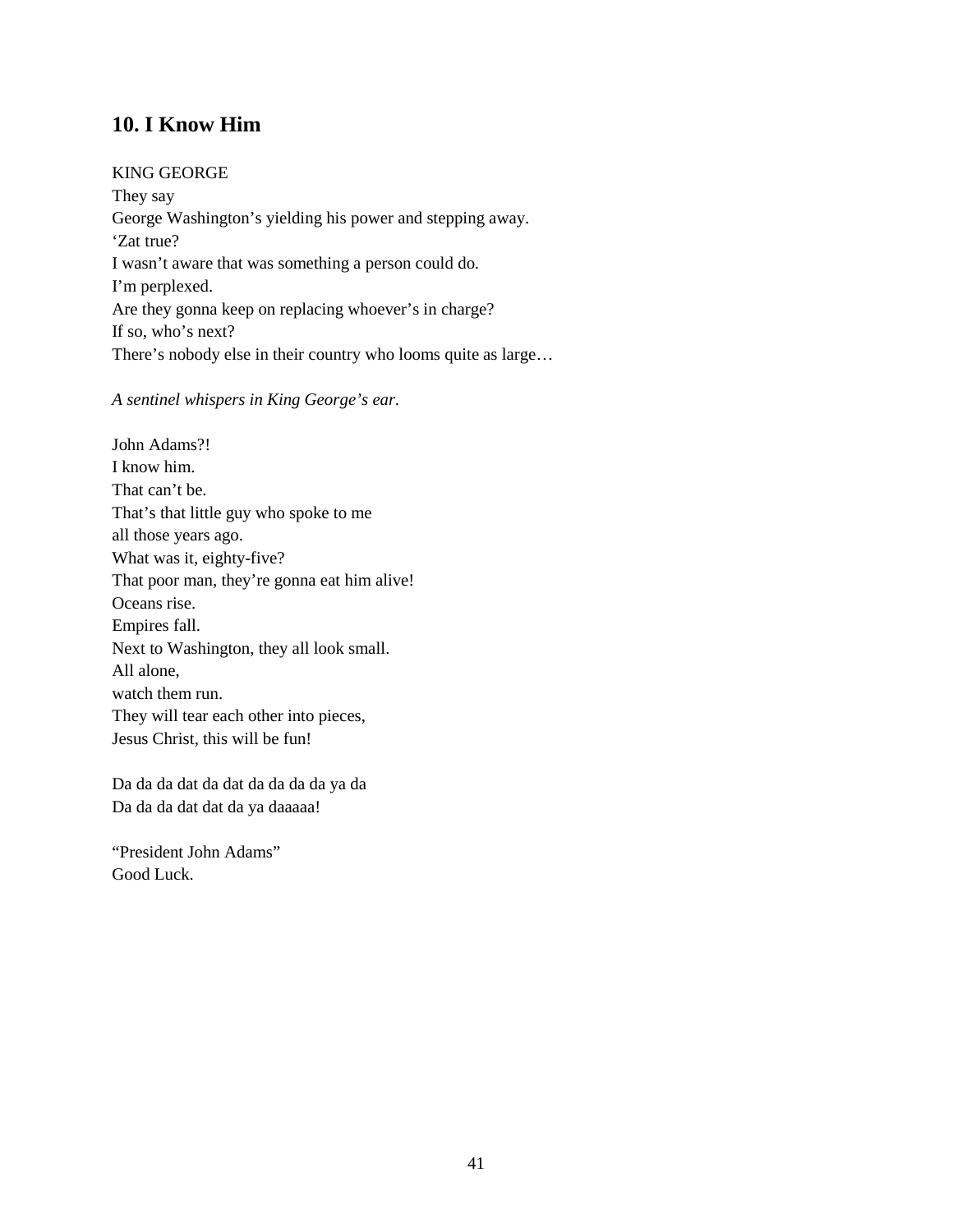# **11. The Adams Administration**

#### BURR

How does Hamilton, the short-tempered, protean creator of the Coast Guard, Founder of the New York Post, ardently abuse his cab'net post, destroy his reputation? Welcome, folks, to

BURR/COMPANY The Adams administration!

BURR Jefferson's the runner-up, which makes him the Vice President.

**JEFFERSON** 

Washington can't help you now, no more mister nice President.

BURR Adams fires Hamilton. Privately calls him "creole bastard" in his taunts.

**JEFFERSON** Say what?!

BURR Hamilton publishes his response.

**HAMILTON** Sit down, John, you fat motherf—

BURR Hamilton is out of control.

## MADISON

This is great! He's out of power. He holds no office. And he just destroyed President John Adams, the only other significant member of his party.

## **JEFFERSON**

Hamilton's a host unto himself. As long as he can hold a pen, he's a threat. Let's let him know what we know.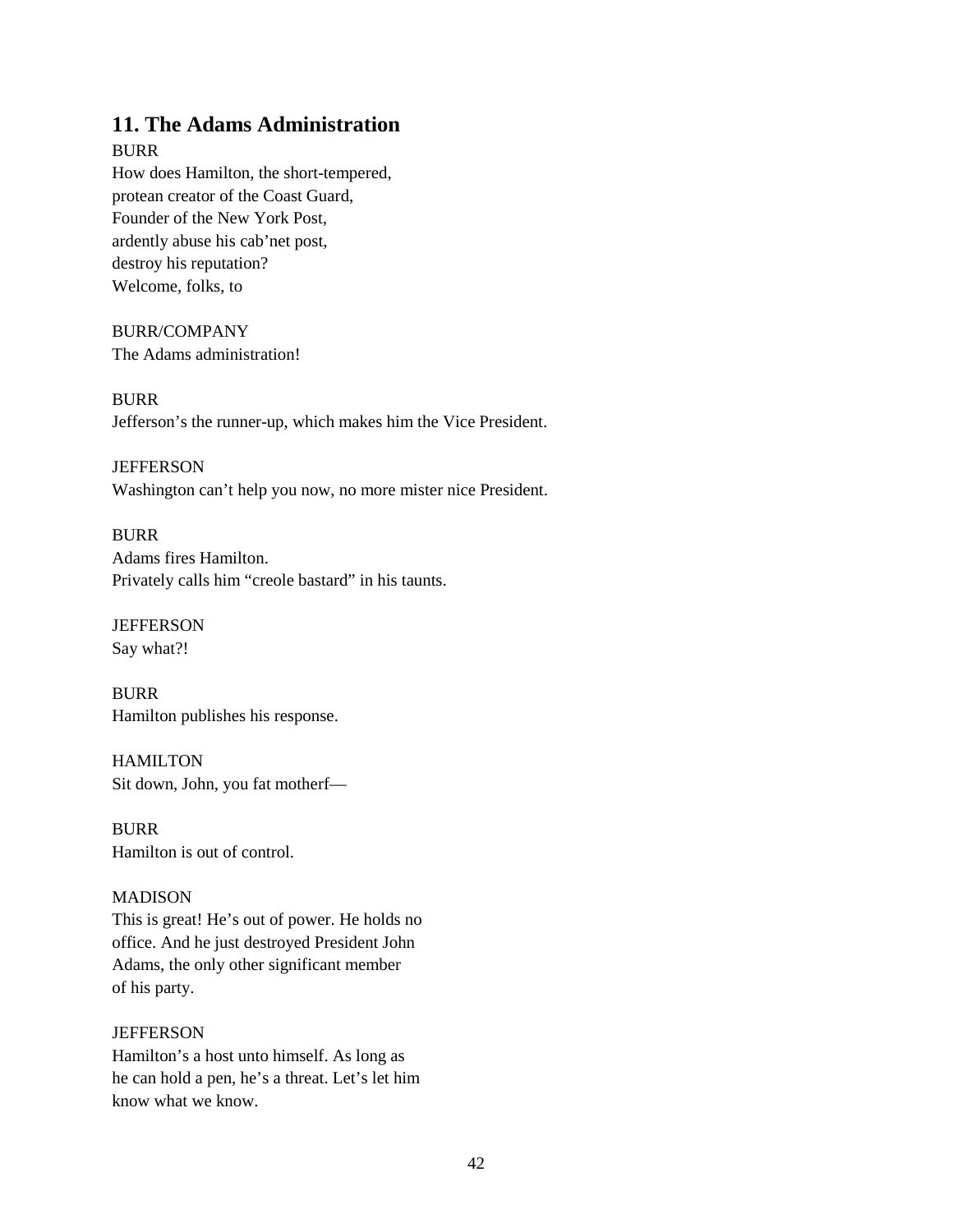# **12. We Know**

#### **HAMILTON**

Mr. Vice President. Mr. Madison. Senator Burr. What is this?

#### **JEFFERSON**

We have the check stubs. From separate accounts…

#### MADISON

Almost a thousand dollars, paid in different amounts…

# BURR

To a Mr. James Reynolds way back in seventeen ninety-one.

# HAMILTON Is that what you have? Are you done?

MADISON You are uniquely situated by virtue of your position—

# **JEFFERSON** Though 'virtue' is not a word I'd apply to this situation—

# MADISON To seek financial gain, to stray from your sacred mission—

**JEFFERSON** And the evidence suggests you've engaged in speculation—

# BURR

An immigrant embezzling our government funds—

# JEFFERSON/MADISON I can almost see the headline, your career is done.

#### BURR

I hope you saved some money for your daughter and sons.

# BURR/JEFFERSON/MADISON Ya best g'wan run back where ya come from.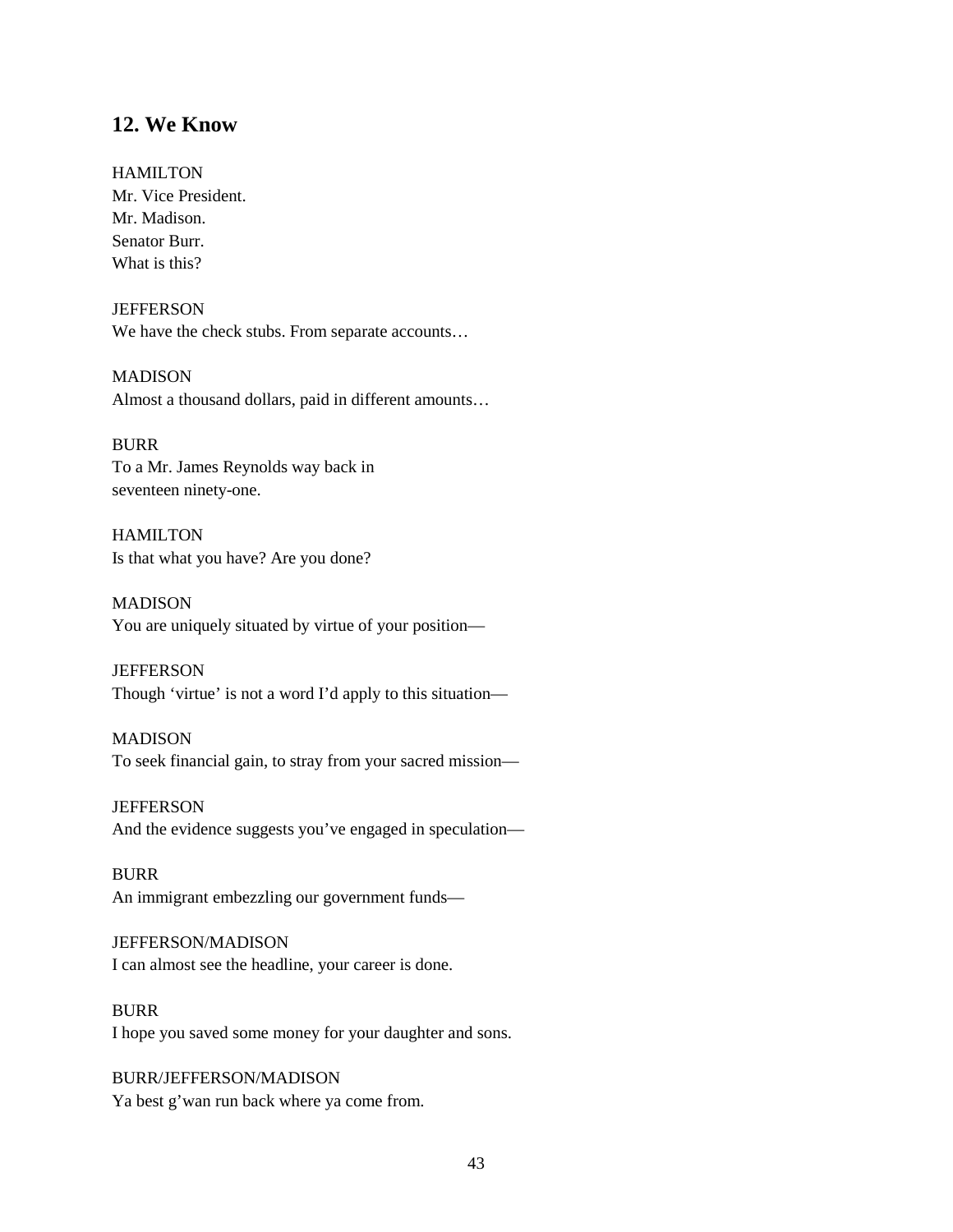**HAMILTON** 

Ha! You don't even know what you're asking me to confess.

JEFFERSON/MADISON/BURR Confess.

**HAMILTON** You got nothing. I don't have to tell you anything at all. Unless.

JEFFERSON/MADISON/BURR Unless?

#### **HAMILTON**

If I can prove that I never broke the law, do you promise not to tell another soul what you saw?

#### BURR

No one else was in the room where it happened.

HAMILTON Is that a yes?

JEFFERSON/MADISON/BURR Um, yes.

#### BURR

"Dear Sir, I hope this letter finds you in good health and in a prosperous enough position to put wealth in the pockets of people like me: down on their luck. You see, it was my wife who you decided to-"

#### **JEFFERSON**

Whaaaat—

## HAMILTON

She courted me. Escorted me to bed and when she had me in a corner that's when Reynolds extorted me for a sordid fee. I paid him quarterly. I may have mortally wounded my prospects but my papers are orderly!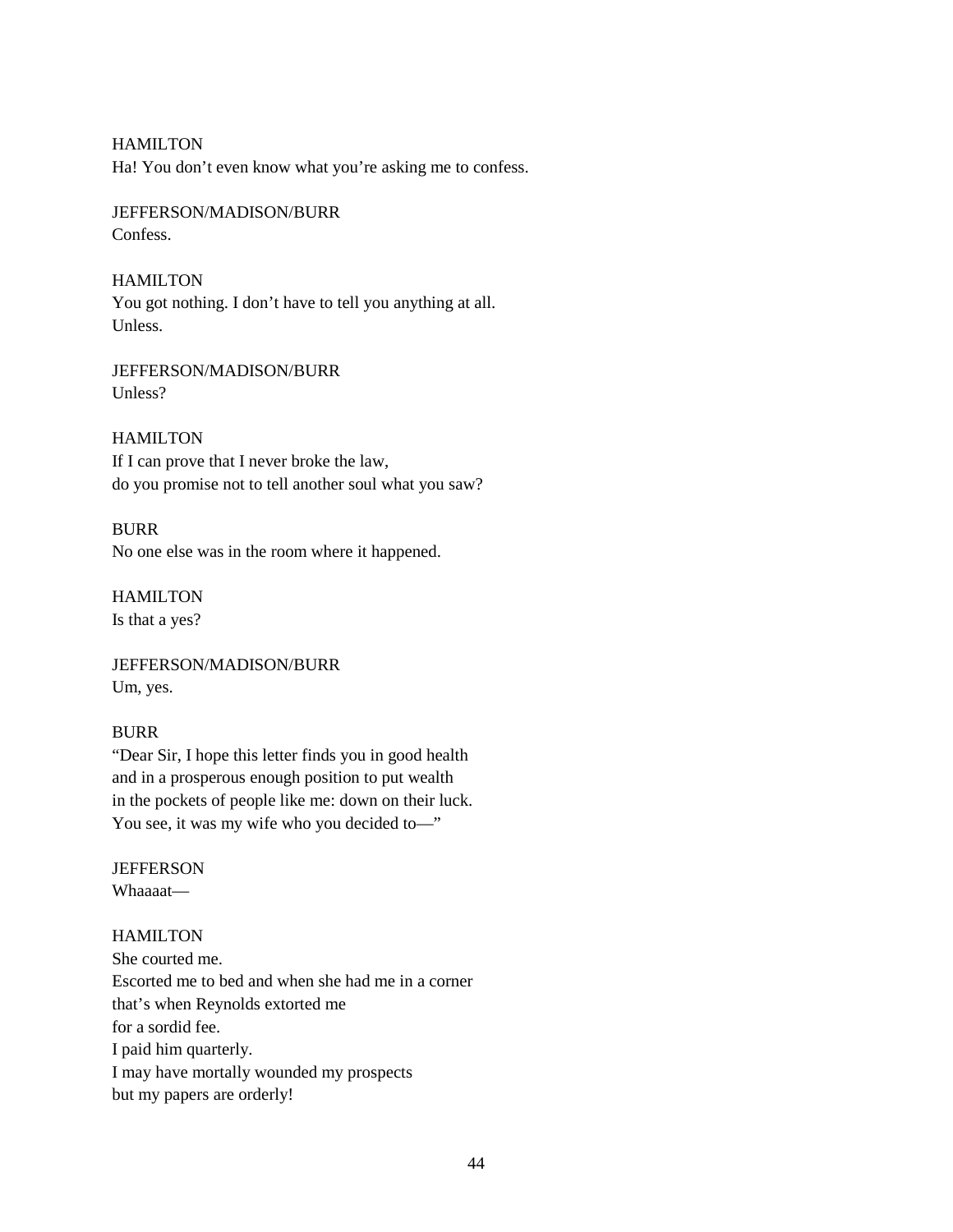As you can see I kept a record of every check in my checkered History. Check it again against your list n' see consistency. I never spent a cent that wasn't mine, you sent the dogs after my scent, that's fine. Yes, I have reasons for shame but I have not committed treason and sullied my good name. As you can see I have done nothing to provoke legal action. Are my answers to your satisfaction?

# **JEFFERSON**

My God.

MADISON Gentlemen, let's go.

# **HAMILTON**

So?

JEFFERSON AND MADISON The people won't know what we know.

HAMILTON Burr! How do I know you won't use this against me the next time we go toe to toe?

# BURR

Alexander, rumors only grow. And we both know what we know.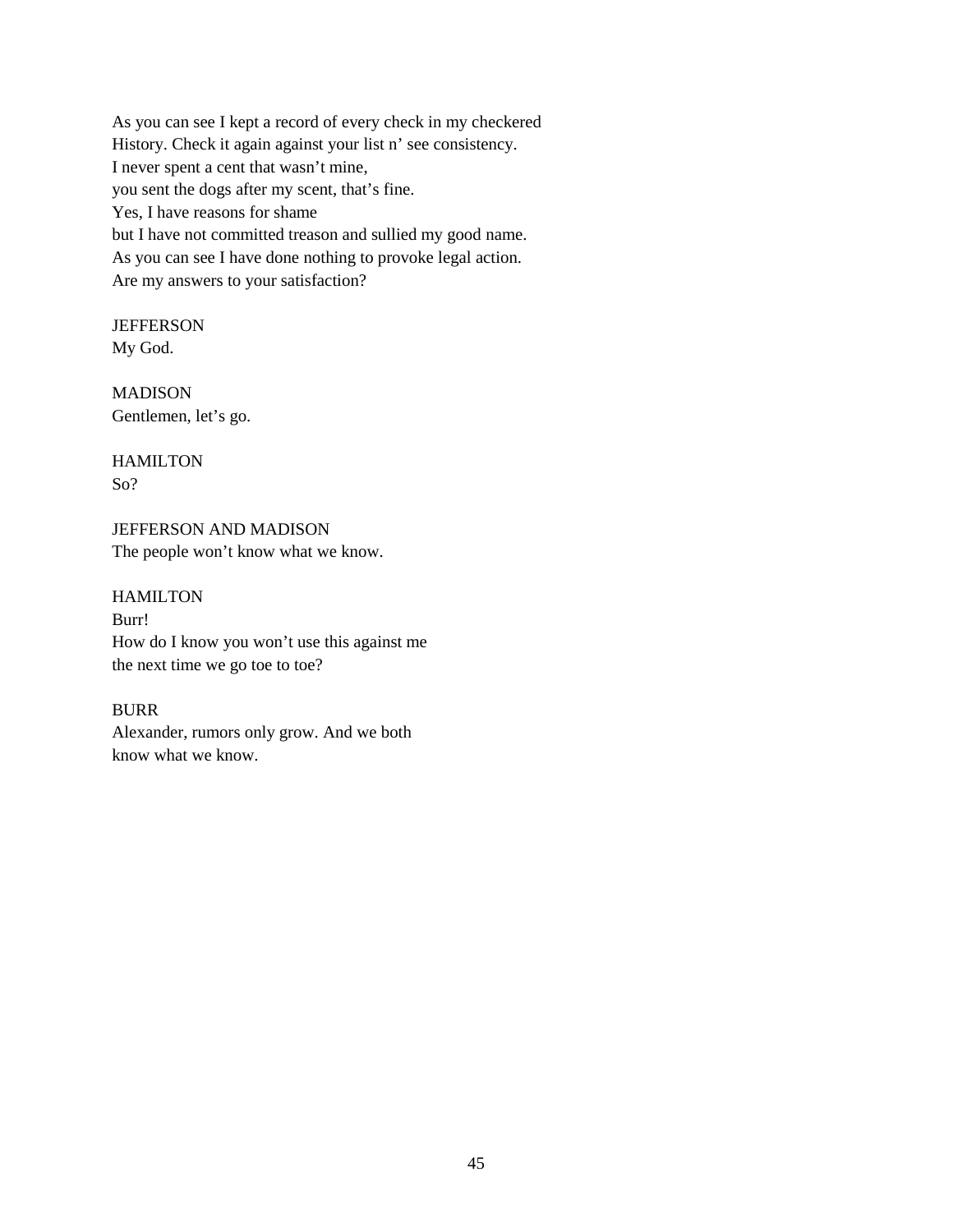# **13. Hurricane**

#### **HAMILTON**

In the eye of a hurricane there is quiet for just a moment, a yellow sky.

When I was seventeen a hurricane destroyed my town. I didn't drown. I couldn't seem to die.

I wrote my way out, wrote everything down far as I could see. I wrote my way out. I looked up and the town had its eyes on me.

They passed a plate around. Total strangers moved to kindness by my story. Raised enough for me to book passage on a ship that was New York bound…

I wrote my way out of hell. I wrote my way to revolution. I was louder than the crack in the bell. I wrote Eliza love letters until she fell. I wrote about The Constitution and defended it well. And in the face of ignorance and resistance, I wrote financial systems into existence. And when my prayers to God were met with indifference, I picked up a pen, I wrote my own deliverance.

In the eye of a hurricane there is quiet for just a moment, a yellow sky.

I was twelve when my mother died. She was holding me. We were sick and she was holding me. I couldn't seem to die.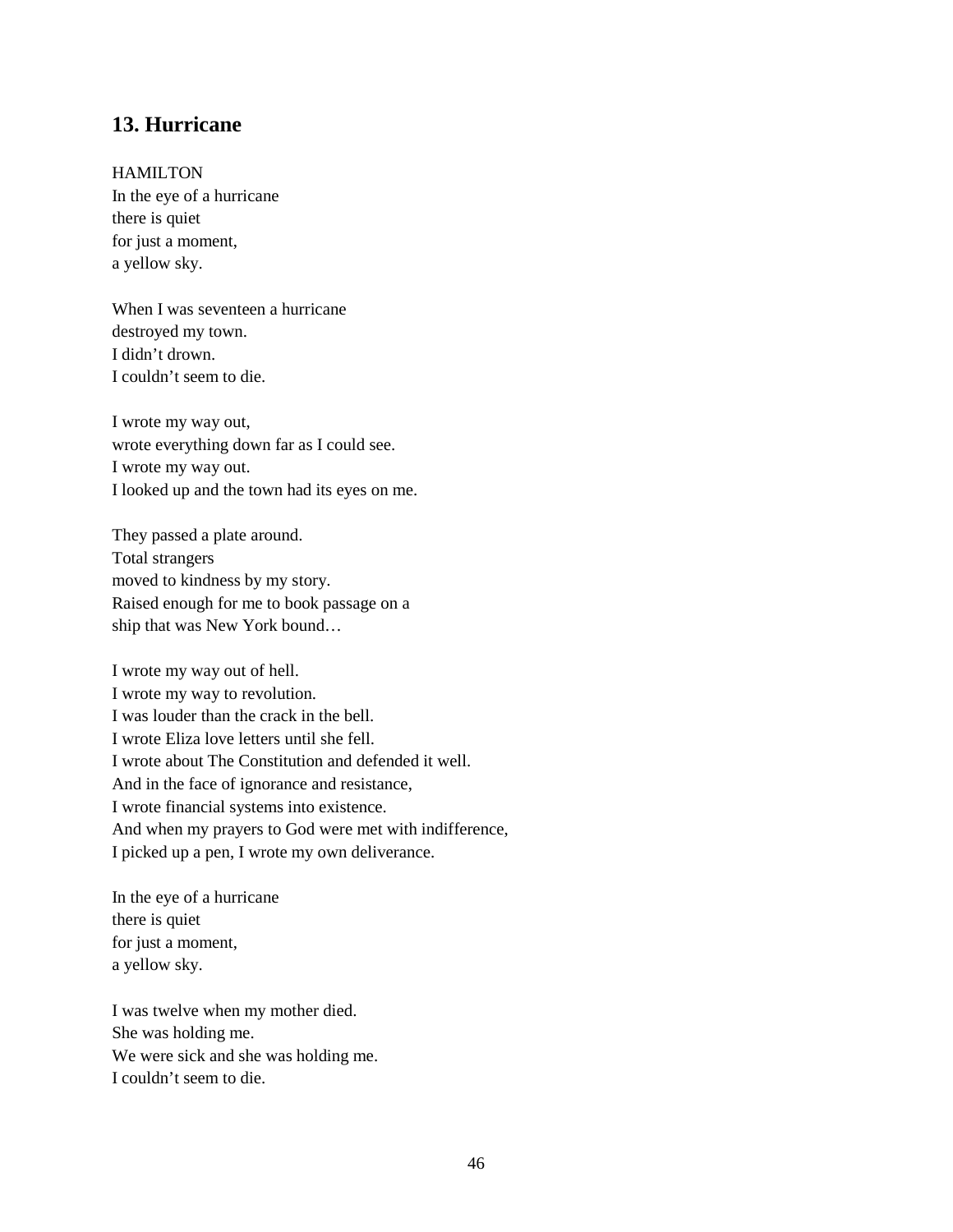BURR Wait for it, wait for it, wait for it…

**HAMILTON** 

BURR AND ENSEMBLE Wait for it, wait for it, wait for it… I'll write my way out…

Wait for it, wait for it, wait for it, Write ev'rything down, far as I can wait… see…

WASHINTON/ELIZA/ ANGELICA/MARIA History has its eyes on you.

I'll write my way out… Overwhelm them with honesty.

**HAMILTON** 

This is the eye of the hurricane, this is the only way I can protect my legacy…

COMPANY (EXCEPT HAMILTON) Wait for it, wait for it, wait for it, wait...

**HAMILTON** The Reynolds Pamphlet.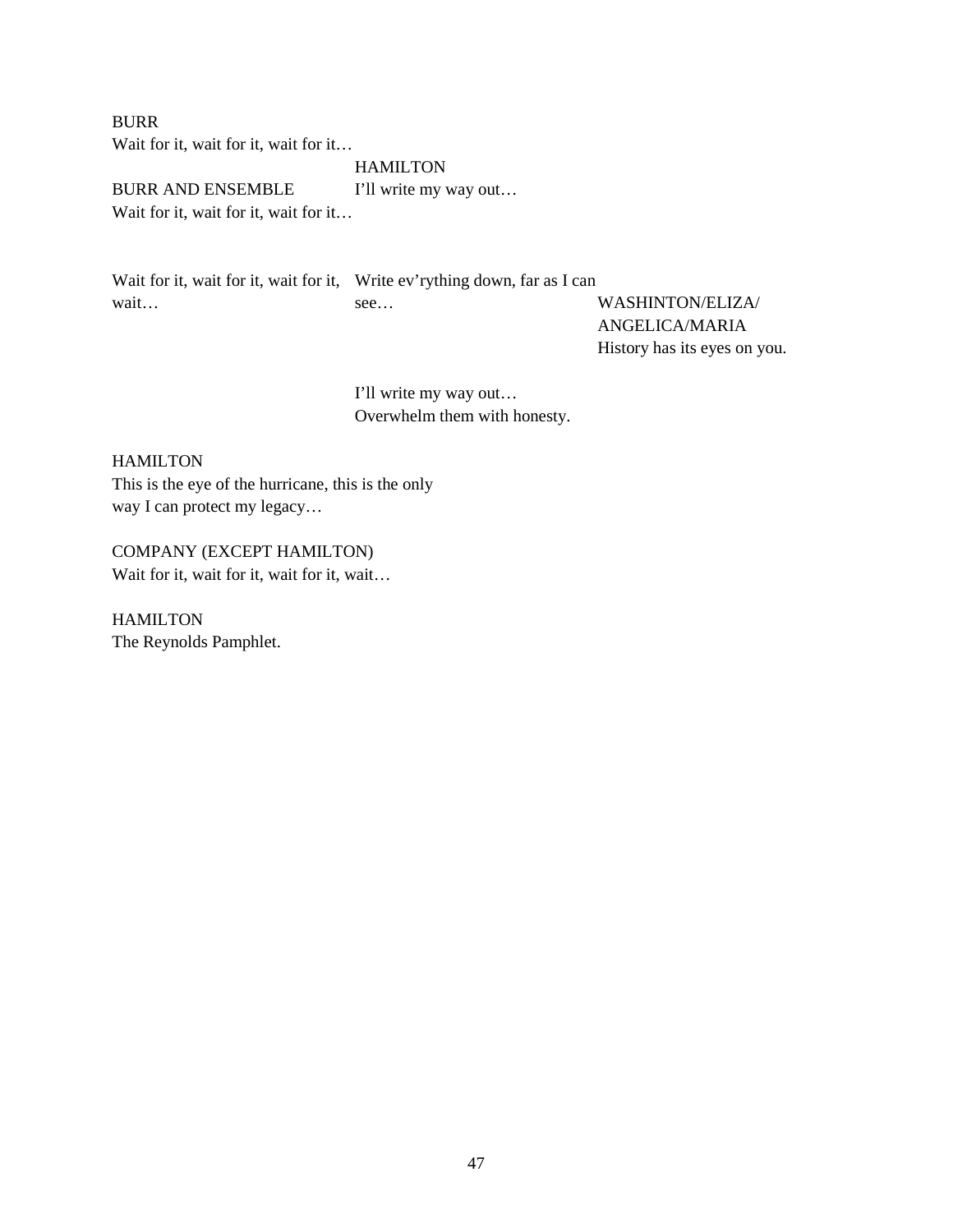# **14. The Reynolds Pamphlet**

FULL COMPANY The Reynolds Pamphlet.

JEFFERSON/MADISON/ANGELICA Have you read this?

BURR/JEFFERSON/MADISON Alexander Hamilton had a torrid affair. And he wrote it down right there.

MADISON Highlights!

#### HAMILTON/JEFFERSON

"The charge against me is a connection with one James Reynolds! For purposes of improper speculation. My real crime is an amorous connection with his wife for a considerable time with his knowing consent

JAMES James Reynolds!

BURR My real crime is an amorous connection with his wife

MADISON/BURR/JEFFERSON Damn!

HAMILTON/JEFFERSON/MADISON

"I had frequent meetings with her. Most of them at my own house."

BURR At his own house!

MADISON At his own house!

DEEP VOICE Damn!

HAMILTON/JEFFERSON "Mrs. Hamilton with our children being absent on a visit to her father."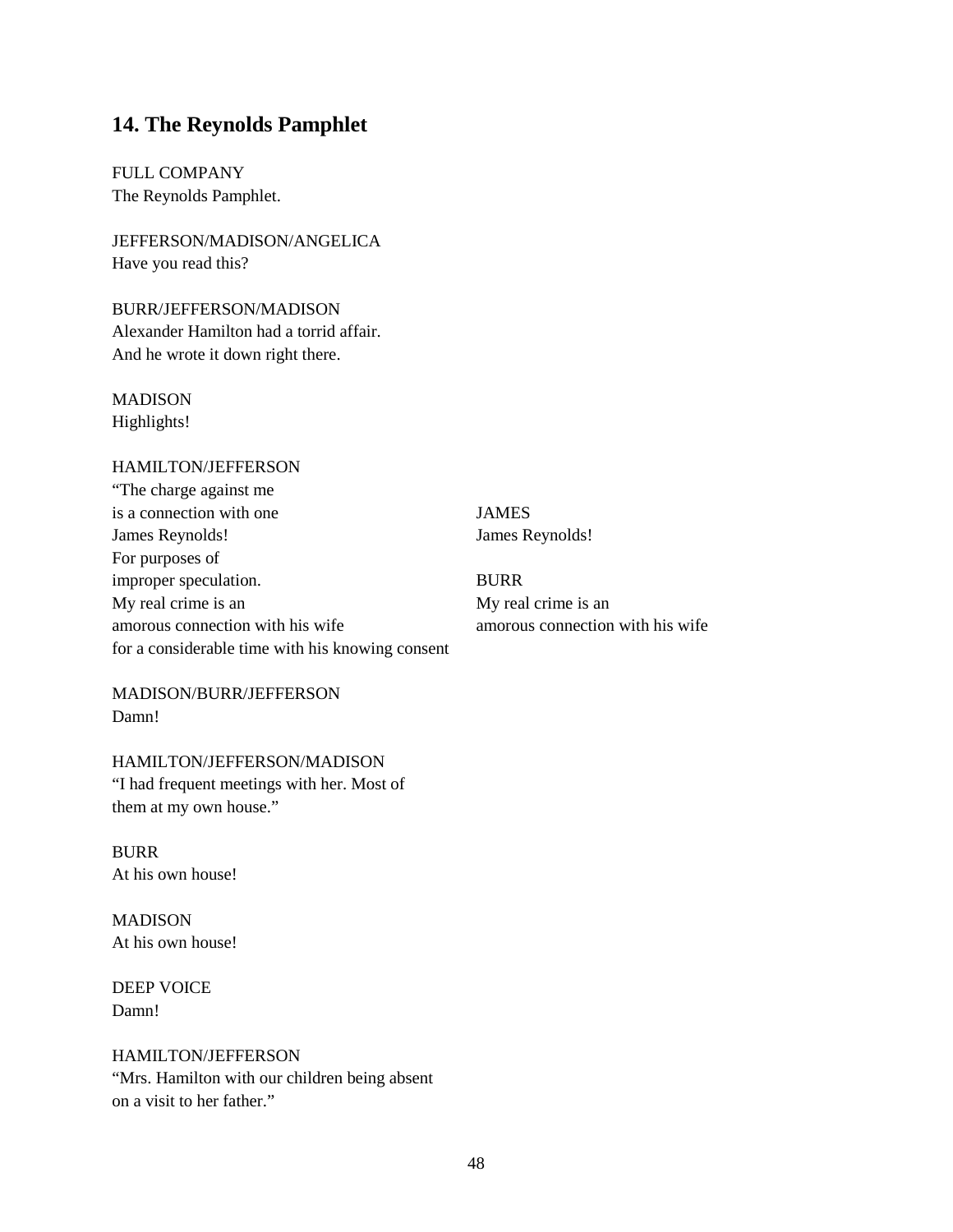MADISON/BURR No…

**COMPANY** Boooo!

MADISON/BURR Have you read this?

**JEFFERSON** Well, he's never gon' be President now.

MADISON/BURR Never gon' be President now.

**JEFFERSON** Well, he's never gon' be President now.

MADISON/BURR Never gon' be President now.

**JEFFERSON** He's never gon' be President now.

MADISON/BURR Never gon' be President now.

**JEFFERSON** That's one less thing to worry about.

JEFFERSON/MADISON/BURR That's one less thing to worry about!

ANGELICA I came as soon as I heard.

**JEFFERSON** What?!

**HAMILTON** Angelica—

**COMPANY**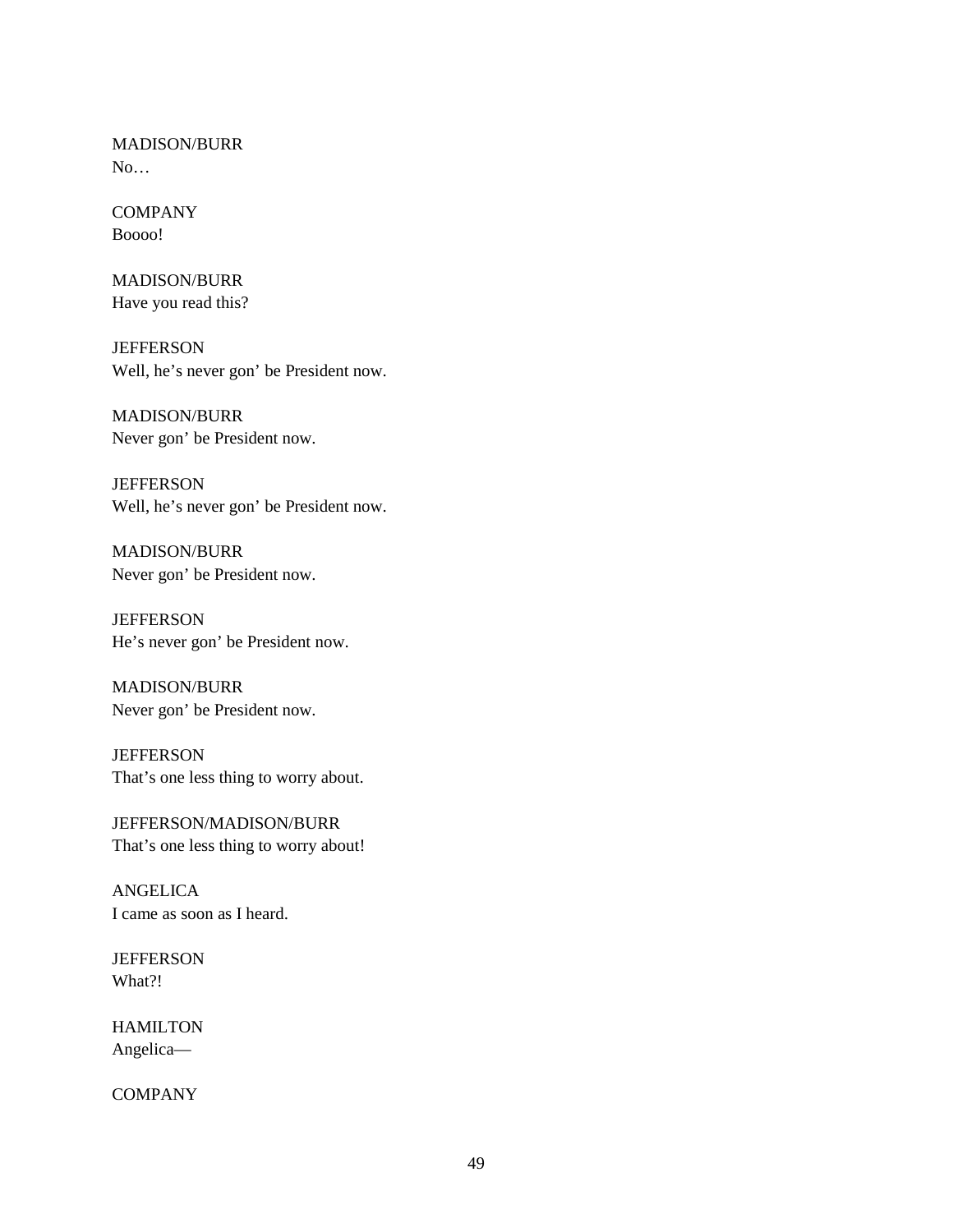All the way from London?! Damn.

**HAMILTON** Angelica, thank God. Someone who understands what I'm struggling here to do.

ANGELICA I'm not here for you.

ENSEMBLE Oooooh!

#### ANGELICA

I know my sister like I know my own mind, you will never find anyone as trusting or as kind. I love my sister more than anything in this life, I will choose her happiness over mine every time. Put what we had aside. I'm standing at her side. You could never be satisfied. God, I hope you're satisfied.

#### JEFFERSON/MADISON/BURR

Well, he's never gon' be President now.

Well, he's never gon' be President now.

#### ENSEMBLE MEN

Never gon' be President now.

Never gon' be President now.

Never gon' be President now.

Well, he's never gon' be President now.

That's one less thing to worry about.

That's one less thing to worry about.

#### JEFFERSON/

MADISON Hey! At least he was honest with our money!

HAMILTON Hey! At least I was honest with our money!

#### ENSEMBLE WOMEN

Well he's never gon' be President now.

ENSEMBLE MEN Well he's never gon' be President now.

Well he's never gon' be President now.

Well he's never gon' be President now.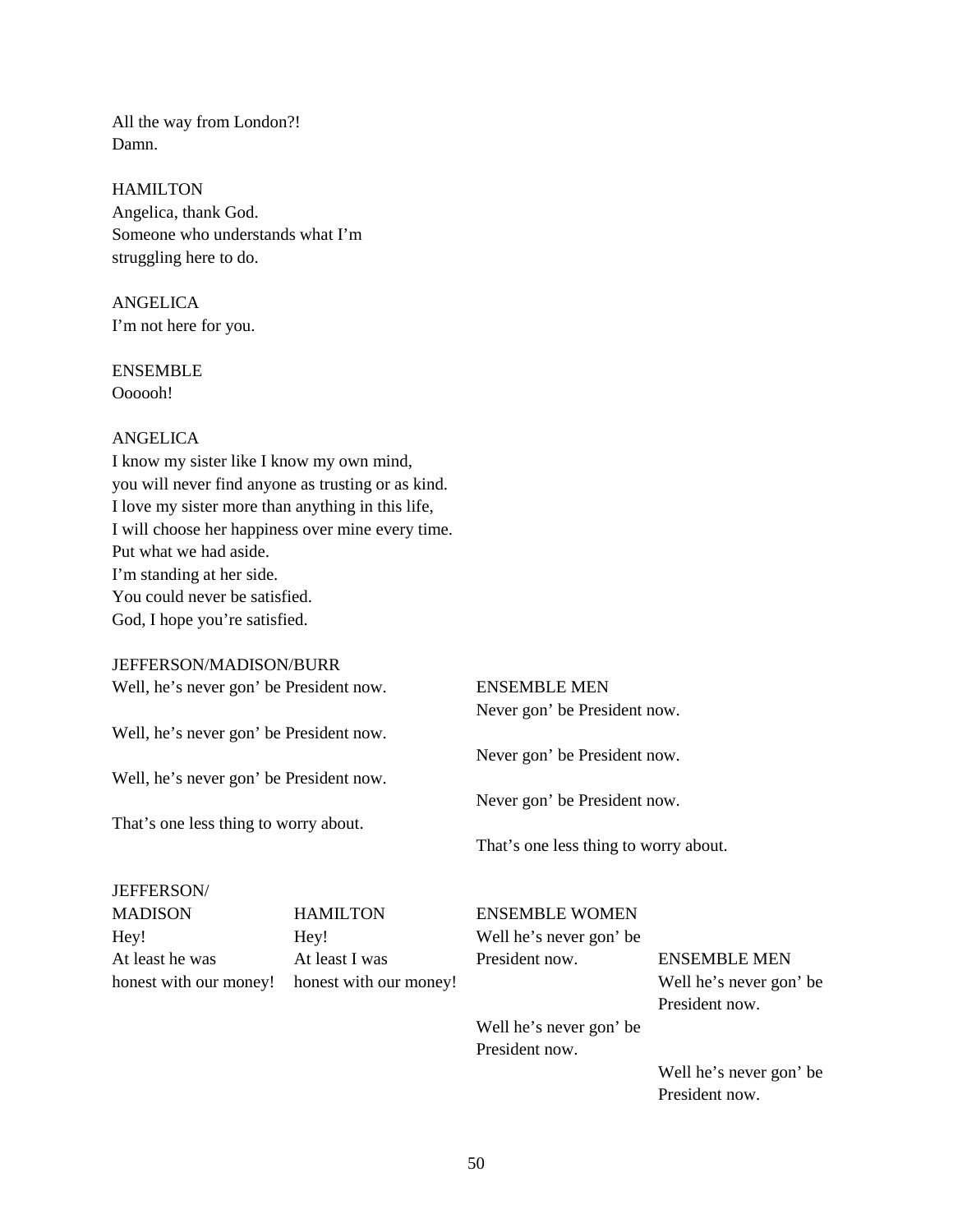Hey! At least he was honest with our money! honest with our money! Hey! At least he was

Well he's never gon' be President now.

Well he's never gon' be President now.

That's one less thing to worry about.

FULL COMPANY That's one less thing to worry about! The Reynolds Pamphlet.

JEFFERSON/MADISON/BURR Have you read this? You ever see somebody ruin their own life?

COMPANY (EXCEPT HAMILTON/ELIZA) His poor wife.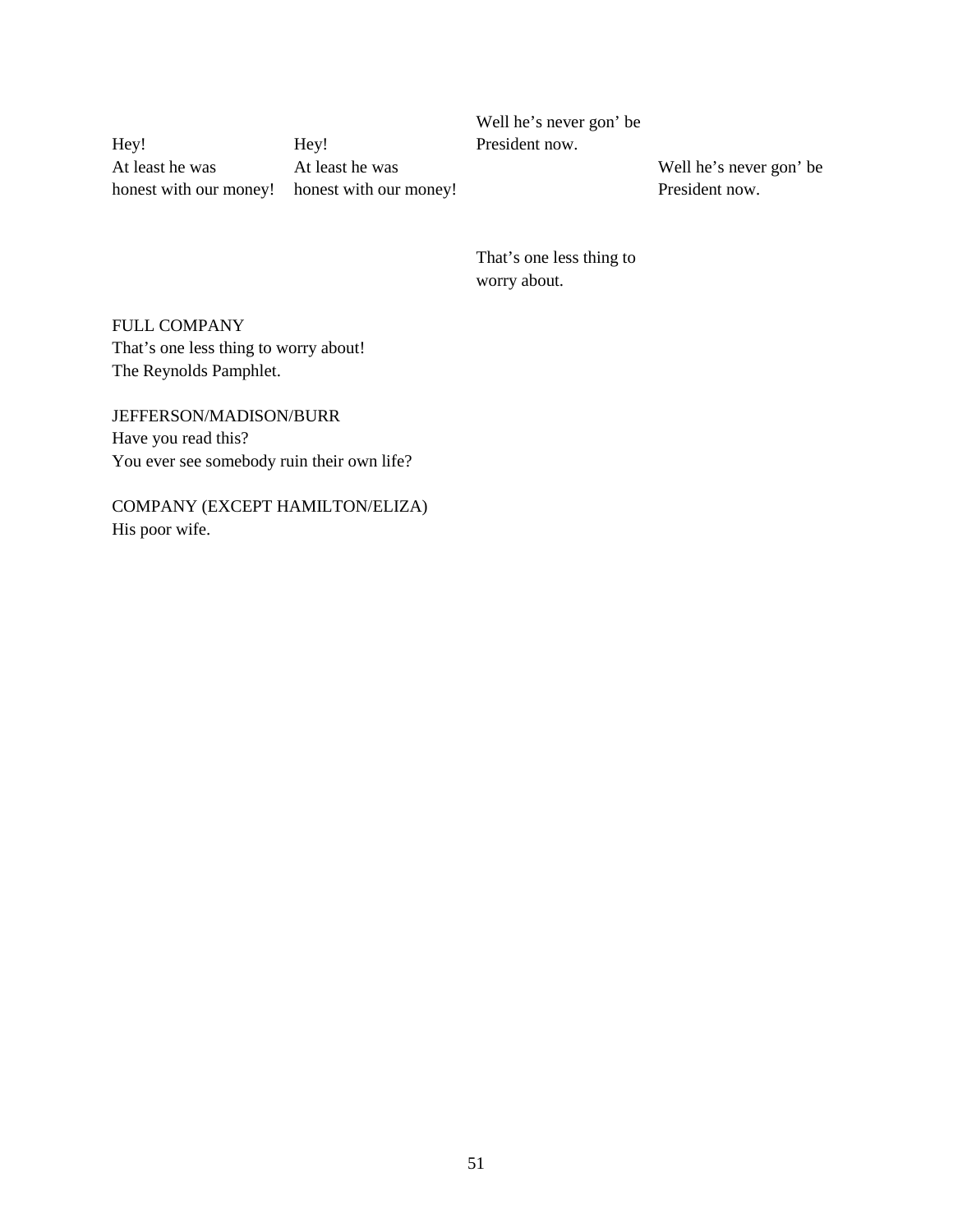# **15. Burn**

#### ELIZA

I saved every letter you wrote me. From the moment I read them I knew you were mine. You said you were mine. I thought you were mine.

Do you know what Angelica said when we saw your first letter arrive? She said,

"Be careful with that one, love. He will do what it takes to survive."

You and your words flooded my senses. Your sentences left me defenseless. You built me palaces out of paragraphs, you built cathedrals. I'm re-reading the letters you wrote me. I'm searching and scanning for answers in every line, for some kind of sign, and when you were mine the world seemed to

Burn.

Burn.

You published the letters she wrote you. You told the whole world how you brought this girl into our bed. In clearing your name, you have ruined our lives. Do you know what Angelica said When she read what you'd done? She said, "You have married an Icarus. He has flown too close to the sun."

You and your words, obsessed with your legacy... Your sentences border on senseless, and you are paranoid in every paragraph how they perceive you,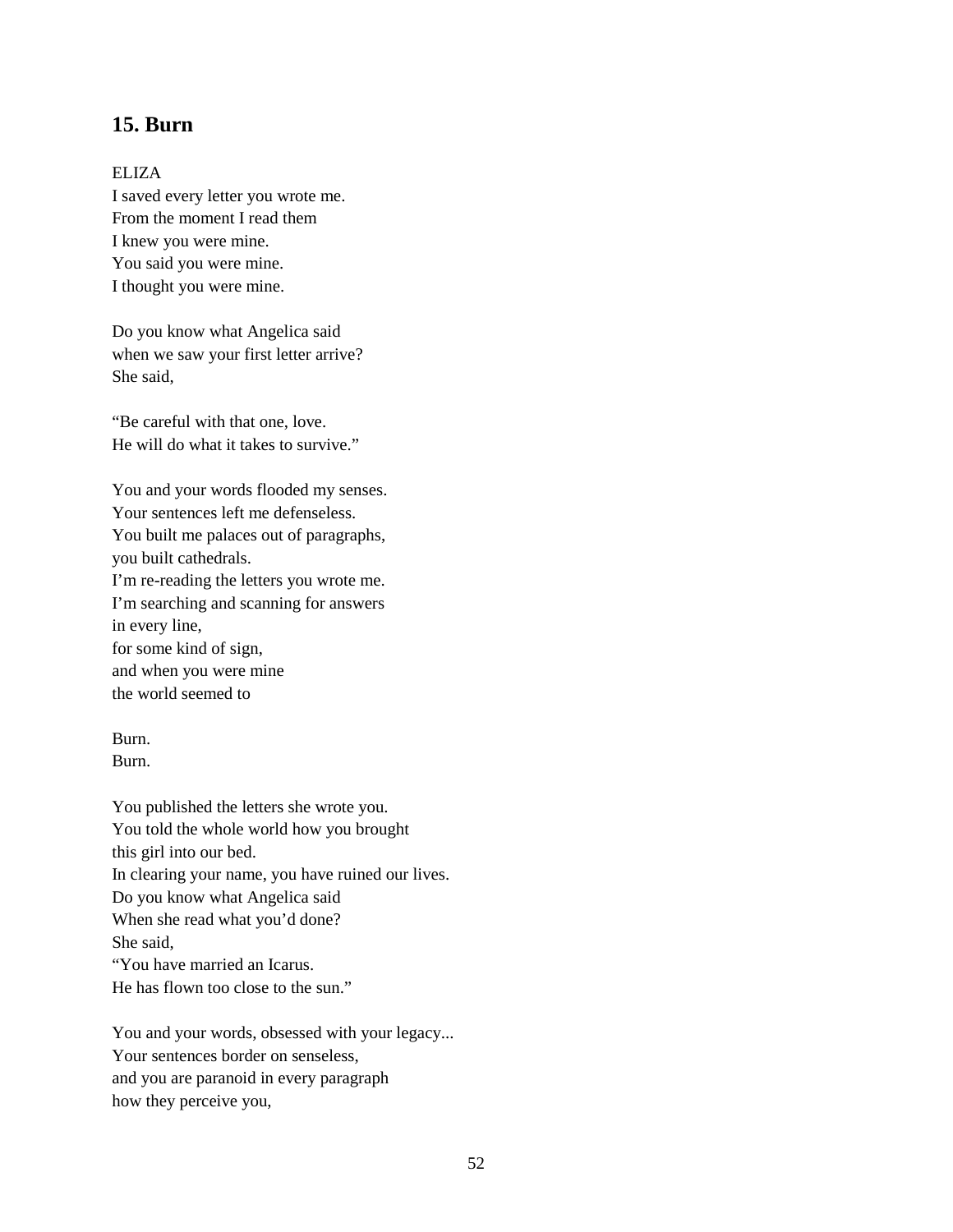You, you, you…

I'm erasing myself from the narrative. Let future historians wonder how Eliza reacted when you broke her heart. You have torn it all apart. I am watching it burn. Watching it burn. The world has no right to my heart. The world has no place in our bed. They don't get to know what I said. I'm burning the memories, Burning the letters that might have redeemed you. You forfeit all rights to my heart. You forfeit the place in our bed. You sleep in your office instead, with only the memories of when you were mine. I hope that you burn.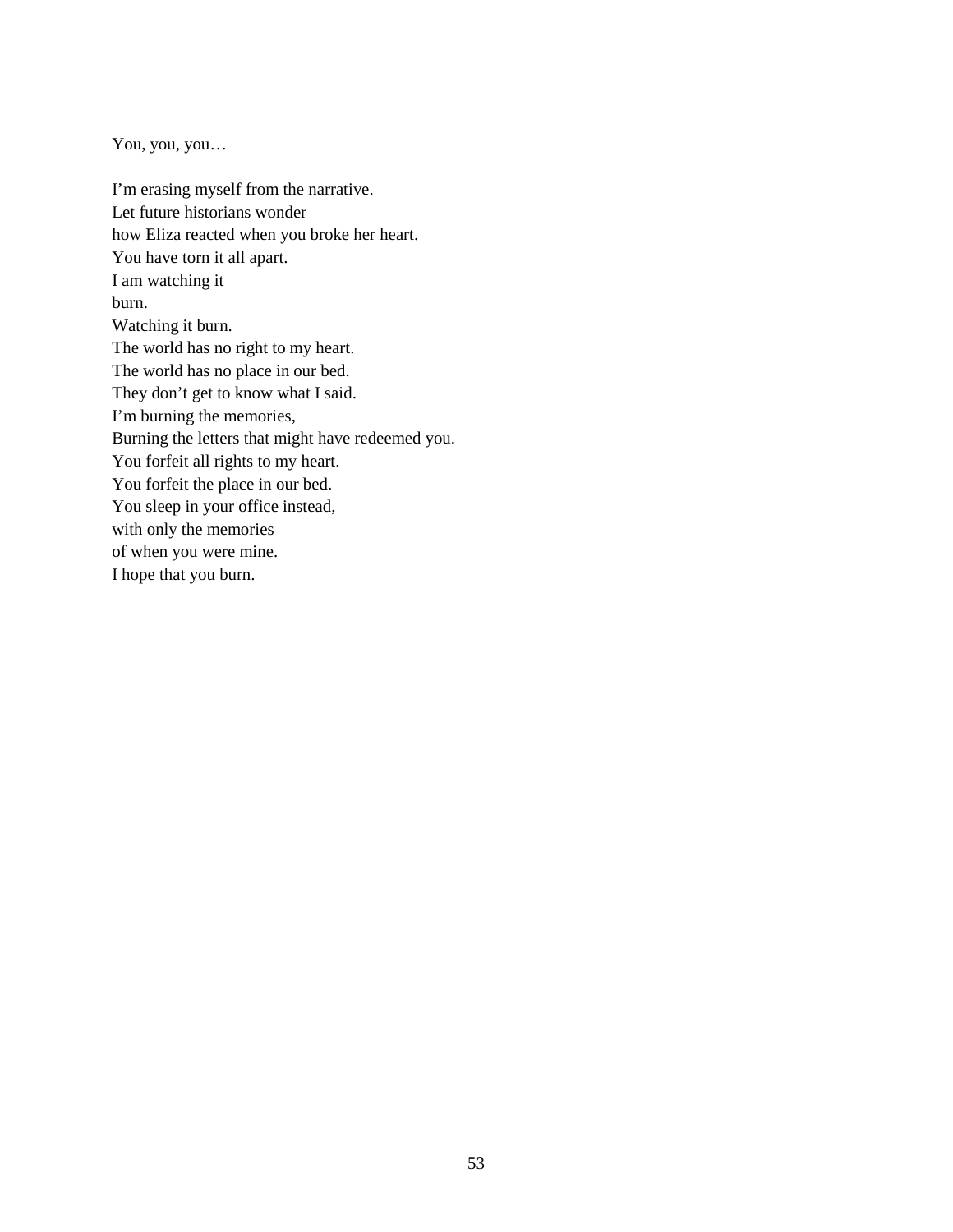# **16. Blow Us All Away**

#### PHILIP

Meet the latest graduate of King's College! I prob'ly shouldn't brag, but, dag, I amaze and astonish! The scholars say I got the same virtuosity and brains as my pops! The ladies say my brain's not where the resemblance stops! I'm only nineteen but my mind is older, gotta be my own man, like my father, but bolder. I shoulder his legacy with pride, I used to hear him say that someday I would—

ENSEMBLE Blow us all away.

#### PHILIP

Ladies, I'm lookin for a Mr. George Eacker. Made a speech last week, our Fourth of July speaker. He disparaged my father's legacy in front of a crowd. I can't have that, I'm making my father proud.

MARTHA I saw him just up Broadway a couple of blocks. He was goin' to see a play.

PHILIP Well, I'll go visit his box.

**DOLLY** God, you're a fox.

# PHILIP

And y'all look pretty good in ya' frocks. How 'bout when I get back, we all strip down to our socks?

BOTH  $Qk!$ 

**COMPANY** Blow us all away!

PHILIP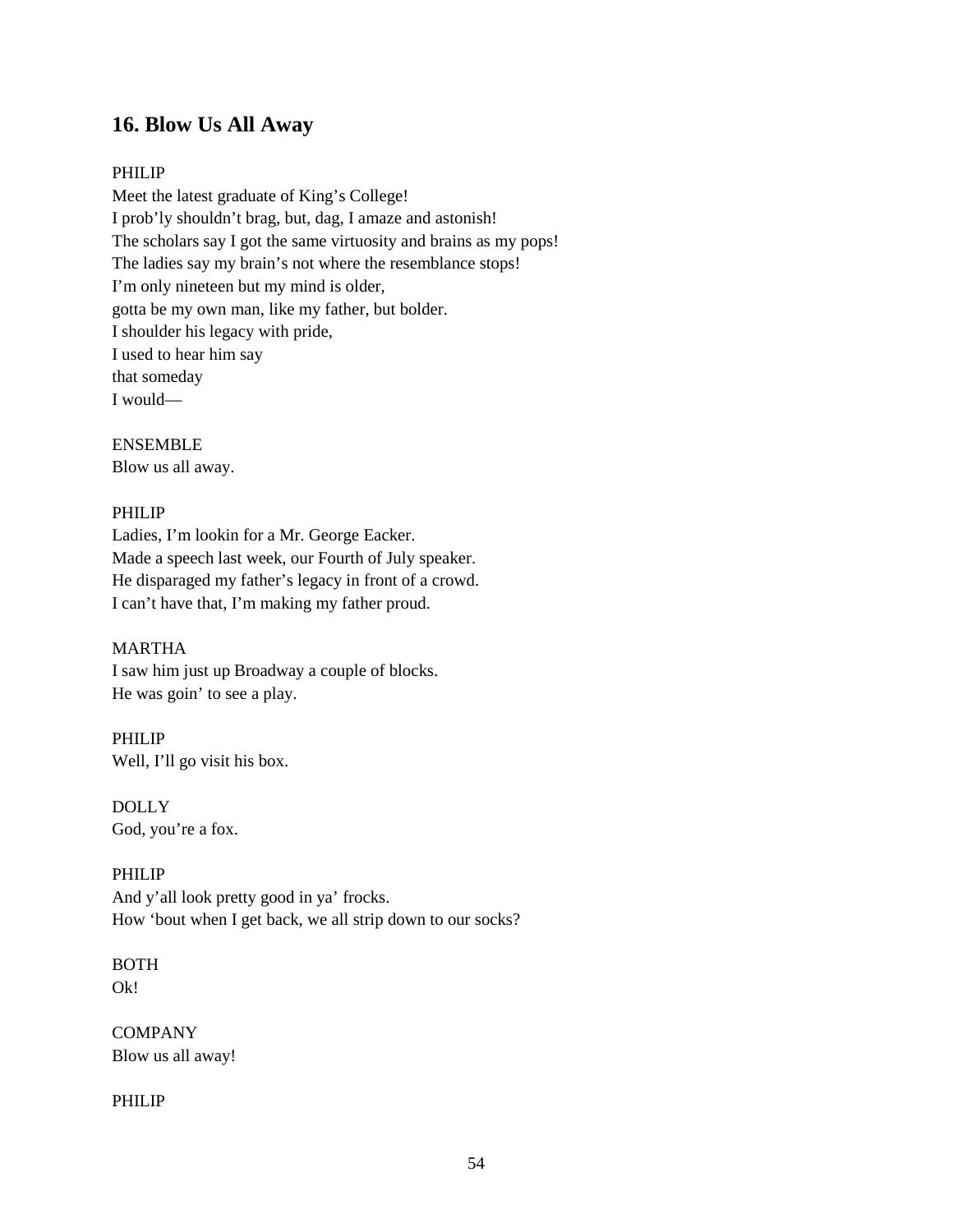George!

GEORGE Shh.

# PHILIP

George!

GEORGE Shh! I'm tryin' to watch the show!

# PHILIP

Ya' shoulda watched your mouth before you talked about my father though!

# GEORGE

I didn't say anything that wasn't true. You father's a scoundrel, and so, it seems, are you.

ENSEMBLE Ooooooooooh!

PHILIP It's like that?

GEORGE Yeah, I don't fool around. I'm not your little schoolboy friends.

## PHILIP

See you on the dueling ground. That is, unless you wanna step outside and go now.

## GEORGE

I know where to find you, piss off. I'm watchin' this show now.

## PHILIP

Pops, if you had only heard the shit he said about you I doubt you would have let it slide and I was not about to—

HAMILTON Slow down.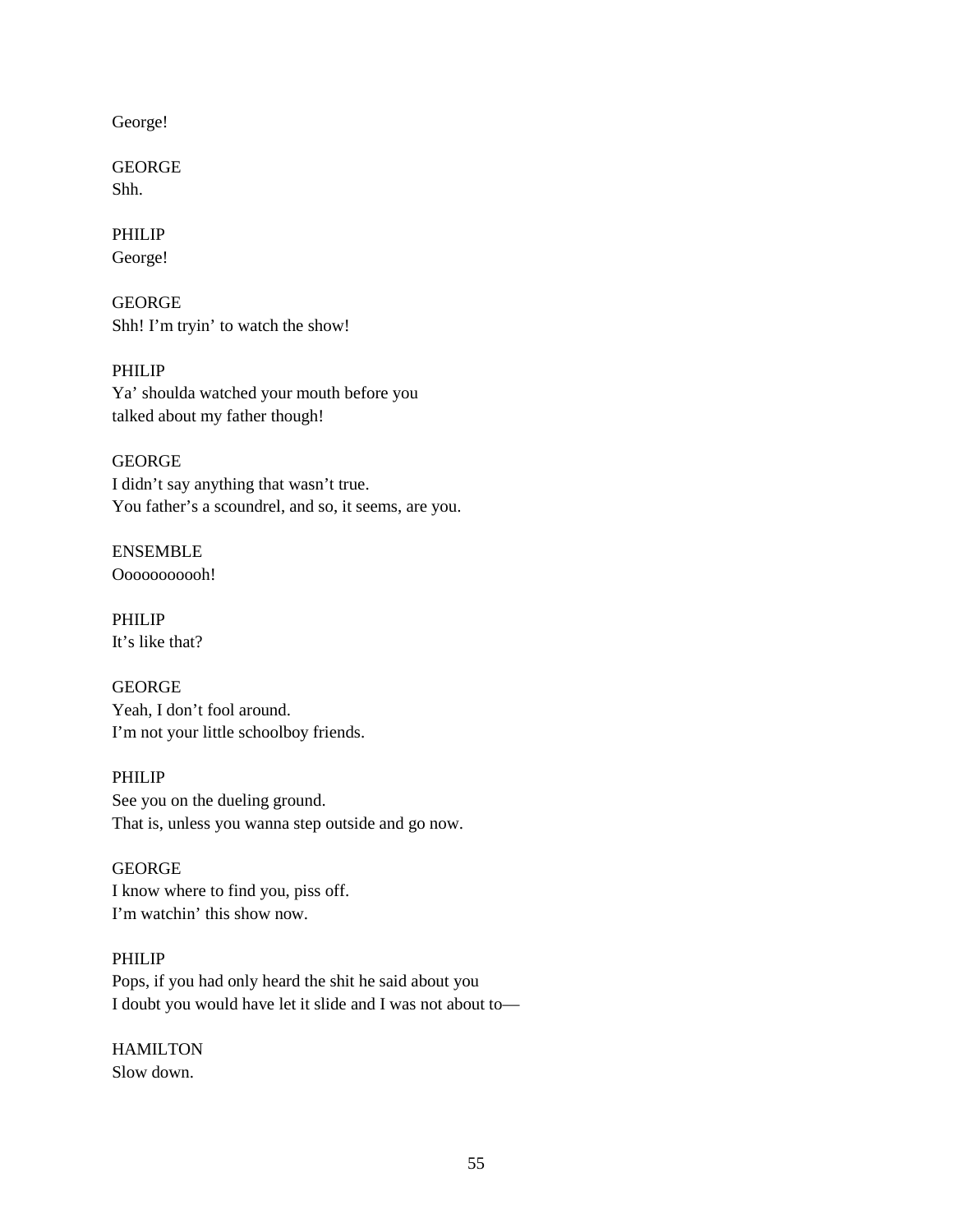PHILIP I came to ask you for advice. This is my very first duel. They don't exactly cover this subject in boarding school.

**HAMILTON** Did your friends attempt to negotiate a peace?

PHILIP He refused to apologize, we had to let the peace talks cease.

**HAMILTON** Where is this happening?

PHILIP Across the river, in Jersey.

HAMILTON/PHILIP Everything is legal in New Jersey…

HAMILTON Alright. So this is what you're gonna do: Stand there like a man until Eacker is in front of you. When the time comes, fire your weapon in the air. This will put an end to the whole affair.

PHILIP But what if he decides to shoot? Then I'm a goner.

**HAMILTON** No. He'll follow suit if he's truly a man of honor. To take someone's life, that is something you can't shake. Philip, your mother can't take another heartbreak.

PHILIP Father—

HAMILTON Promise me. You don't want this young man's blood on your conscience.

PHILIP Okay, I promise.

HAMILTON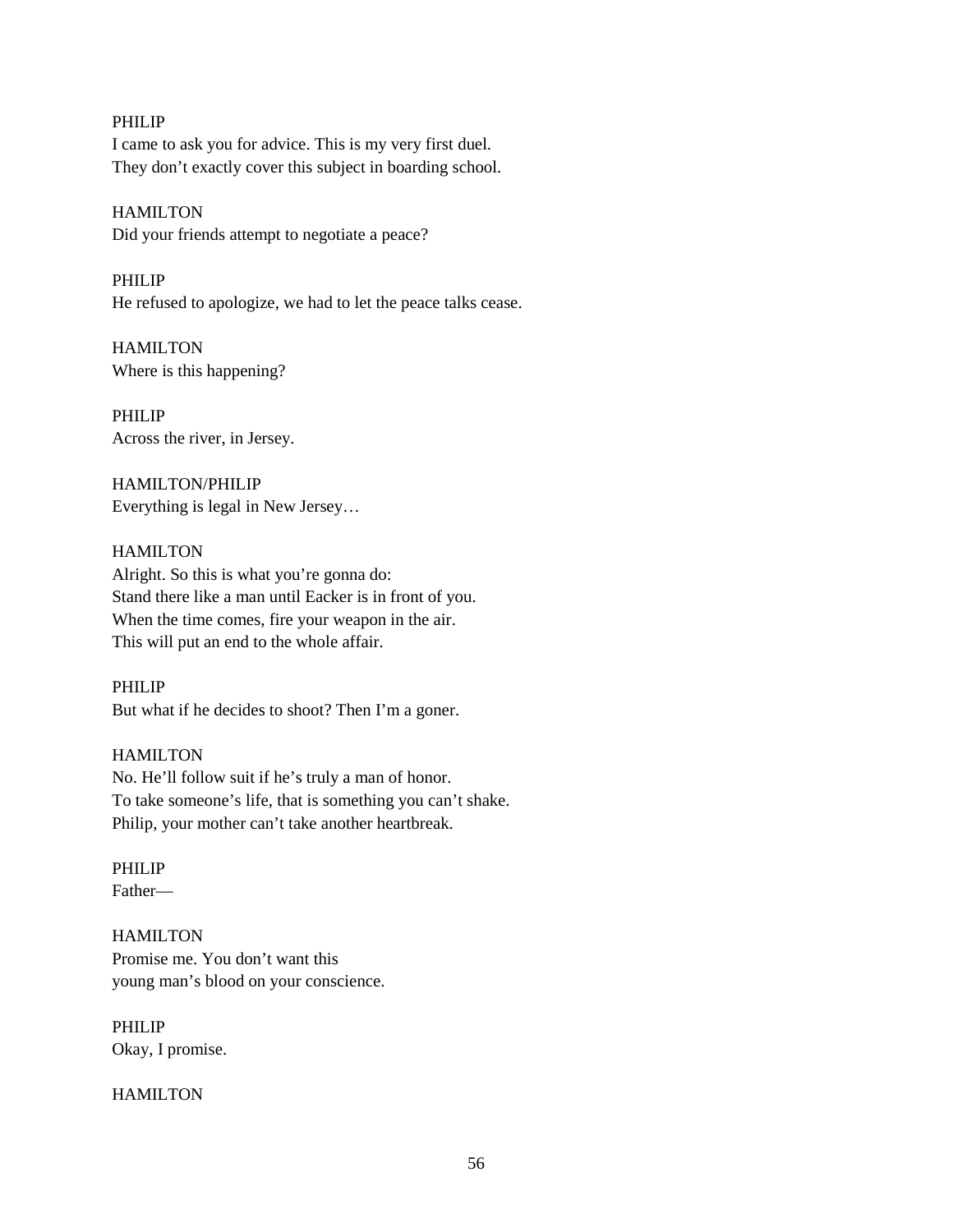Come back home when you're done. Take my guns. Be smart. Make me proud, son.

#### PHILIP

My name is Philip I am a poet I'm a little nervous, but I can't show it. I'm sorry, I'm a Hamilton with pride. You talk about my father, I cannot let it slide. Mister Eacker! How was the rest of your show?

#### GEORGE

I'd rather skip the pleasantries. Let's go. Grab your pistol.

PHILIP Confer with your men. The duel will commence after we count to ten.

ENSEMBLE Count to ten!

PHILIP Look 'em in the eye, aim no higher. Summon all the courage you require. Then slowly and clearly aim your gun towards the sky—

MALE ENSEMBLE One two three four

FULL ENSEMBLE Five six seven—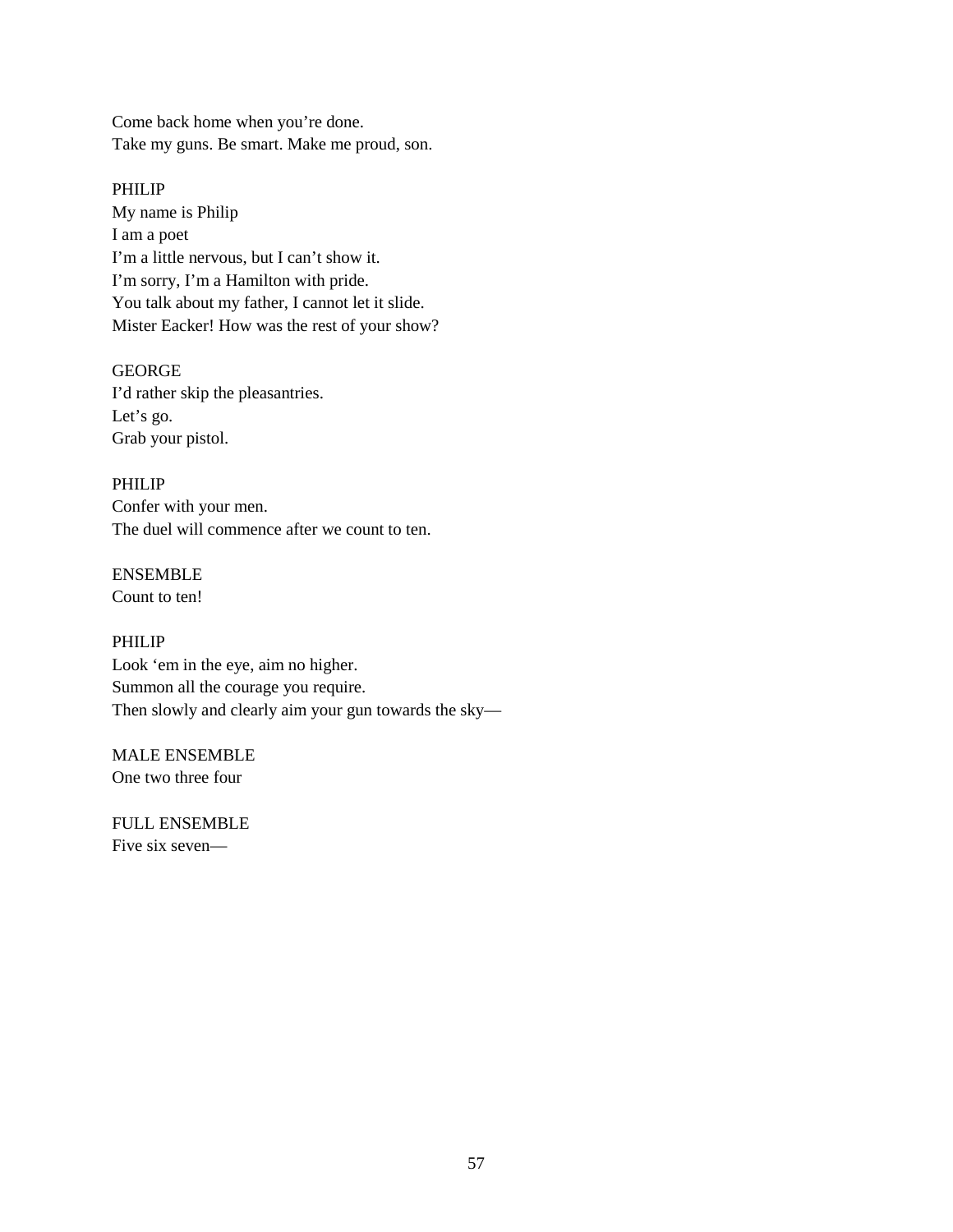# **17. Stay Alive (Reprise)**

## ENSEMBLE WOMEN

Stay alive… Stay alive… **HAMILTON** Where's my son?

#### DOCTOR

Mr. Hamilton, come in. They brought him in a half an hour ago. He lost a lot of blood on the way over.

Stay alive...

Is he alive?

DOCTOR Yes. But you have to understand the bullet entered just above his hip and lodged in his right arm.

**HAMILTON** Can I see him please?

DOCTOR I'm doing ev'rything I can but the wound was already infected when he arrived—

HAMILTON Philip.

**HAMILTON** 

PHILIP Pa. I did exactly as you said, Pa. I held my head up high.

| I know, I know. Shh.   | <b>PHILIP</b>              |
|------------------------|----------------------------|
| I know, I know.        | High.                      |
| Shh. I know you did    |                            |
| ev'rything just right. |                            |
|                        | Even before we got to ten— |
| Shh.                   |                            |
|                        | I was aiming for the sky.  |
| I know, I know.        |                            |
| I know, I know.        | I was aiming for the sky.  |
| I know,                |                            |
| Save your strength and | <b>ENSEMBLE MEN</b>        |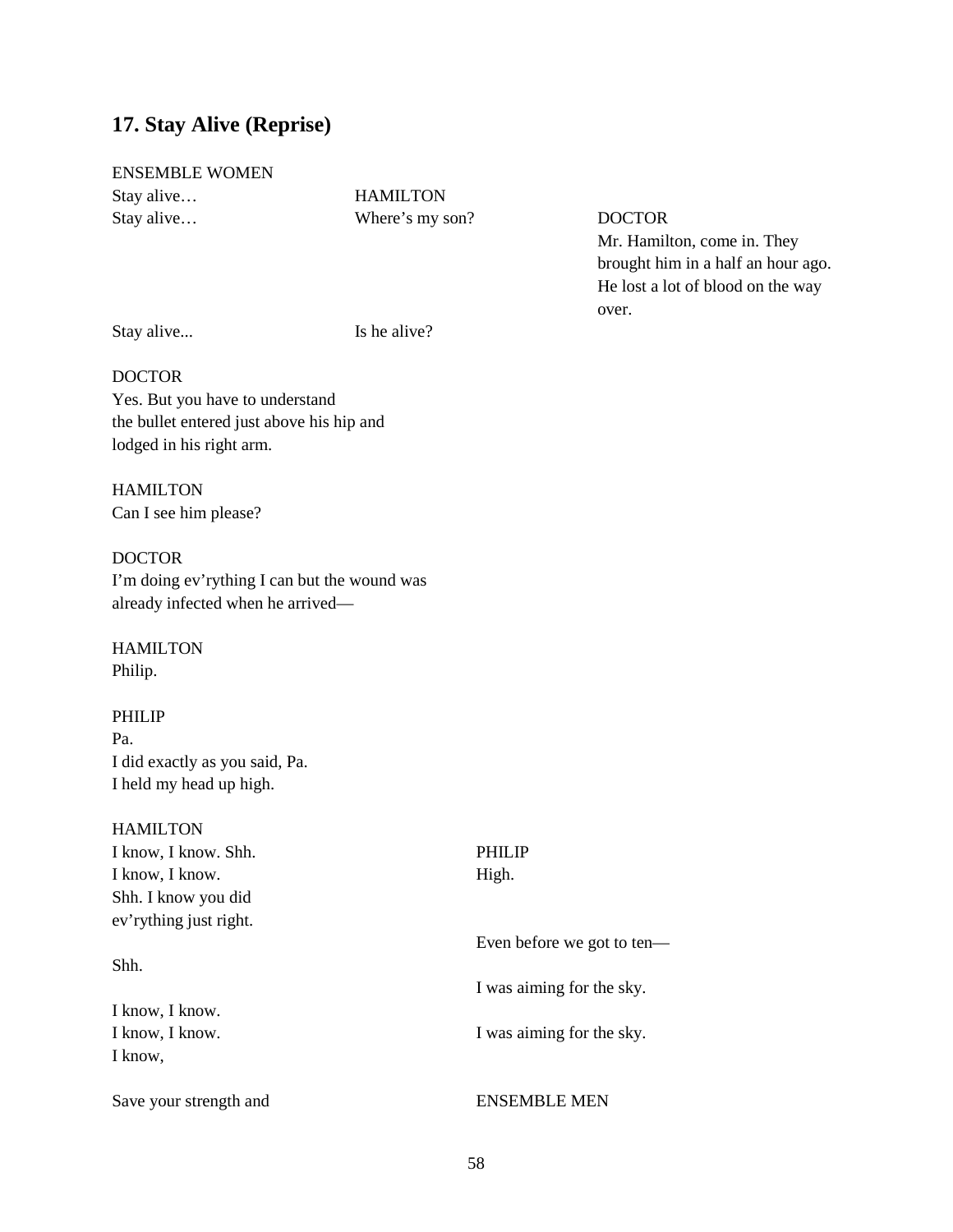stay alive... Stay alive...

ELIZA No!

## **HAMILTON** Eliza.

ELIZA Is he breathing? Is he going to survive this? ENSEMBLE MEN Stay alive...

ELIZA Who did this, Alexander, did you know?

PHILIP Mom, I'm so sorry for forgetting what you taught me.

ELIZA My son—

PHILIP We played piano.

ELIZA I taught you piano.

PHILIP You would put your hands on mine.

ELIZA You changed the melody every time.

PHILIP Ha. I would always change the line.

ELIZA Shh. I know, I know.

PHILIP I would always change the line.

ELIZA I know, I know.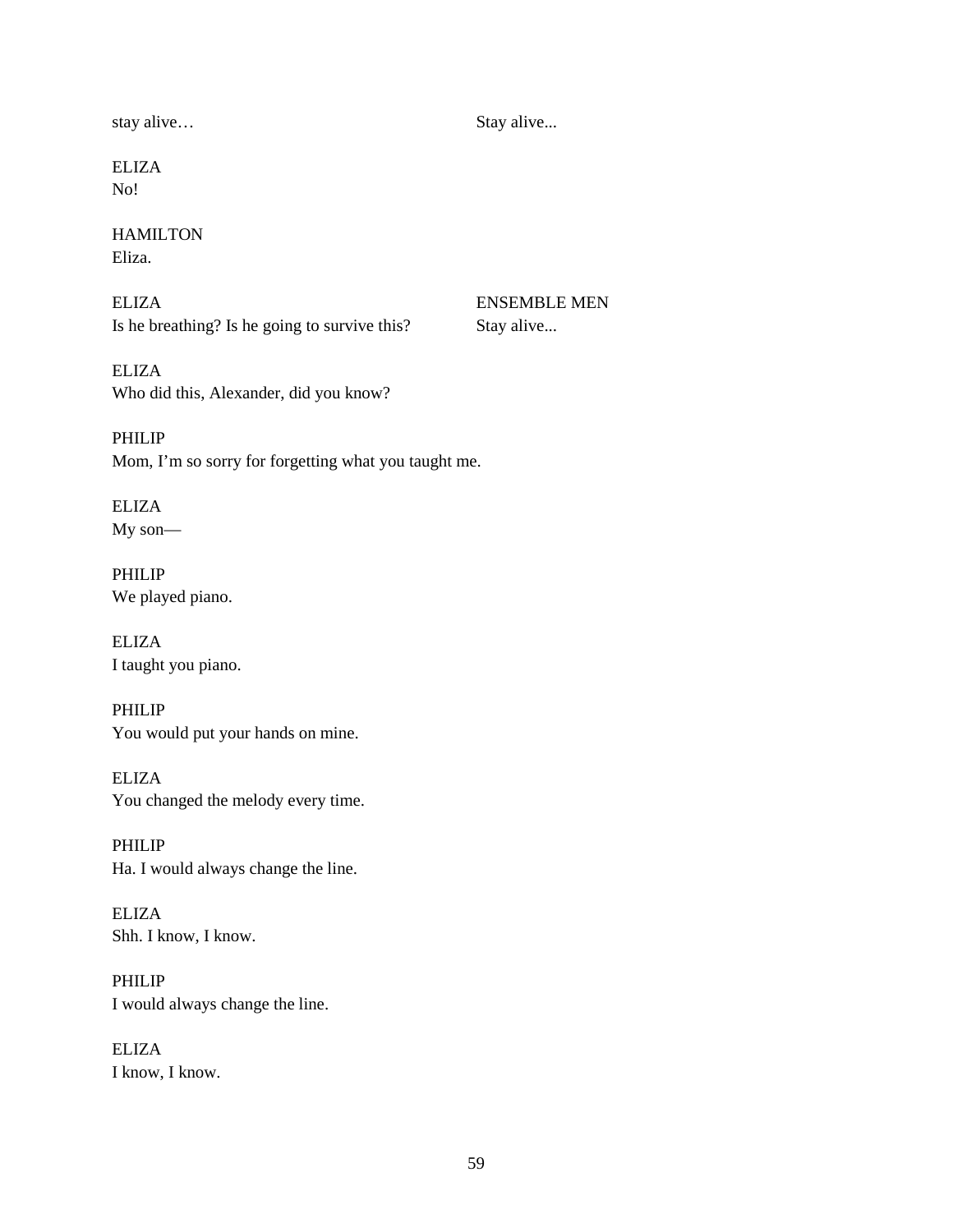ELIZA Un deux trois quatre Cinq six sept huit neuf.

Good. Un deux trois quatre Cinq six sept Huit neuf. Sept huit neuf— Sept huit…

PHILIP Un deux trois quatre Cinq six sept huit neuf.

PHILIP Un deux trois…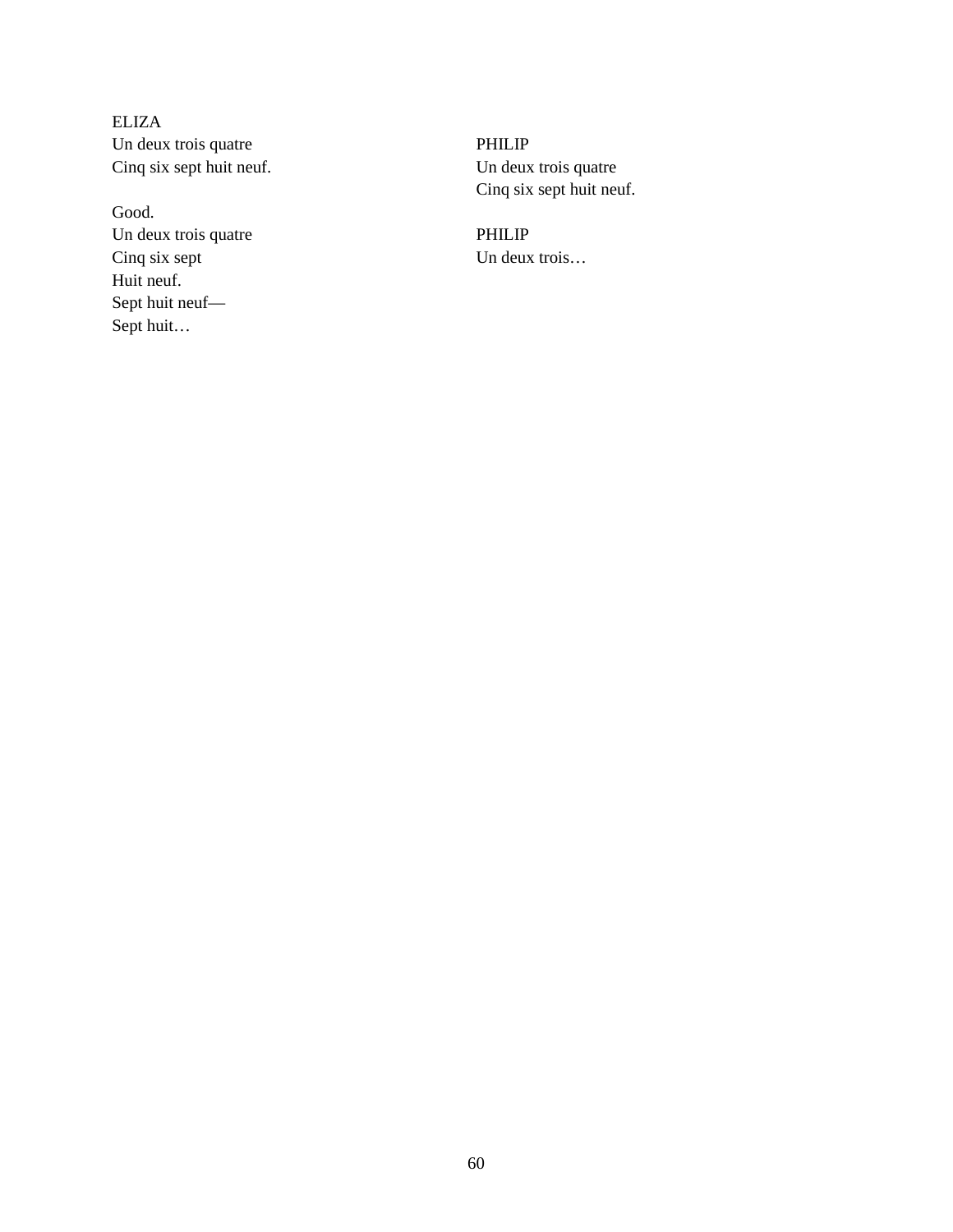# **18. It's Quiet Uptown**

#### ANGELICA

There are moments that the words don't reach. There is suffering too terrible to name. You hold your child as tight as you can and push away the unimaginable. The moments when you're in so deep, it feels easier to just swim down.

#### ANGELICA/ENSEMBLE

The Hamiltons move uptown and learn to live with the unimaginable.

#### **HAMILTON**

I spend hours in the garden. I walk alone to the store, and it's quiet uptown. I never liked the quiet before. I take the children to church on Sunday, a sign of the cross at the door, and I pray. That never used to happen before.

#### ANGELICA AND WOMEN

If you see him in the street, walking by himself, talking to himself, have pity.

#### **HAMILTON**

Philip, you would like it uptown. It's quiet uptown.

ANGELICA AND WOMEN He is working through the unimaginable.

# ALL MEN (EXCEPT HAMILTON) His hair has gone grey. He passes every day. They say he walks the length of the city.

HAMILTON You knock me out, I fall apart.

COMPANY (EXCEPT HAMILTON AND ELIZA) Can you imagine?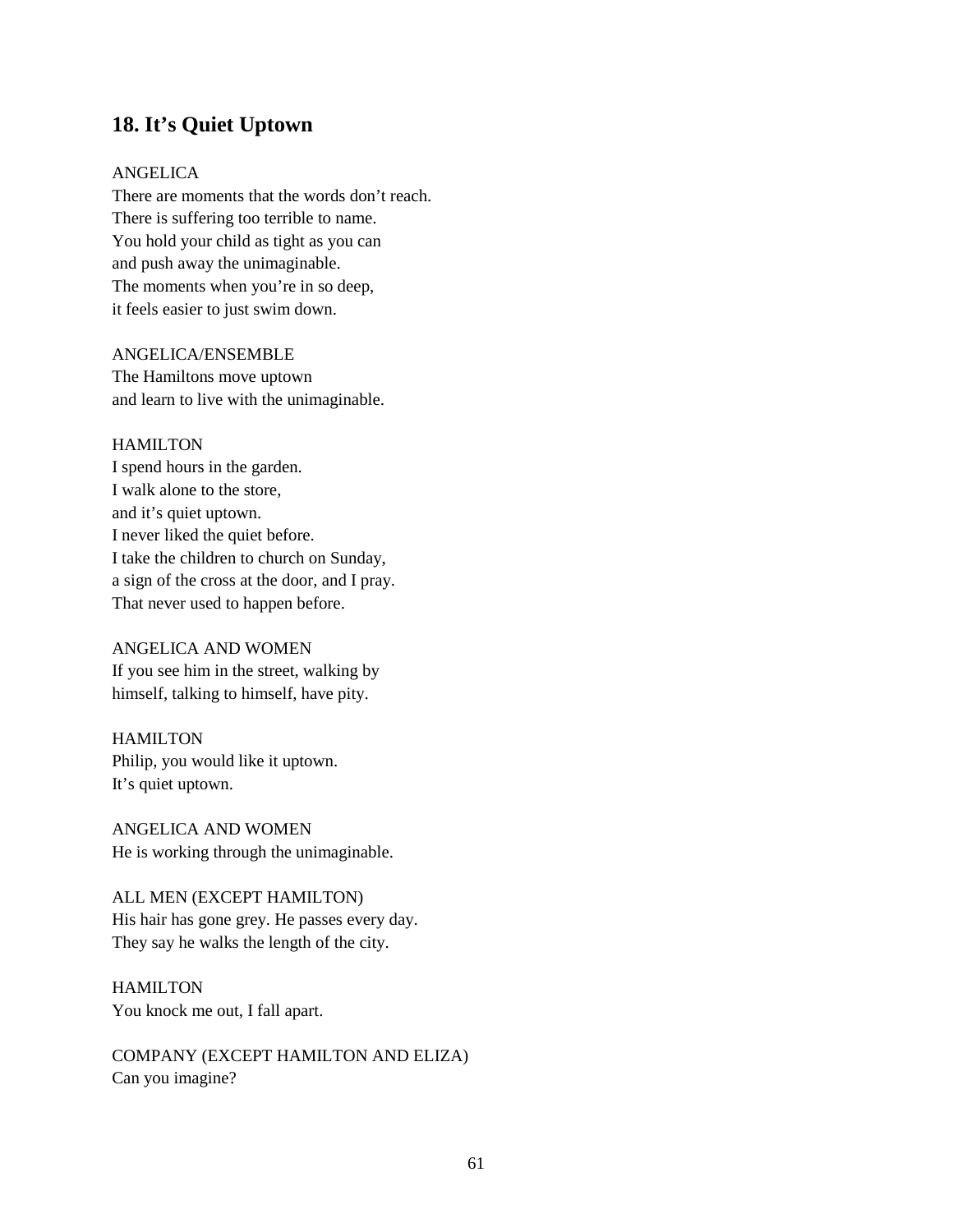## **HAMILTON** Look at where we are. Look at where we started.

I know I don't deserve you, Eliza. But hear me out. That would be enough.

If I could spare his life, If I could trade his life for mine, he'd be standing here right now and you would smile, and that would be enough. I don't pretend to know the challenges we're facing. I know there's no replacing what we've lost and you need time. But I'm not afraid, I know who I married. Just let me stay here by your side, That would be enough.

# COMPANY (EXCEPT HAMILTON AND ELIZA)

If you see him in the street, walking by her side, talking by her side, have pity.

## **HAMILTON**

Eliza, do you like it uptown? It's quiet uptown.

## COMPANY (EXCEPT HAMILTON AND ELIZA)

He is trying to do the unimaginable. See them walking in the park, long after dark, taking in the sights of the city.

**HAMILTON** Look around, look around, Eliza.

## COMPANY (EXCEPT HAMILTON AND ELIZA) They are trying to do the unimaginable.

#### ANGELICA

There are moments that the words don't reach. There is a grace too powerful to name. We push away what we can never understand, we push away the unimaginable. They are standing in the garden, Alexander by Eliza's side.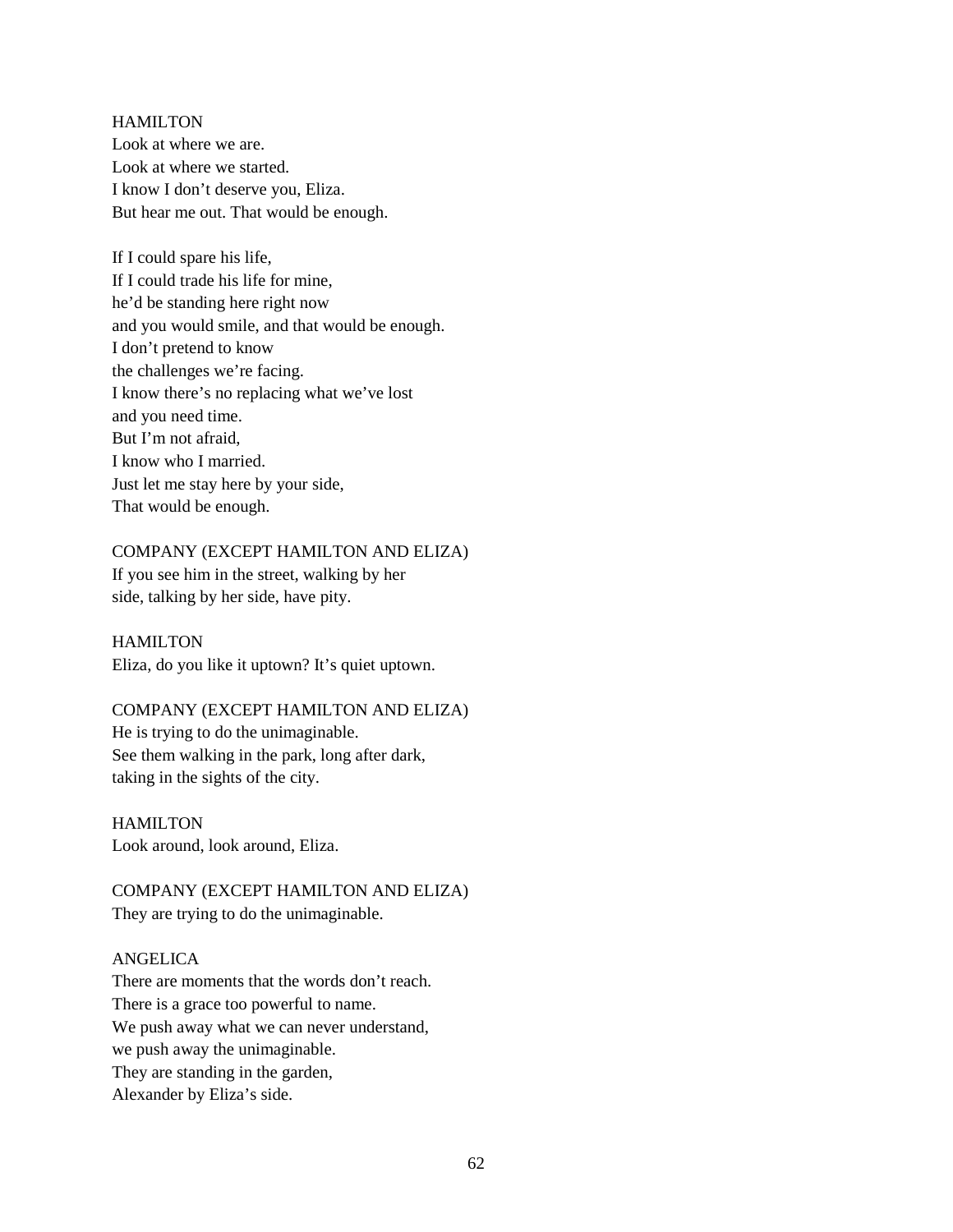She takes his hand.

ELIZA It's quiet uptown.

COMPANY (EXCEPT HAMILTON AND ELIZA) Forgiveness. Can you imagine? Forgiveness. Can you imagine? If you see him in the street, walking by her side, talking by her side, have pity. They are going through the unimaginable.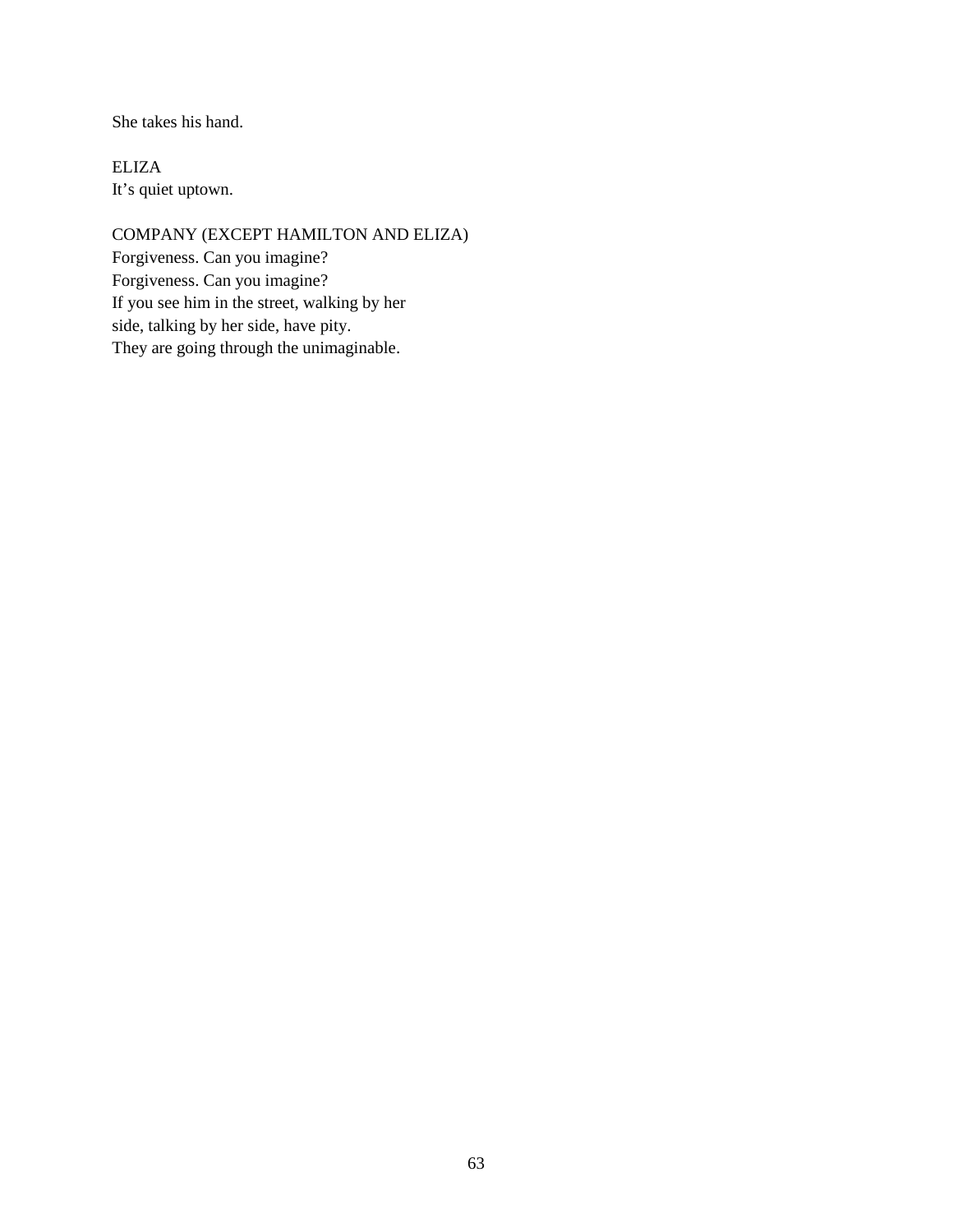# **19. The Election of 1800**

FULL COMPANY The election of 1800.

**JEFFERSON** Can we get back to politics?

MADISON Please?

**JEFFERSON** Yo. Ev'ry action has an equal, opposite reaction. John Adams shat the bed. I love the guy, but he's in traction. Poor Alexander Hamilton? He is missing in action. So now I'm facing—

JEFFERSON AND MADISON Aaron Burr!

**JEFFERSON** With his own faction.

MADISON He's very attractive in the North. New Yorkers like his chances.

# **JEFFERSON** He's not very forthcoming on any particular stances.

MADISON Ask him a question: it glances off, he obfuscates, he dances.

**JEFFERSON** And they say I'm a Francophile: at least they know I know where France is!

# MADISON Thomas that's the problem, see, they see Burr as a less extreme you.

# **JEFFERSON** Ha!

## MADISON

You need to change course, a key endorsement might redeem you.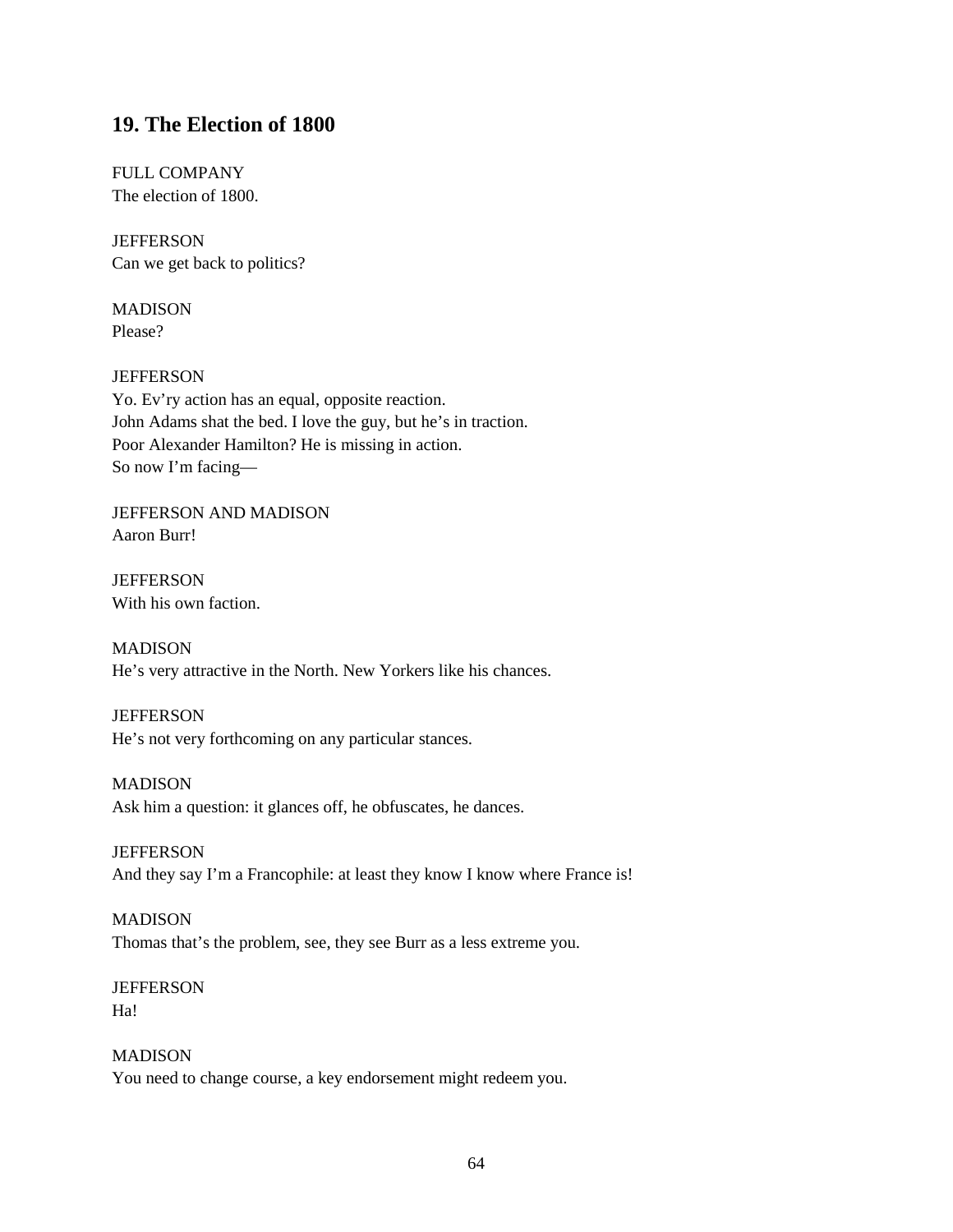**JEFFERSON** Who did you have in mind?

MADISON Don't laugh.

**JEFFERSON** Who is it?

MADISON You used to work on the same staff.

**JEFFERSON** Whaaaat.

MADISON It might be nice, it might be nice to get Hamilton on your side.

JEFFERSON AND MADISON It might be nice, it might be nice To get Hamilton on your side.

BURR

| Talk less!                                         | <b>ENSEMBLE</b> |
|----------------------------------------------------|-----------------|
|                                                    | Burr!           |
| Smile more!                                        |                 |
|                                                    | Burr!           |
| Don't let 'em know what you're against or what     |                 |
| you're for!                                        |                 |
|                                                    | Burr!           |
| Shake hands with him!                              |                 |
|                                                    | Burr!           |
| Charm her!                                         |                 |
|                                                    | Burr!           |
| It's eighteen hundred, ladies, tell your husbands: |                 |
| vote for                                           |                 |
| Burr!                                              | Burr!           |
|                                                    |                 |

MALE VOTER I don't like Adams.

FEMALE VOTER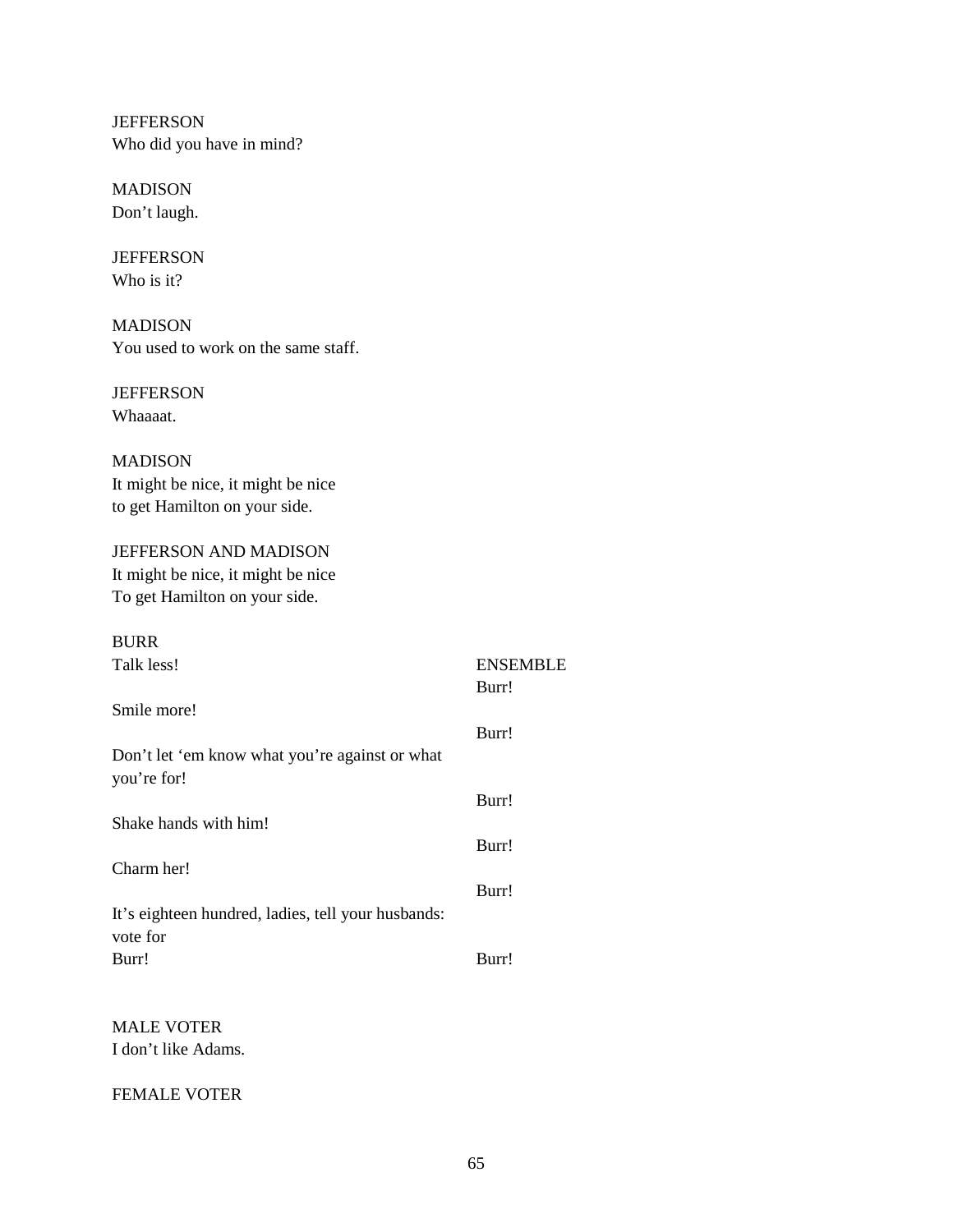Well, he's gonna lose, that's just defeatist.

ANOTHER MALE VOTER And Jefferson—

TWO MEN In love with France!

ANOTHER FEMALE VOTER Yeah, he's so elitist!

TWO WOMEN I like that Aaron Burr!

A WOMAN I can't believe we're here with him!

A MAN He seems approachable…?

ANOTHER MALE VOTER Like you could grab a beer with him!

ENSEMBLE Dear Mr. Hamilton: your fellow Fed'ralists would like to know how you'll be voting.

HAMILTON It's quiet uptown.

ENSEMBLE Dear Mr. Hamilton: John Adams doesn't stand a chance, so who are you promoting?

**HAMILTON** It's quiet uptown.

MEN Jefferson or Burr? We know it's lose-lose. Jefferson or Burr? But if you had to choose WOMEN Jefferson or Burr? We know it's lose-lose. Jefferson or Burr? But if you had to choose EVEN MORE VOTERS MEN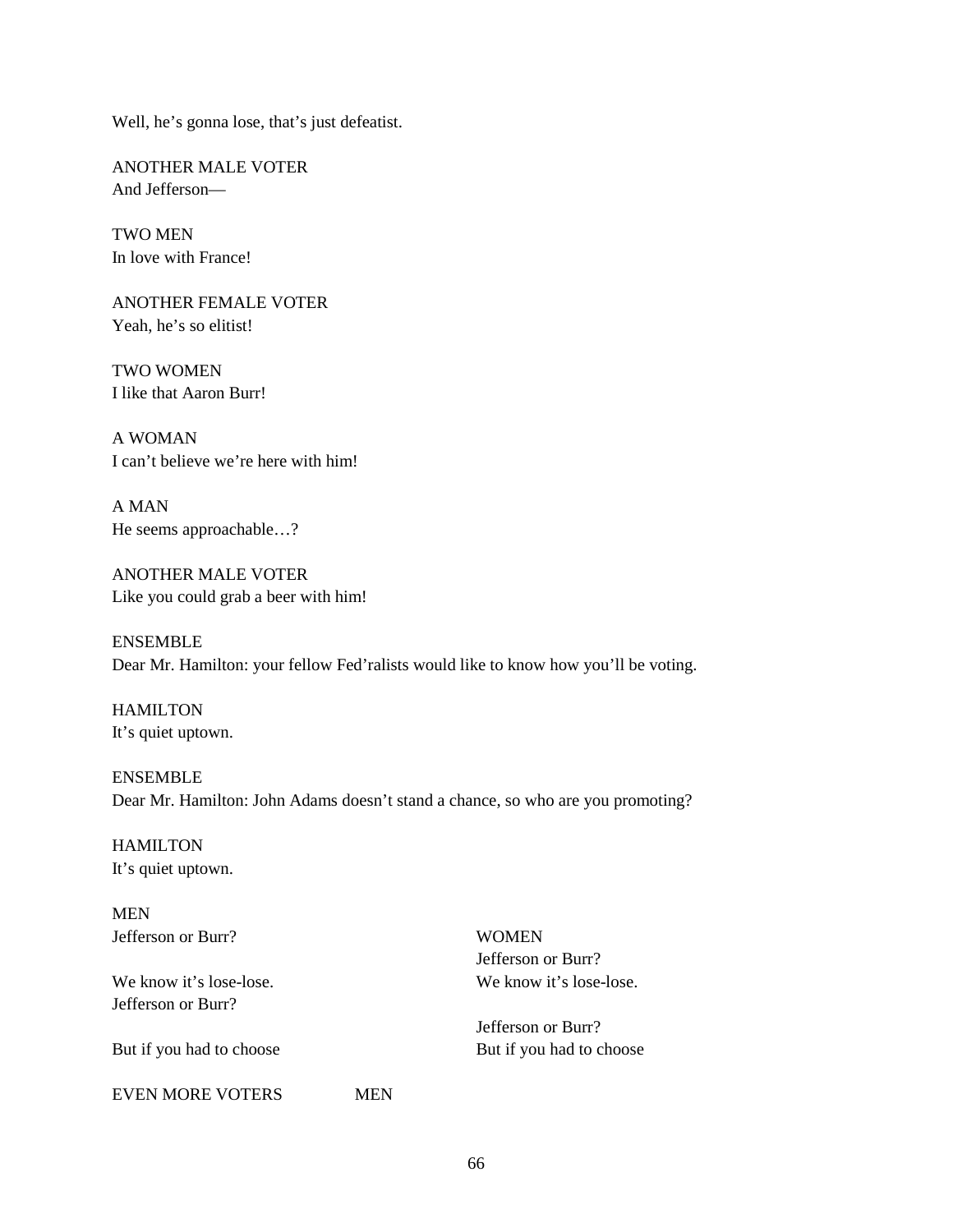Dear Mr. Hamilton:

Jefferson or Burr?

John Adams doesn't stand a chance so who are you promoting? Jefferson or Burr? But if you had to choose We know it's lose-lose.

But if you had to choose

**HAMILTON** Well, if it isn't Aaron Burr. Sir!

BURR Alexander!

**HAMILTON** You've created quite a stir, sir!

BURR I'm going door to door!

HAMILTON You're openly campaigning?

BURR Sure!

**HAMILTON** That's new.

BURR Honestly, it's kind of draining.

**HAMILTON** Burr—

BURR Sir!

**HAMILTON** Is there anything you wouldn't do?

BURR No. I'm chasing what I want. And you know what?

WOMEN Jefferson or Burr? We know it's lose-lose.

Jefferson or Burr? But if you had to choose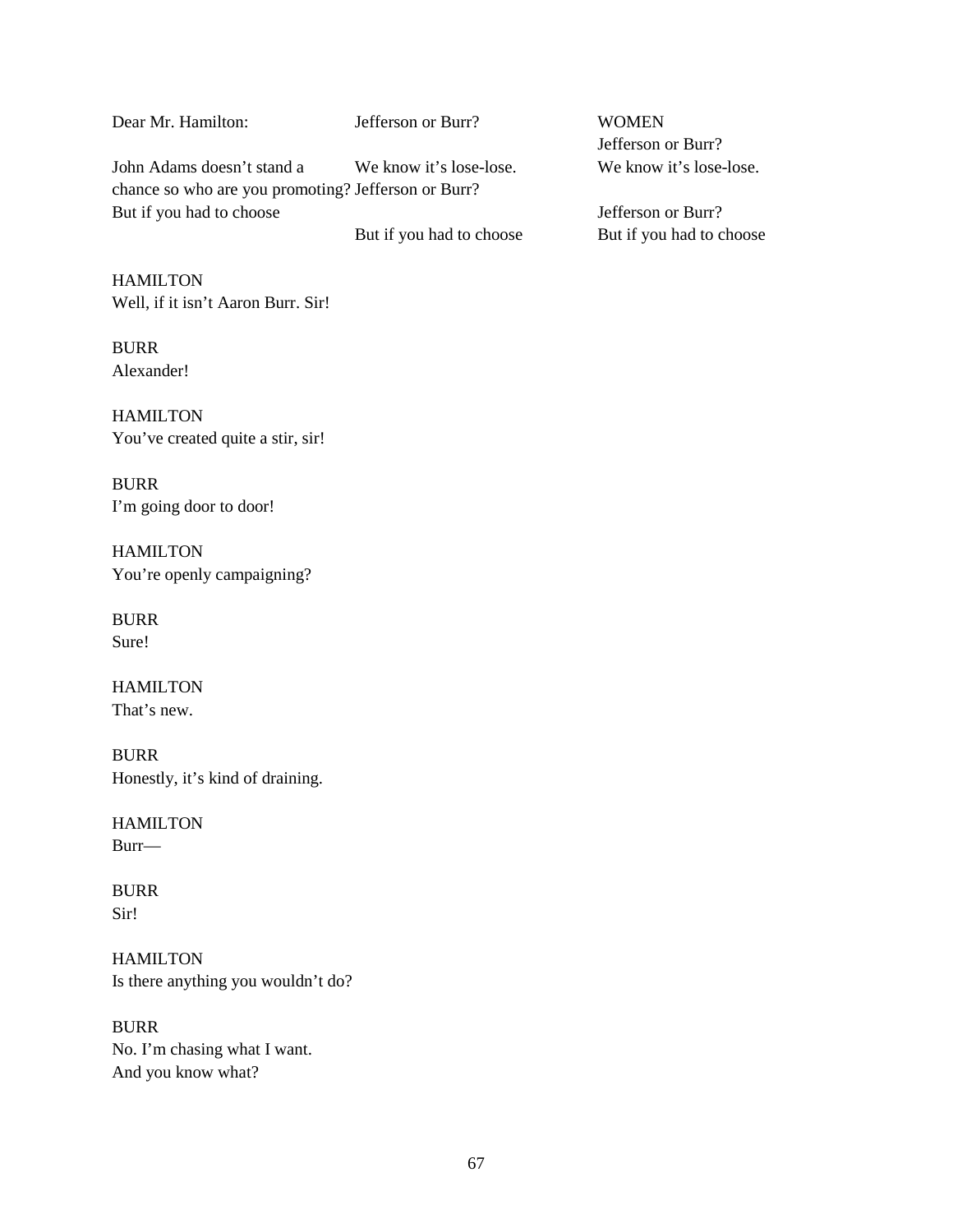**HAMILTON** What?

BURR I learned that from you.

ENSEMBLE If you had to choose If you had to choose

MADISON It's a tie!

ENSEMBLE If you had to choose If you had to choose

**JEFFERSON** It's up to the delegates!

ENSEMBLE If you had to choose If you had to choose

JEFFERSON/MADISON It's up to Hamilton!

## VOTERS

| If you had to choose, | <b>MADISON/ENSEMBLE</b> |  |
|-----------------------|-------------------------|--|
| If you had to choose, | Jefferson or Burr?      |  |
| If you had to         |                         |  |
| Choose,               | Choose,                 |  |
| Choose,               | Choose,                 |  |
| Choose!               | Choose!                 |  |

ENSEMBLE Jefferson or Burr? Choose, Choose, Choose!

## **HAMILTON** Yo.

ENSEMBLE Oh!

#### **HAMILTON**

The people are asking to hear my voice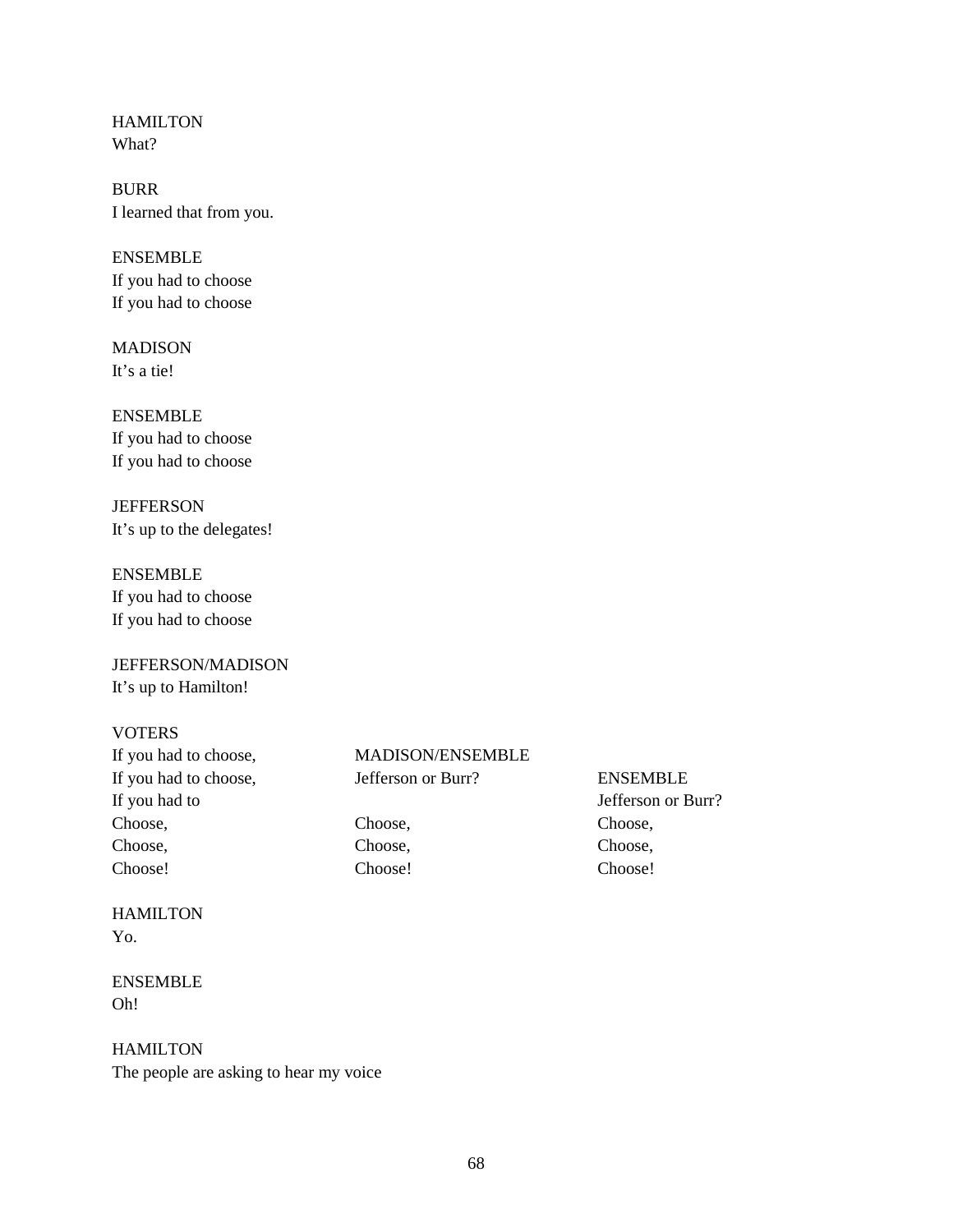ENSEMBLE Oh!

**HAMILTON** For the country is facing a difficult choice.

ENSEMBLE Oh!

**HAMILTON** And if you were to ask me who I'd promote—

ENSEMBLE Oh!

**HAMILTON** —Jefferson has my vote.

JEFFERSON/MADISON/ENSEMBLE Oh!

HAMILTON I have never agreed with Jefferson once.

JEFFERSON/MADISON/ENSEMBLE Oh!

**HAMILTON** We have fought on like seventy-five diff'rent fronts.

JEFFERSON/MADISON/ENSEMBLE Oh!

**HAMILTON** But when all is said and all is done, Jefferson has beliefs. Burr has none.

ENSEMBLE Oooooooooooooh.

MADISON AND JEFFERSON Well, I'll be damned. Well, I'll be damned.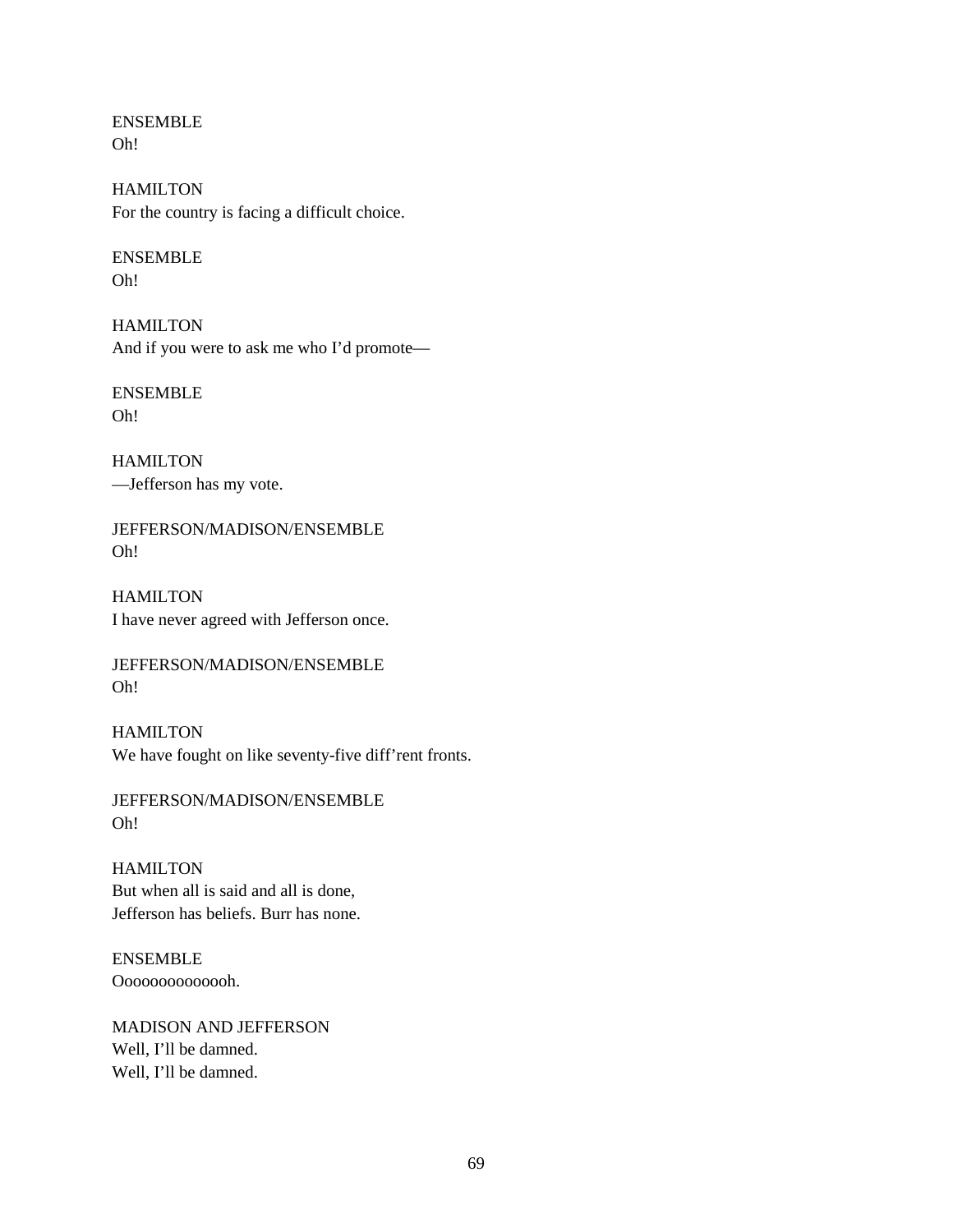MADISON Hamilton's on your side.

ENSEMBLE Well, I'll be damned. Well, I'll be damned.

**JEFFERSON** And?

MADISON You won in a landslide.

BURR Congrats on a race well-run. I did give you a fight.

**JEFFERSON** Uh-huh.

BURR I look forward to our partnership.

**JEFFERSON** Our partnership?

BURR As your vice-President.

**JEFFERSON** Ha. Yeah, right. You hear this guy? Man openly campaigns against me, talkin' bout, "I look forward to our partnership."

MADISON It's crazy that the guy who comes in second becomes vice President.

**JEFFERSON** Yeah, you know what? We can change that. You know why?

MADISON Why?

**JEFFERSON** 'cuz I'm the President. Hey, Burr, when you see Hamilton, thank him for the endorsement.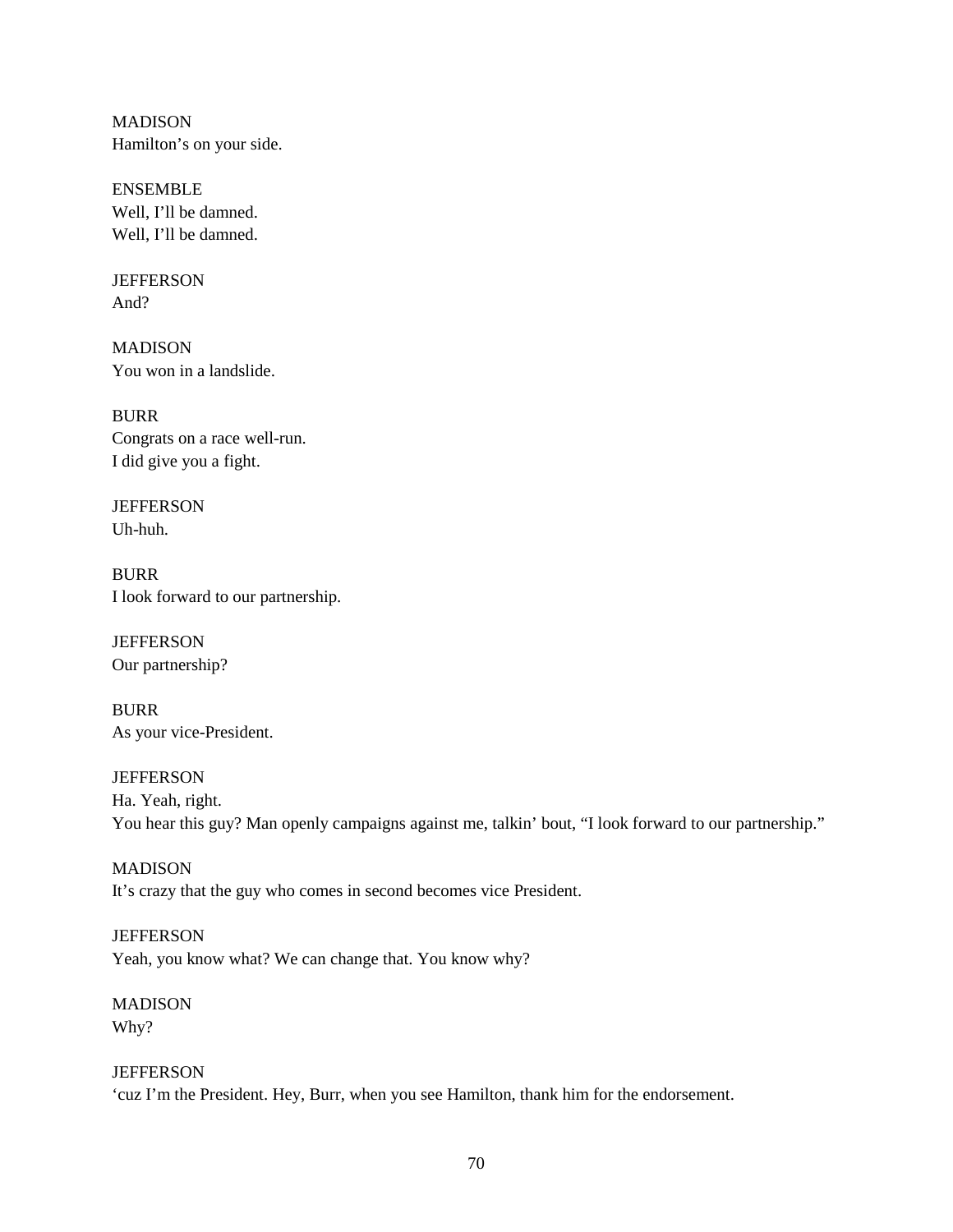# **20. Your Obedient Servant**

#### BURR

How does Hamilton, an arrogant, immigrant, orphan, bastard, whoreson, somehow endorse Thomas Jefferson, his enemy, a man he's despised since the beginning, just to keep me from winning? I wanna be in the room where it happens—

BURR AND COMPANY The room where it happens. The room where it happens.

BURR You've kept me from—

BURR AND COMPANY The room where it happens.

BURR For the last time.

Dear Alexander:

I am slow to anger, but I toe the line as I reckon with the effects of your life on mine. I look back on where I failed, and in every place I checked, the only common thread has been your disrespect. Now you call me "amoral," a "dangerous disgrace," if you've got something to say, name a time and place, face to face.

I have the honor to be Your Obedient Servant, A dot Burr.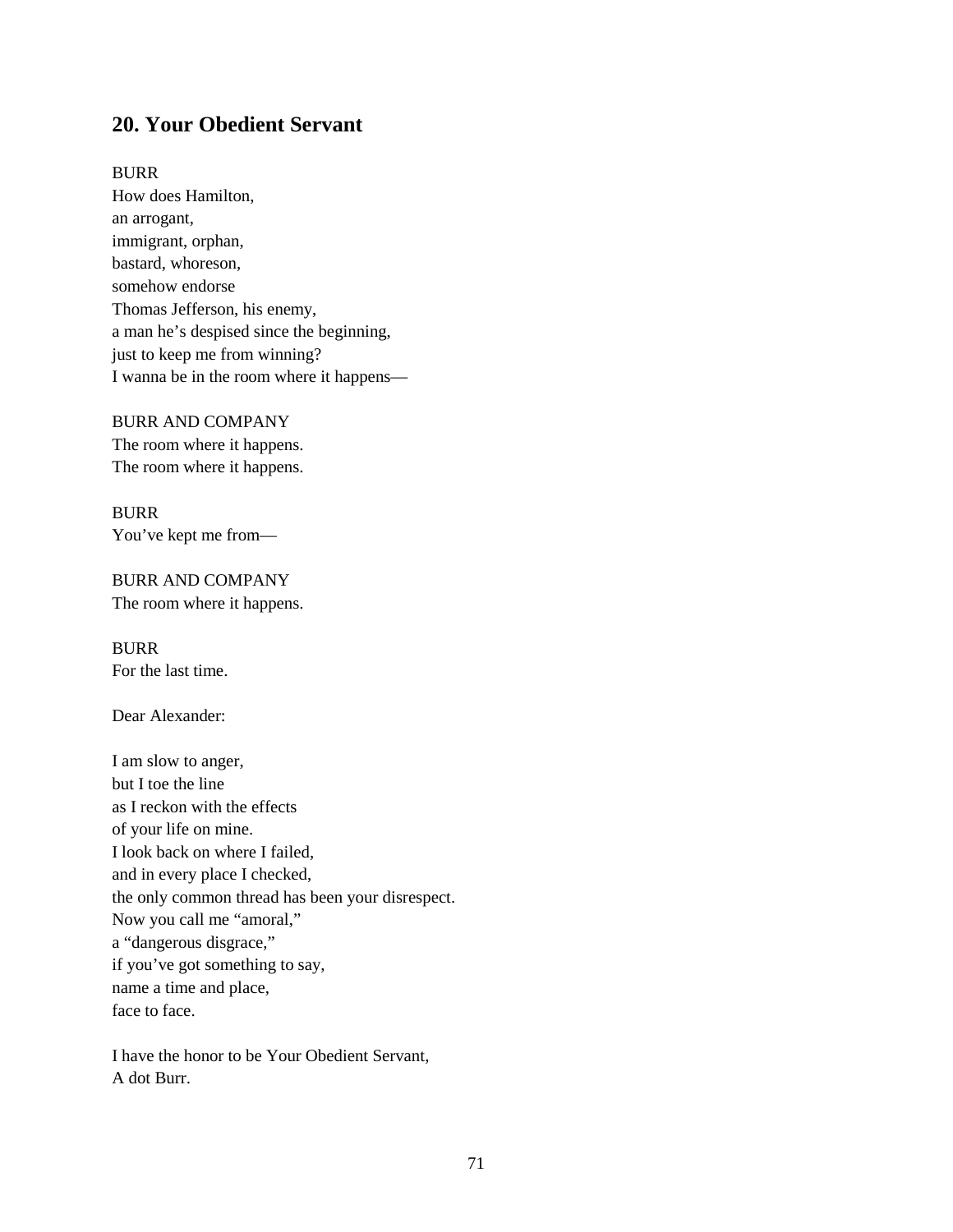#### **HAMILTON**

Mr. Vice President, I am not the reason no one trusts you. No one knows what you believe. I will not equivocate on my opinion, I have always worn it on my sleeve. Even if I said what you think I said, you would need to cite a more specific grievance. Here's an itemized list of thirty years of disagreements.

#### BURR

Sweet Jesus.

#### HAMILTON

Hey, I have not been shy. I am just a guy in the public eye Tryin' to do my best for our republic. I don't wanna fight, But I won't apologize for doing what's right.

I have the honor to be Your Obedient Servant, A dot Ham.

#### BURR

Careful how you proceed, good man. Intemperate indeed, good man. Answer for the accusations I lay at your feet or prepare to bleed, good man.

#### HAMILTON

Burr, your grievance is legitimate. I stand by what I said, every bit of it. You stand only for yourself. It's what you do. I can't apologize because it's true.

# BURR

Then stand, Alexander. Weehawken. Dawn. Guns. Drawn.

HAMILTON You're on.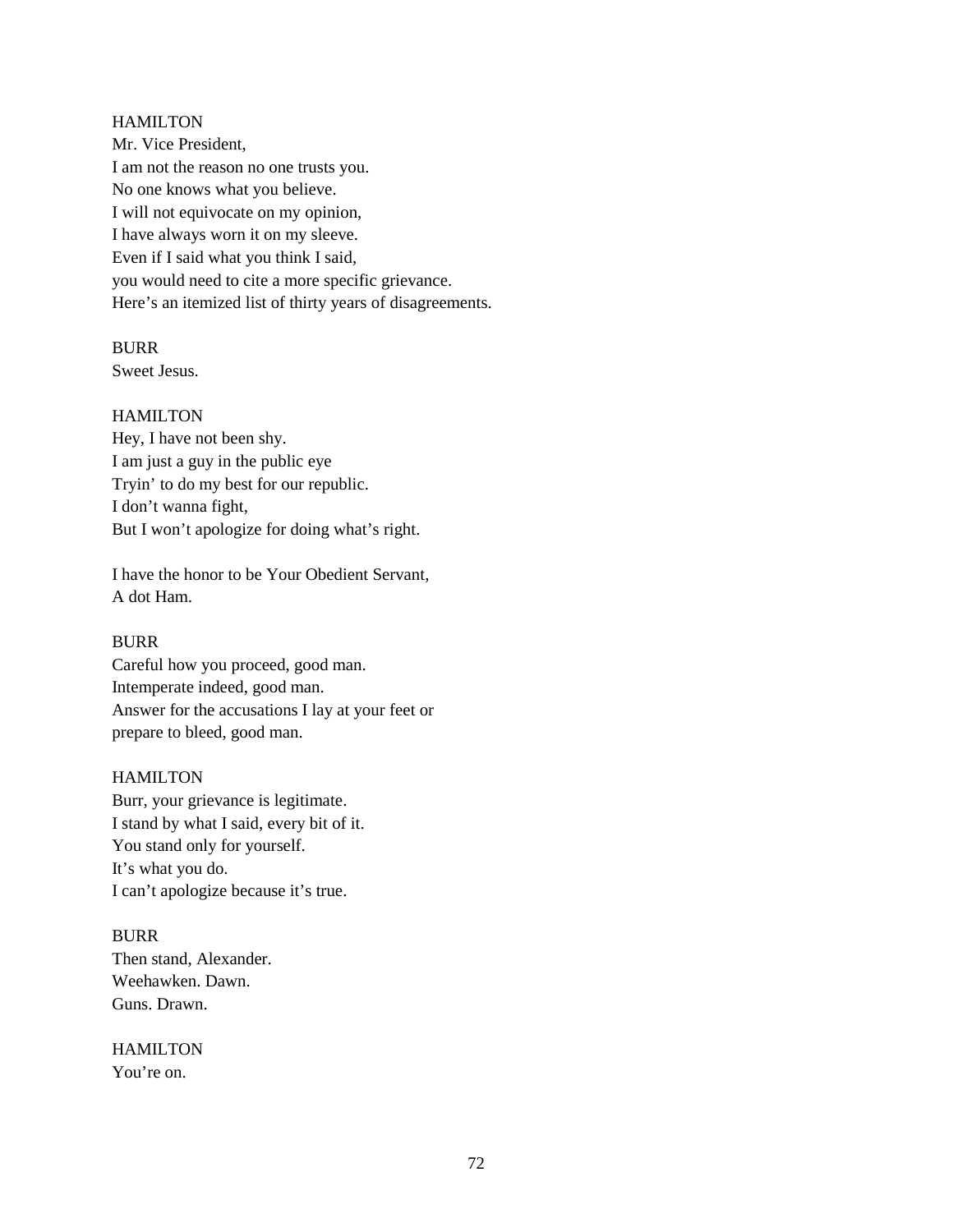# BURR AND HAMILTON I have the honor to be Your Obedient Servant,

HAMILTON A dot Ham.

BURR A dot Burr.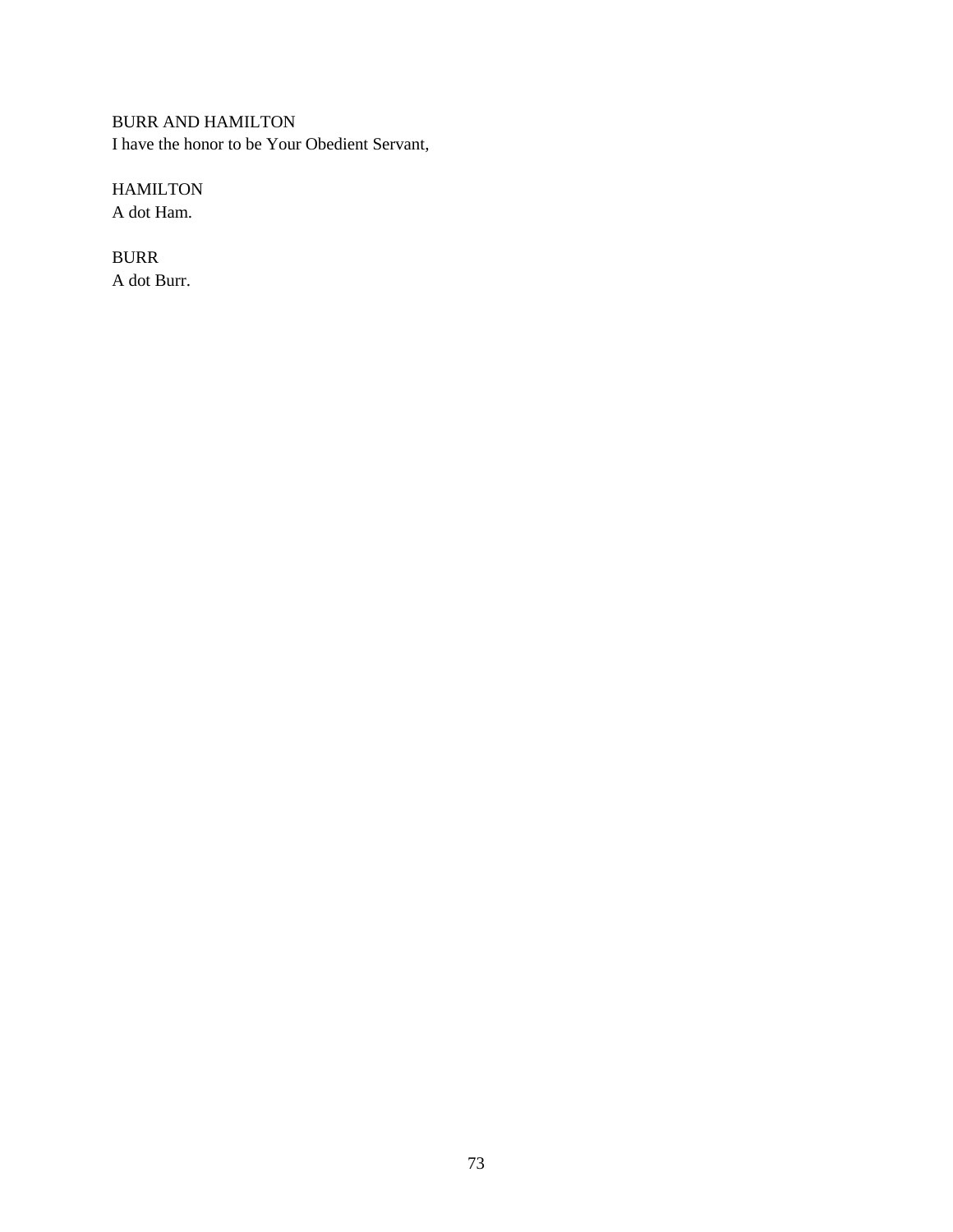# **21. Best of Wives and Best of Women**

ELIZA Alexander, come back to sleep.

**HAMILTON** I have an early meeting out of town.

ELIZA It's still dark outside.

**HAMILTON** I know. I just need to write something down.

ELIZA Why do you write like you're running out of time?

**HAMILTON** Shhh.

ELIZA Come back to bed. That would be enough.

HAMILTON I'll be back before you know I'm gone.

ELIZA Come back to sleep.

**HAMILTON** This meeting's at dawn.

ELIZA Well, I'm going back to sleep.

**HAMILTON** Hey. Best of wives and best of women.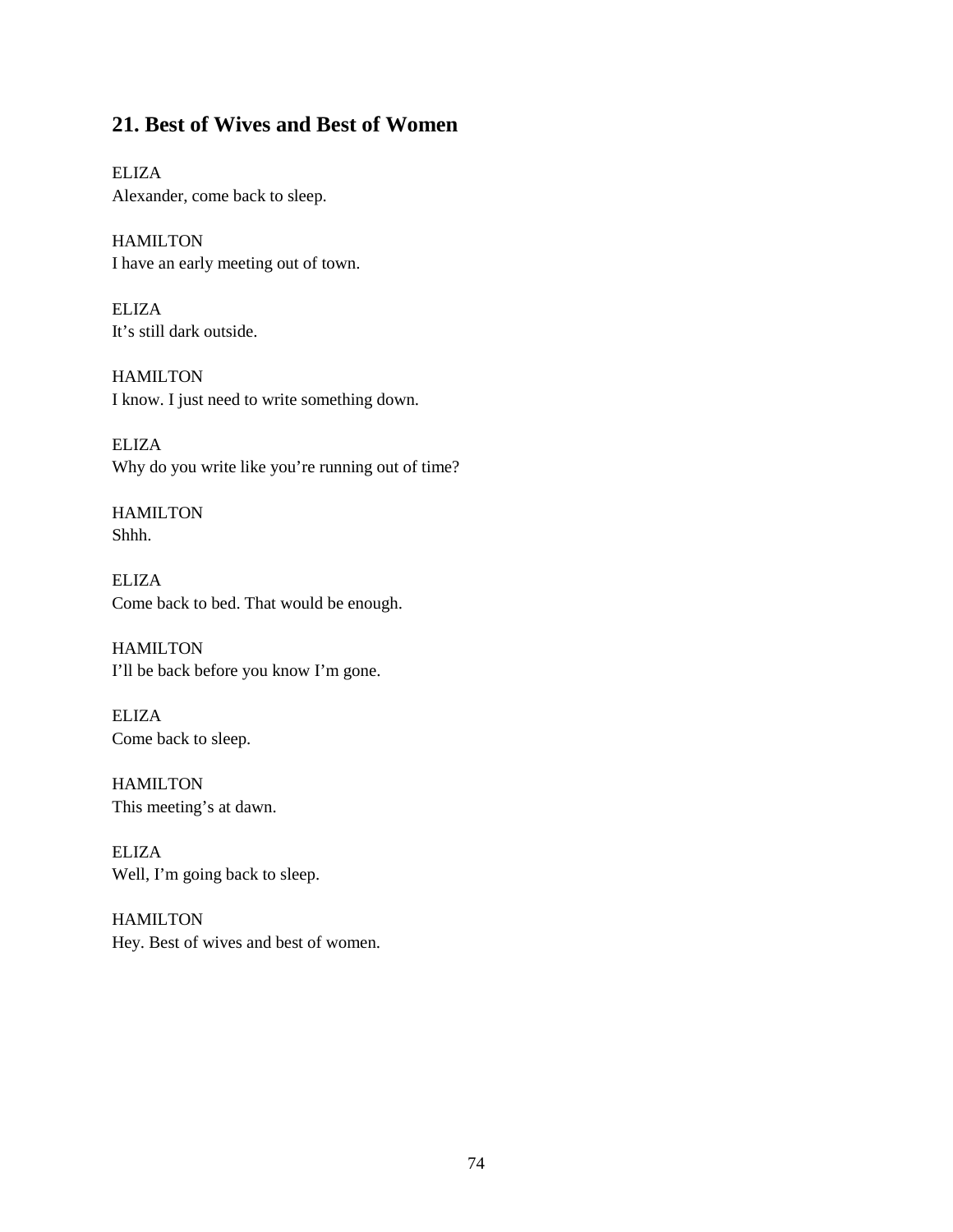# **22. The World Was Wide Enough**

MALE COMPANY One two three four

FULL COMPANY (EXCEPT HAMILTON AND BURR) Five six seven eight nine—

BURR There are ten things you need to know.

**COMPANY** Number one!

BURR We rowed across the Hudson at dawn. My friend, William P. Van Ness signed on as my—

BURR AND COMPANY Number two!

BURR Hamilton arrived with his crew: Nathaniel Pendleton and a doctor that he knew.

**COMPANY** Number three!

BURR I watched Hamilton examine the terrain. I wish I could tell you what was happ'ning in his brain. This man has poisoned my political pursuits!

**COMPANY** Most disputes die and no one shoots! Number four!

#### BURR

Hamilton drew first position. Looking, to the world, like a man on a mission. This is a soldier with a marksman's ability. The doctor turned around so he could have deniability.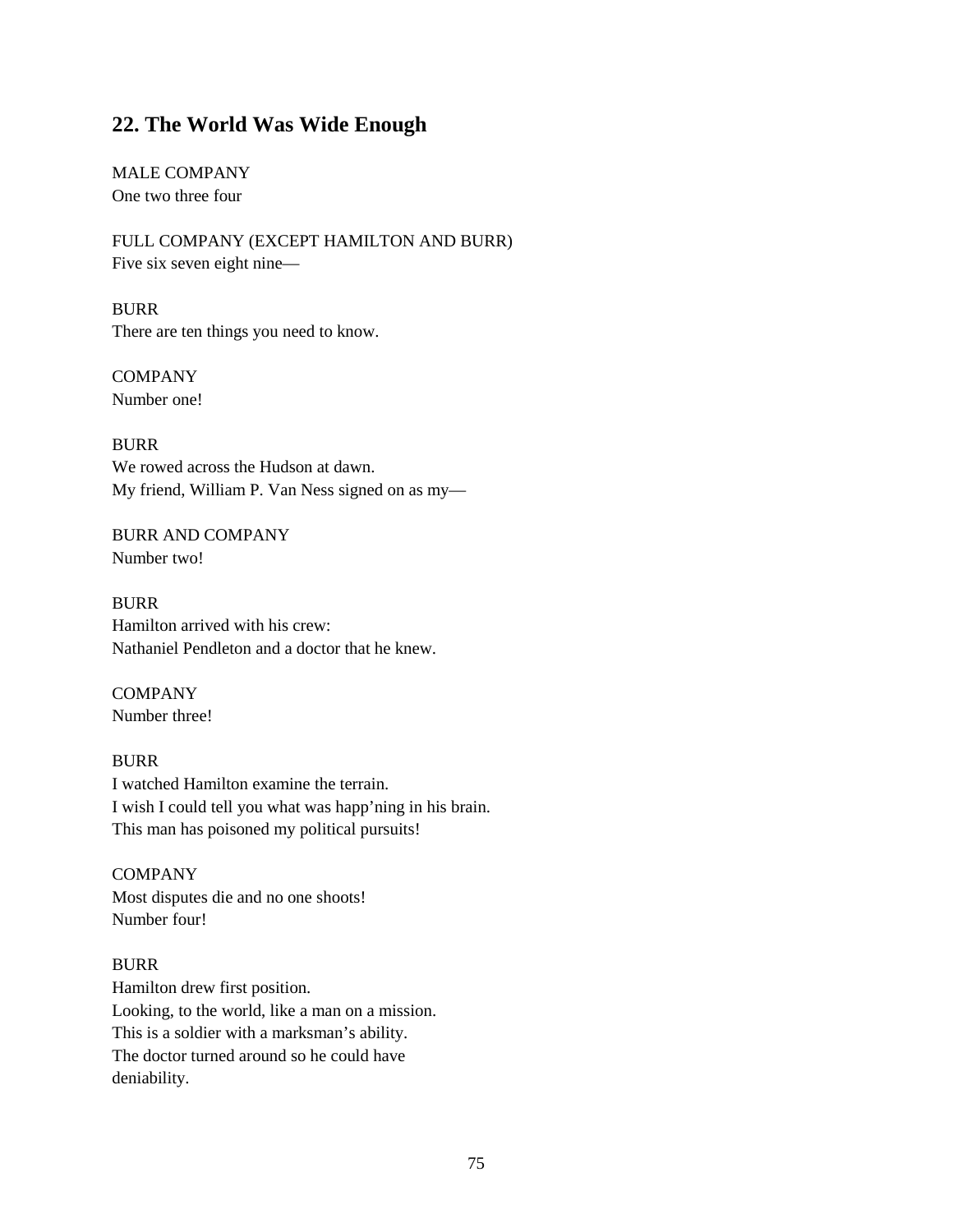**COMPANY** Five!

BURR Now I didn't know this at the time But we were—

#### BURR AND PHILIP

Near the same spot your son died, is that why**HAMILTON** Near the same spot my son died, is that why—

## **COMPANY** Six!

## BURR

He examined his gun with such rigor? I watched as he methodically fiddled with the trigger.

**COMPANY** Seven!

## BURR

Confession time? Here's what I got: My fellow soldiers'll tell you I'm a terrible shot.

**COMPANY** Number eight!

## BURR/HAMILTON/ENSEMBLE MEN

Your last chance to negotiate. Send in your seconds, see if they can set the record straight.

#### BURR

They won't teach you this in your classes, but look it up, Hamilton was wearing his glasses. Why? If not to take deadly aim? It's him or me, the world will never be the same. I had only one thought before the slaughter: This man will not make an orphan of my daughter.

**COMPANY** Number nine!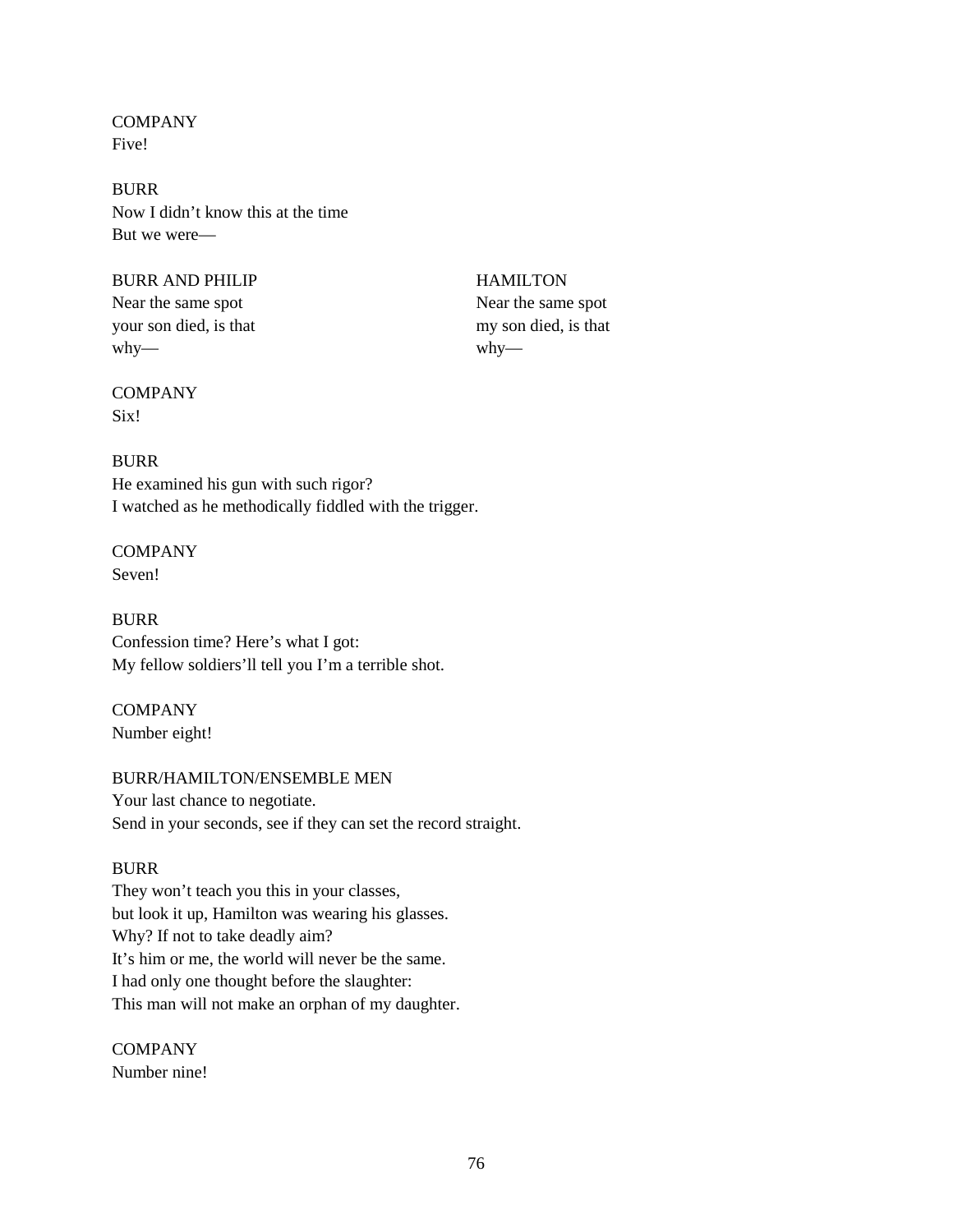#### BURR

Look him in the eye, aim no higher. Summon all the courage you require. Then count:

#### **COMPANY**

One two three four five six seven eight nine Number ten paces! Fire!—

#### **HAMILTON**

I imagine death so much it feels more like a memory. Is this where it gets me, on my feet, sev'ral feet ahead of me? I see it coming, do I run or fire my gun or let it be? There is no beat, no melody. Burr, my first friend, my enemy, maybe the last face I ever see, If I throw away my shot, is this how you remember me? What if this bullet is my legacy?

Legacy. What is a legacy?

It's planting seeds in a garden you never get to see. I wrote some notes at the beginning of a song someone will sing for me. America, you great unfinished symphony, you sent for me. You let me make a difference. A place where even orphan immigrants can leave their fingerprints and rise up. I'm running out of time. I'm running, and my time's up. Wise up. Eyes up. I catch a glimpse of the other side. Laurens leads a soldiers' chorus on the other side. My son is on the other side. He's with my mother on the other side. Washington is watching from the other side.

Teach me how to say goodbye.

Rise up, rise up, rise up, Eliza,

My love, take your time. I'll see you on the other side. Raise a glass to freedom…

#### BURR AND COMPANY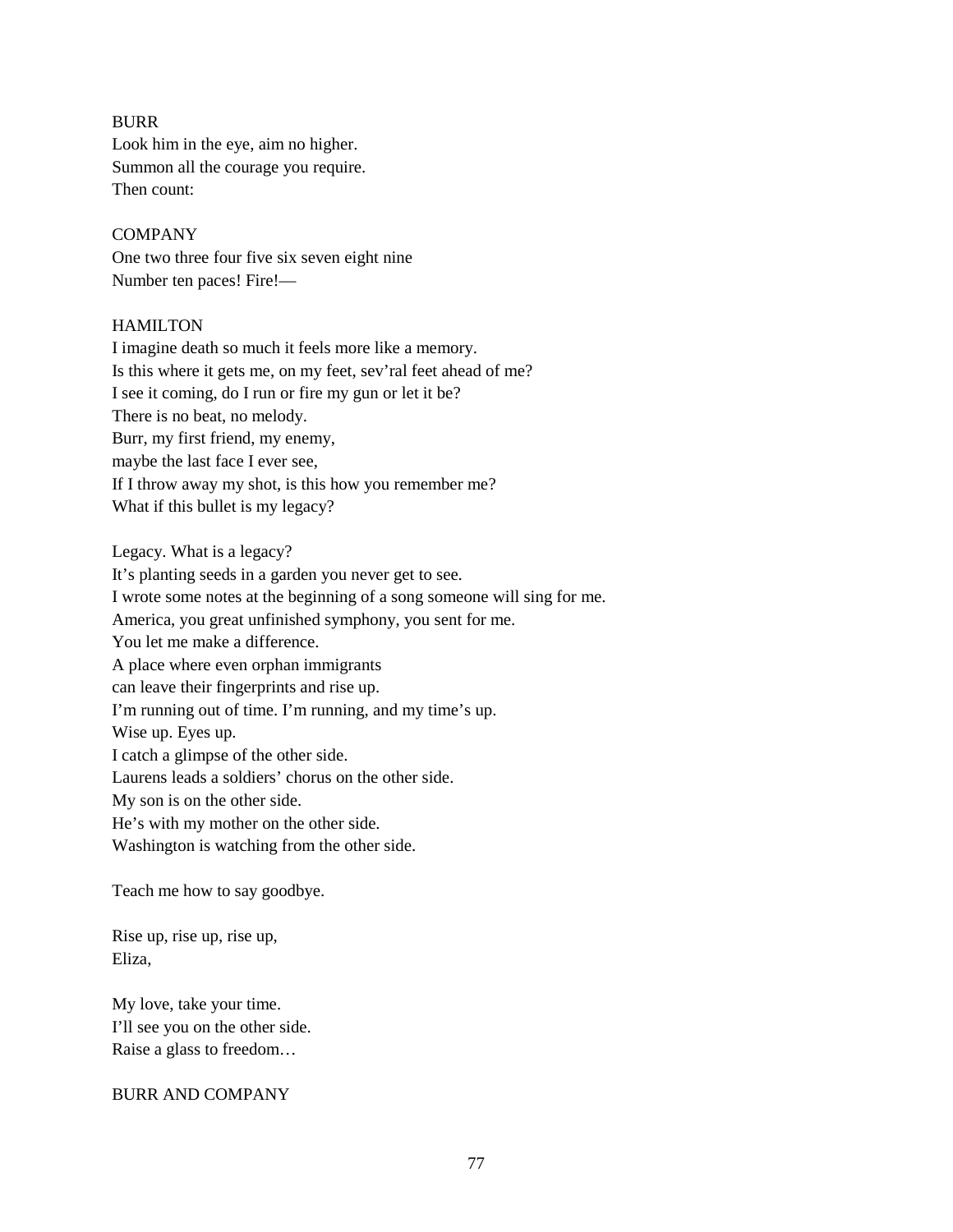He aims his pistol at the sky—

BURR Wait!

#### BURR

I strike him right between his ribs. I walk towards him, but I am ushered away. They row him back across the Hudson. I get a drink.

## **COMPANY**

Aaaah Aaaah Aaaah

# BURR

I hear wailing in the streets.

#### **COMPANY**

Aaaah Aaaah Aaaah

## BURR

Somebody tells me, "You'd better hide."

## **COMPANY**

Aaaah Aaaah Aaaah

## BURR

They say

## BURR AND ANGELICA Angelica and Eliza—

## BURR

Were both at his side when he died. Death doesn't discriminate between the sinners and the saints, it takes and it takes and it takes. History obliterates.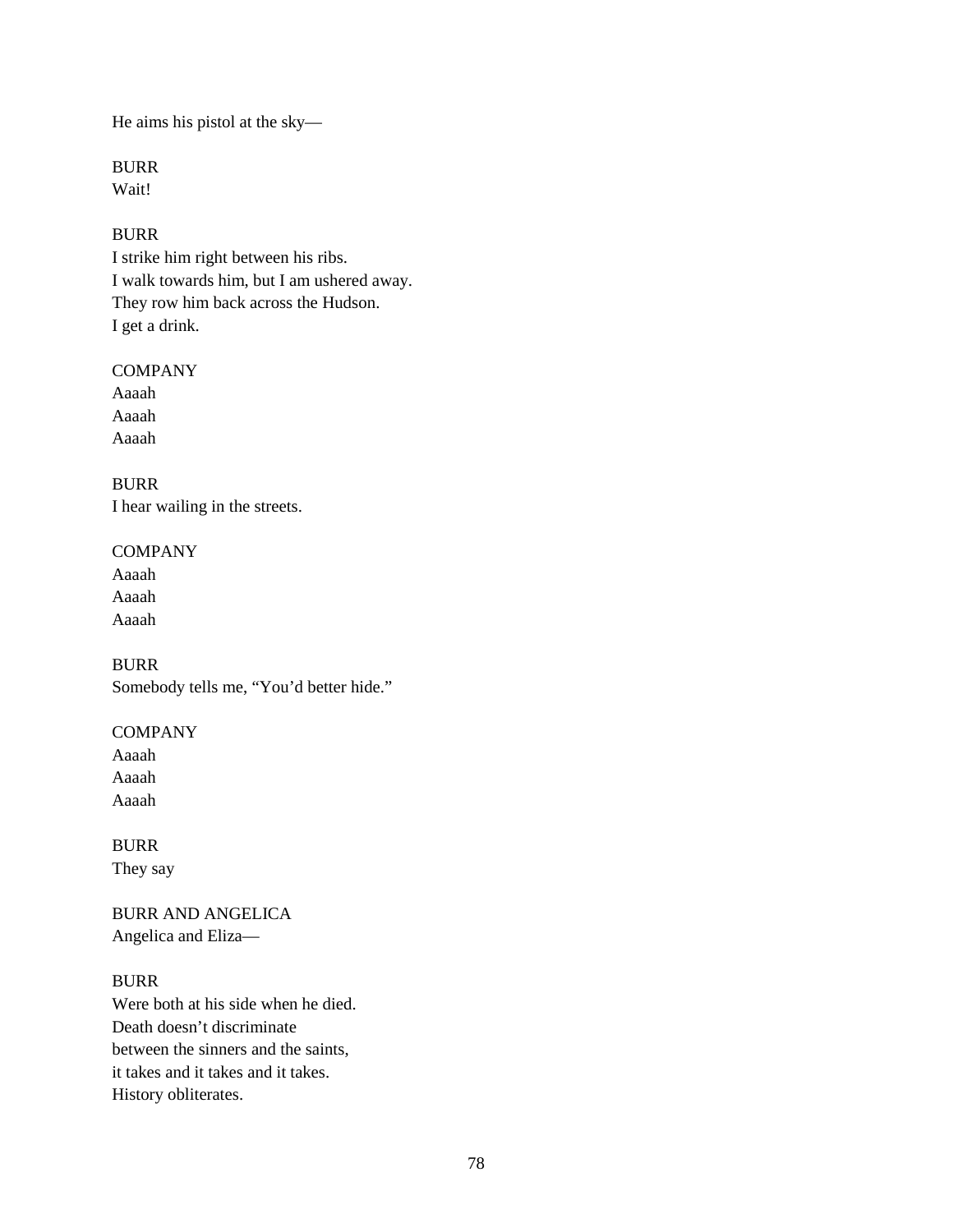In every picture it paints, it paints me with all my mistakes. When Alexander aimed at the sky, he may have been the first one to die, but I'm the one who paid for it.

I survived, but I paid for it.

Now I'm the villain in your history. I was too young and blind to see... I should've known. I should've known the world was wide enough for both Hamilton and me. The world was wide enough for both Hamilton and me.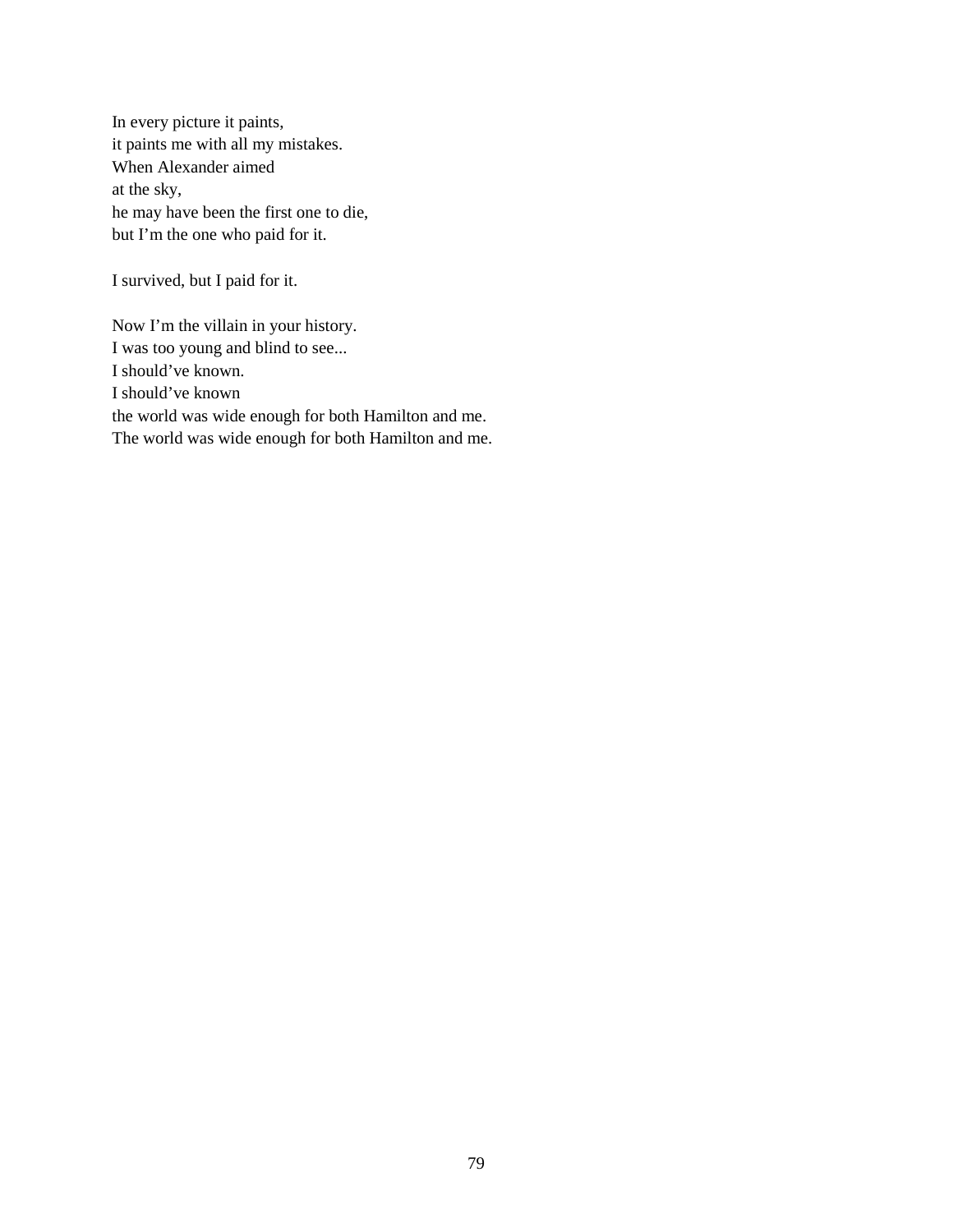# **23. Who Lives, Who Dies, Who Tells Your Story**

#### WASHINGTON

Let me tell you what I wish I'd known when I was young and dreamed of glory. You have no control:

## WASHINGTON AND COMPANY

Who lives, who dies, who tells your story?

BURR President Jefferson:

#### **JEFFERSON**

I'll give him this: his financial system is a work of genius. I couldn't undo it if I tried. And I tried.

#### WASHINGTON AND COMPANY

Who lives, who dies, who tells your story?

BURR President Madison:

## MADISON

He took our country from bankruptcy to prosperity. I hate to admit it, but he doesn't get enough credit for all the credit he gave us.

# WASHINGTON AND COMPANY

Who lives, who dies, who tells your story?

#### ANGELICA

Every other founding father story gets told. Every other founding father gets to grow old.

## BURR

And when you're gone, who remembers your name?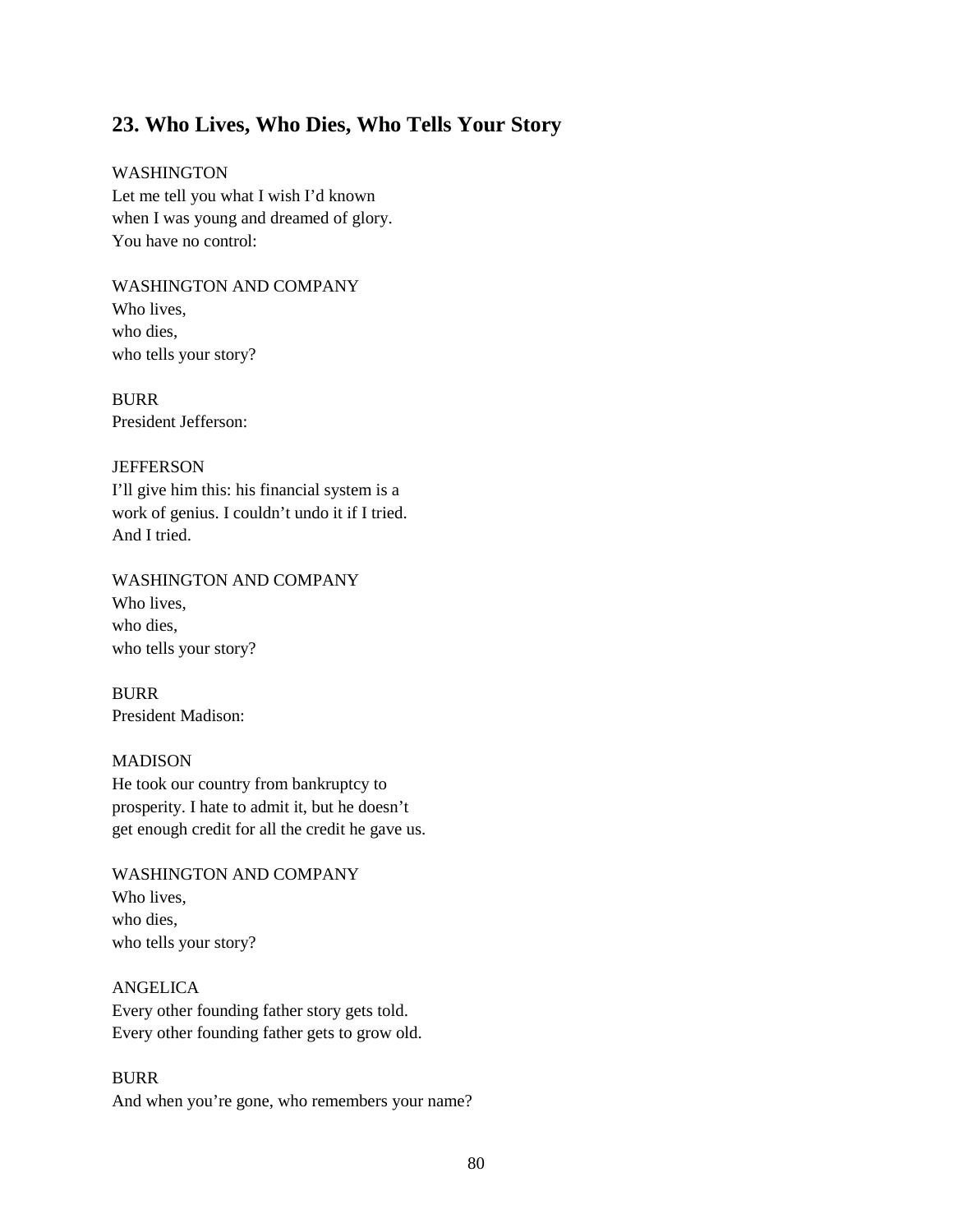Who keeps your flame?

BURR AND MEN Who tells your story?

Who tells your story?

WOMEN Eliza.

ELIZA I put myself back in the narrative.

WOMEN Eliza.

ELIZA I stop wasting time on tears. I live another fifty years. It's not enough.

FULL COMPANY Eliza.

ELIZA I interview every soldier who fought by your side.

MULLIGAN/LAFAYETTE/LAURENS She tells our story.

ELIZA I try to make sense of your thousands of pages of writings. You really do write like you're running out of—

ELIZA AND COMPANY Time.

ELIZA I rely on—

ELIZA AND ANGELICA Angelica.

ELIZA

ANGELICA AND WOMEN Who tells your story? Your story?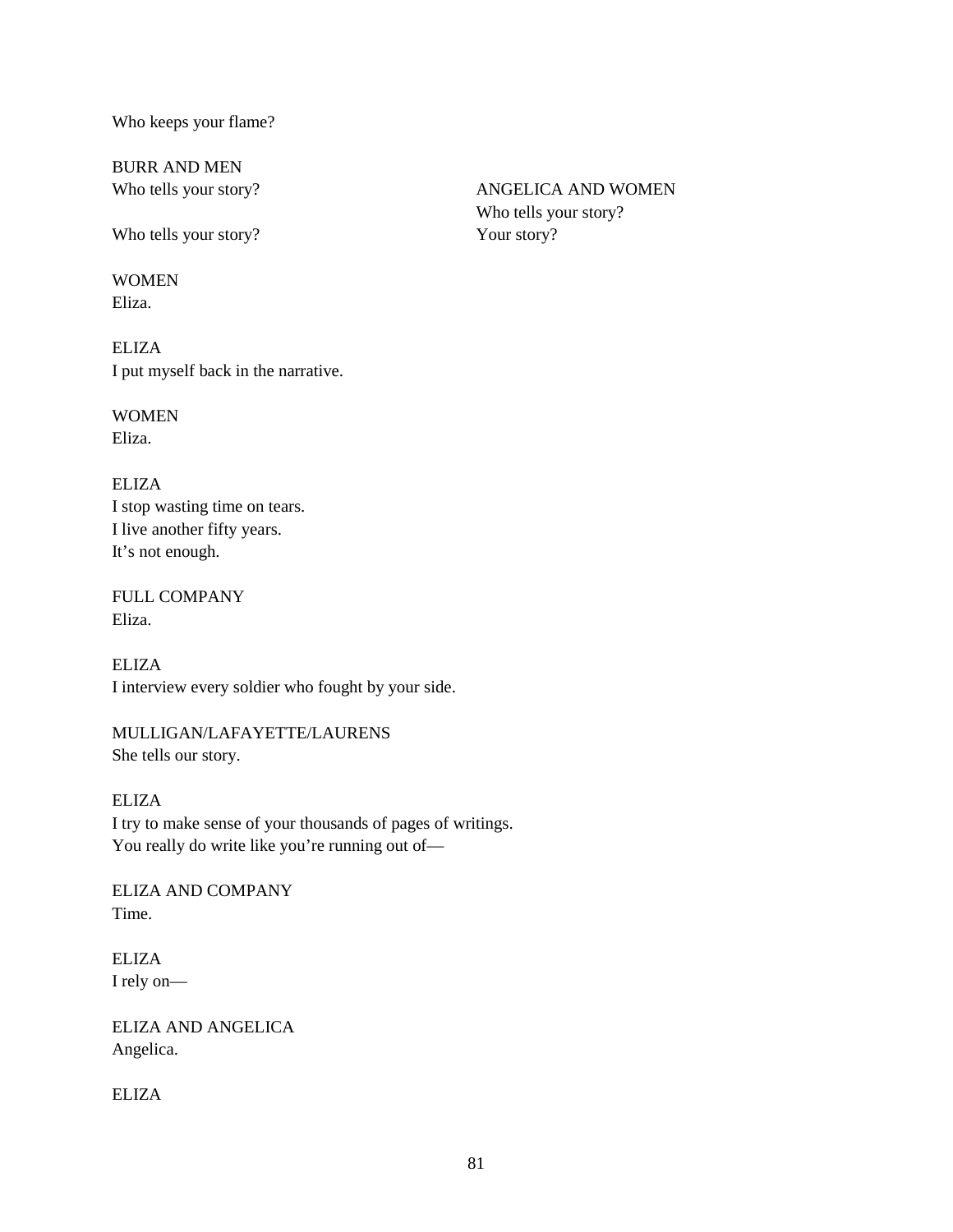While she's alive—

ELIZA AND ANGELICA We tell your story.

ELIZA She is buried in Trinity Church,

ELIZA AND ANGELICA Near you.

ELIZA When I needed her most, she was right on—

ELIZA AND COMPANY Time.

ELIZA And I'm still not through. I ask myself, "What would you do if you had more—"

ELIZA AND COMPANY Time.

ELIZA The Lord, in his kindness, He gives me what you always wanted. He gives me more—

ELIZA AND COMPANY Time.

ELIZA I raise funds in D.C. for the Washington Monument.

WASHINGTON She tells my story.

ELIZA I speak out against slavery. You could have done so much more if you only had—

ELIZA AND COMPANY Time.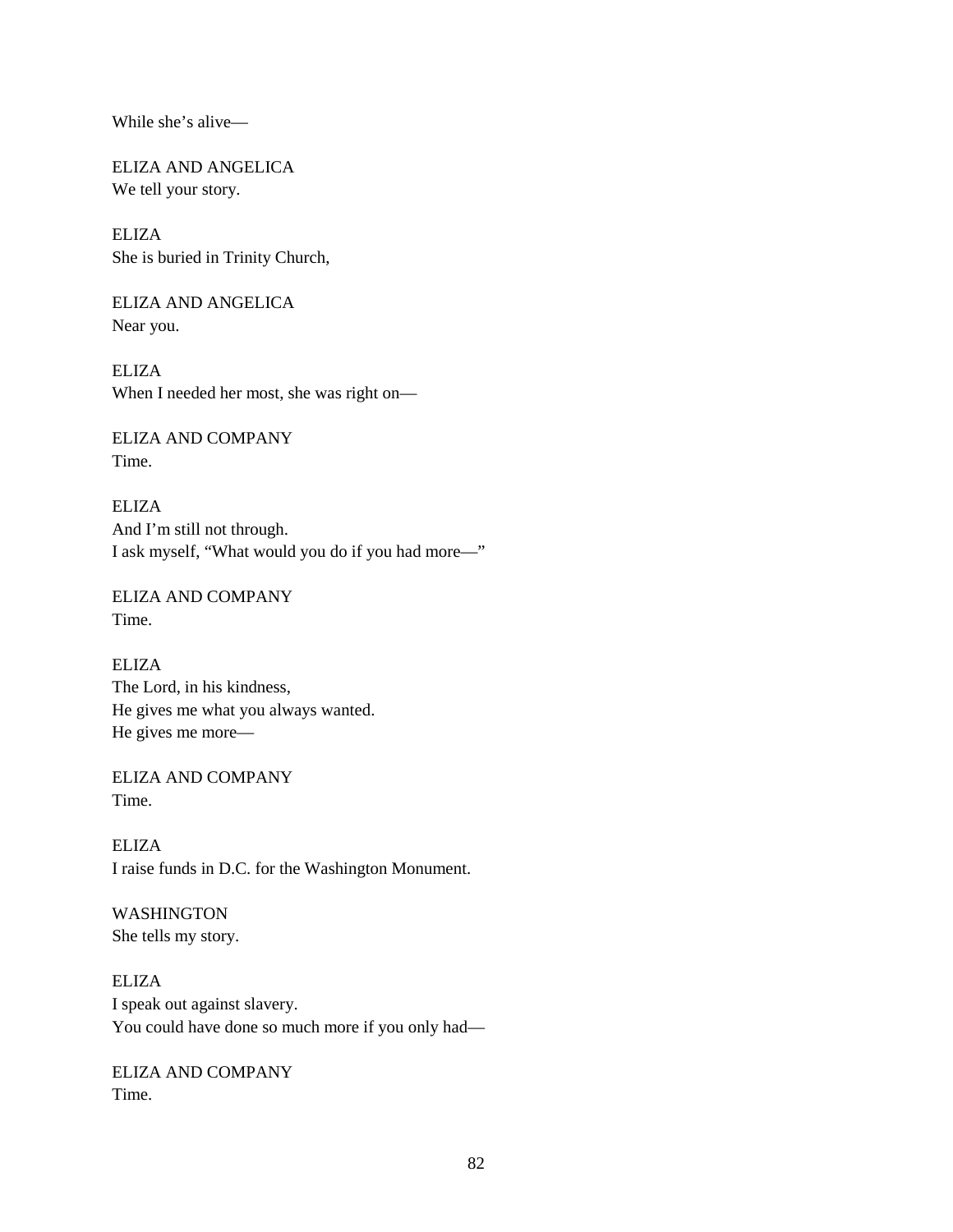ELIZA And when my time is up, have I done enough?

ELIZA Will they tell our story? **COMPANY** Will they tell your story?

ELIZA Oh. Can I show you what I'm proudest of?

**COMPANY** The orphanage.

ELIZA I establish the first private orphanage in New York City.

COMPANY The orphanage.

ELIZA I help to raise hundreds of children. I get to see them growing up.

**COMPANY** The orphanage.

ELIZA In their eyes I see you, Alexander. I see you every—

ELIZA AND COMPANY Time.

ELIZA And when my time is up, Have I done enough? Will they tell my story?

ELIZA Oh, I can't wait to see you again. It's only a matter of—

ELIZA AND COMPANY Time.

**COMPANY** Will they tell your story?